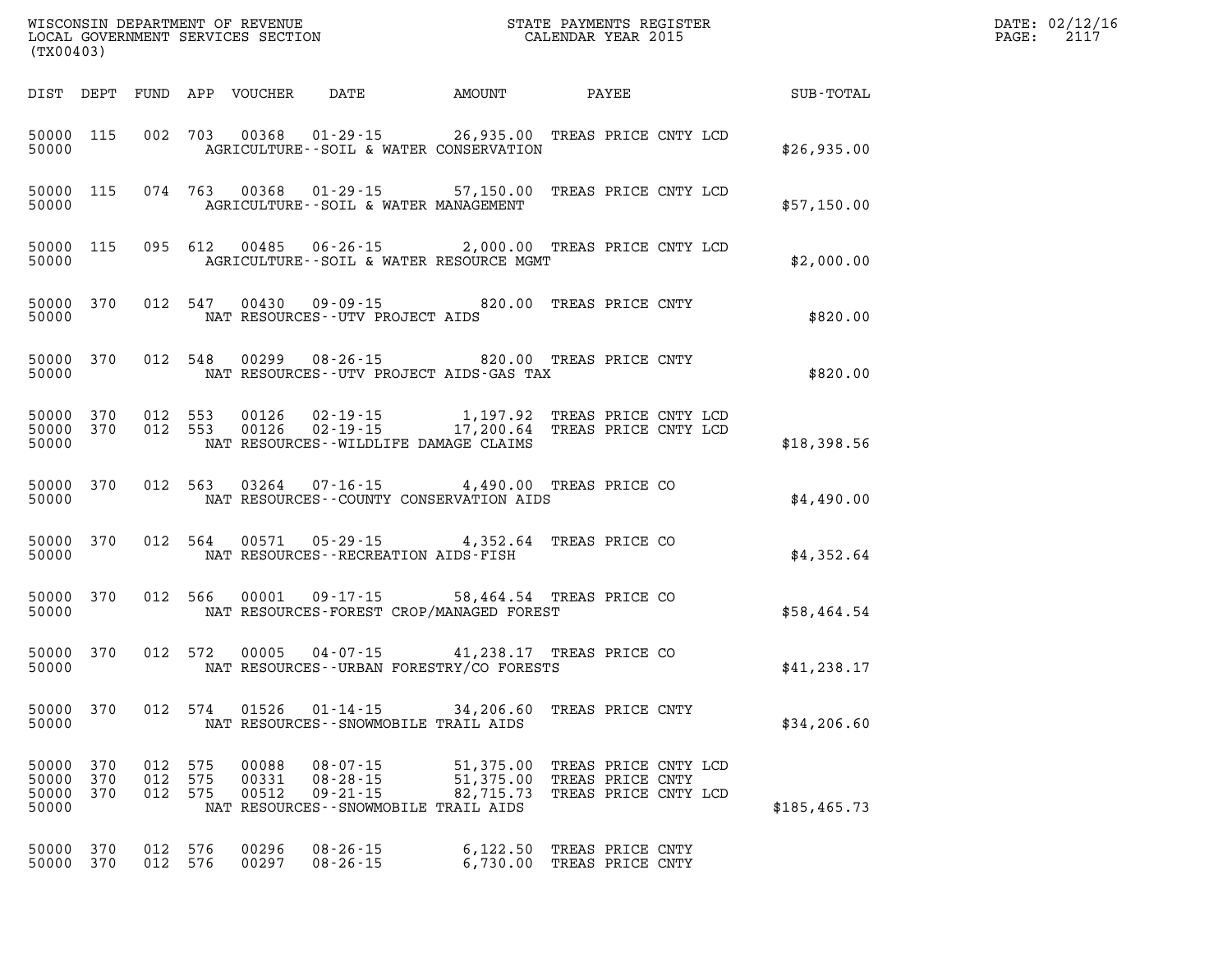| DATE: | 02/12/16 |
|-------|----------|
| PAGE: | 2118     |

| (TX00403)                                                                                                                                                                                       | LOCAL GOVERNMENT SERVICES SECTION                                                                                                                                                                                                                                                                                      | CALENDAR YEAR 2015                                                                                                                                                                                                                                                                                                      |                                                     | PAGE: | 2118 |
|-------------------------------------------------------------------------------------------------------------------------------------------------------------------------------------------------|------------------------------------------------------------------------------------------------------------------------------------------------------------------------------------------------------------------------------------------------------------------------------------------------------------------------|-------------------------------------------------------------------------------------------------------------------------------------------------------------------------------------------------------------------------------------------------------------------------------------------------------------------------|-----------------------------------------------------|-------|------|
|                                                                                                                                                                                                 |                                                                                                                                                                                                                                                                                                                        | DIST DEPT FUND APP VOUCHER DATE AMOUNT PAYEE PATE SUB-TOTAL                                                                                                                                                                                                                                                             |                                                     |       |      |
| 50000<br>370<br>50000<br>370<br>50000 370<br>50000                                                                                                                                              | 012 576<br>00298<br>012 576<br>00426<br>012 576<br>00431<br>NAT RESOURCES--ALL-TERRAIN VEHICLE TRAIL                                                                                                                                                                                                                   |                                                                                                                                                                                                                                                                                                                         | \$26, 102.72                                        |       |      |
| 50000 370<br>50000                                                                                                                                                                              | 012 577 00428 09-09-15 401.39 TREAS PRICE CNTY<br>NAT RESOURCES--ALL-TERRAIN VEHICLE TRAIL                                                                                                                                                                                                                             |                                                                                                                                                                                                                                                                                                                         | PRICE CNTY<br>\$401.39                              |       |      |
| 50000 370<br>50000                                                                                                                                                                              | 012 584 00026 09-01-15 42.26 TREAS PRICE CO<br>NAT RESOURCES -- PMT IN LIEU OF TAXES                                                                                                                                                                                                                                   |                                                                                                                                                                                                                                                                                                                         | \$42.26                                             |       |      |
| 50000 395<br>50000                                                                                                                                                                              | 011  168  50050  06-09-15  68,117.00  COUNTY OF PRICE<br>TRANSPORTATION--ELDERLY & DISABLED                                                                                                                                                                                                                            |                                                                                                                                                                                                                                                                                                                         | \$68,117.00                                         |       |      |
| 50000 395<br>50000                                                                                                                                                                              | 011 170 40463 02-24-15 4,745.78 TREAS PRICE CO<br>TRANSPORTATION--COUNTY FOREST ROAD AIDS                                                                                                                                                                                                                              |                                                                                                                                                                                                                                                                                                                         | \$4,745.78                                          |       |      |
| 50000<br>395<br>50000<br>395<br>50000<br>395<br>50000                                                                                                                                           | 011 190<br>011 190<br>011 190<br>TRANSPORTATION--GENERAL TRANSP AIDS-GTA                                                                                                                                                                                                                                               | 36050  01-05-15  154,184.62  COUNTY OF PRICE<br>52050  07-06-15  308,369.24  COUNTY OF PRICE<br>64050  10-05-15  154,184.64  COUNTY OF PRICE                                                                                                                                                                            | \$616,738.50                                        |       |      |
| 50000<br>395<br>50000                                                                                                                                                                           | 011 278 68912 12-14-15 4,203.05 TREAS PRICE CO<br>TRANSPORTATION - - LRIP/TRIP/MSIP GRANTS                                                                                                                                                                                                                             |                                                                                                                                                                                                                                                                                                                         | \$4, 203.05                                         |       |      |
| 50000<br>435<br>50000<br>435<br>435<br>50000<br>50000<br>435<br>435<br>50000<br>50000<br>435<br>435<br>50000<br>50000<br>435<br>435<br>50000<br>50000 435<br>50000 435<br>50000<br>435<br>50000 | 005 000<br>90511<br>005 000<br>90514<br>005 000<br>90515<br>005 000<br>90517<br>005 000<br>90518<br>005 000<br>90519<br>90521<br>005 000<br>005 000<br>90600<br>005 000<br>90604<br>005 000<br>90607<br>005 000<br>$11 - 02 - 15$<br>90609<br>005 000<br>90611<br>$12 - 01 - 15$<br>HEALTH SERVICES - - STATE/FED AIDS | 01-01-15<br>02-01-15<br>03-01-15<br>03-01-15<br>04-01-15<br>04-01-15<br>116,901.00<br>PRICE CO<br>06-01-15<br>120,749.00<br>PRICE CO<br>06-01-15<br>66,587.00<br>PRICE CO<br>06-29-15<br>6,459.00<br>PRICE CO<br>07-01-15<br>44,393.00<br>PRICE CO<br>09-01-15<br>482,59<br>85,898.00<br>PRICE CO<br>63,375.00 PRICE CO | \$1,298,492.00                                      |       |      |
| 50000<br>437<br>50000<br>437<br>005<br>50000<br>437<br>005<br>50000<br>437<br>005<br>50000<br>437                                                                                               | 00000<br>$01 - 05 - 15$<br>005 000<br>000<br>00000<br>$01 - 30 - 15$<br>00000<br>$02 - 05 - 15$<br>000<br>000<br>$03 - 05 - 15$<br>00000<br>00000<br>$03 - 12 - 15$<br>005 000                                                                                                                                         | 4,433.75 PRICE<br>46,573.60 PRICE CHILD SUPPORT<br>8,226.95 PRICE<br>57,482.38 PRICE<br>.00 PRICE                                                                                                                                                                                                                       | $\star$<br>$\star$<br>$\star$<br>$\star$<br>$\star$ |       |      |

**50000 437 005 000 00000 04-06-15 21,309.95 PRICE \*** 

WISCONSIN DEPARTMENT OF REVENUE **STATE PAYMENTS REGISTER**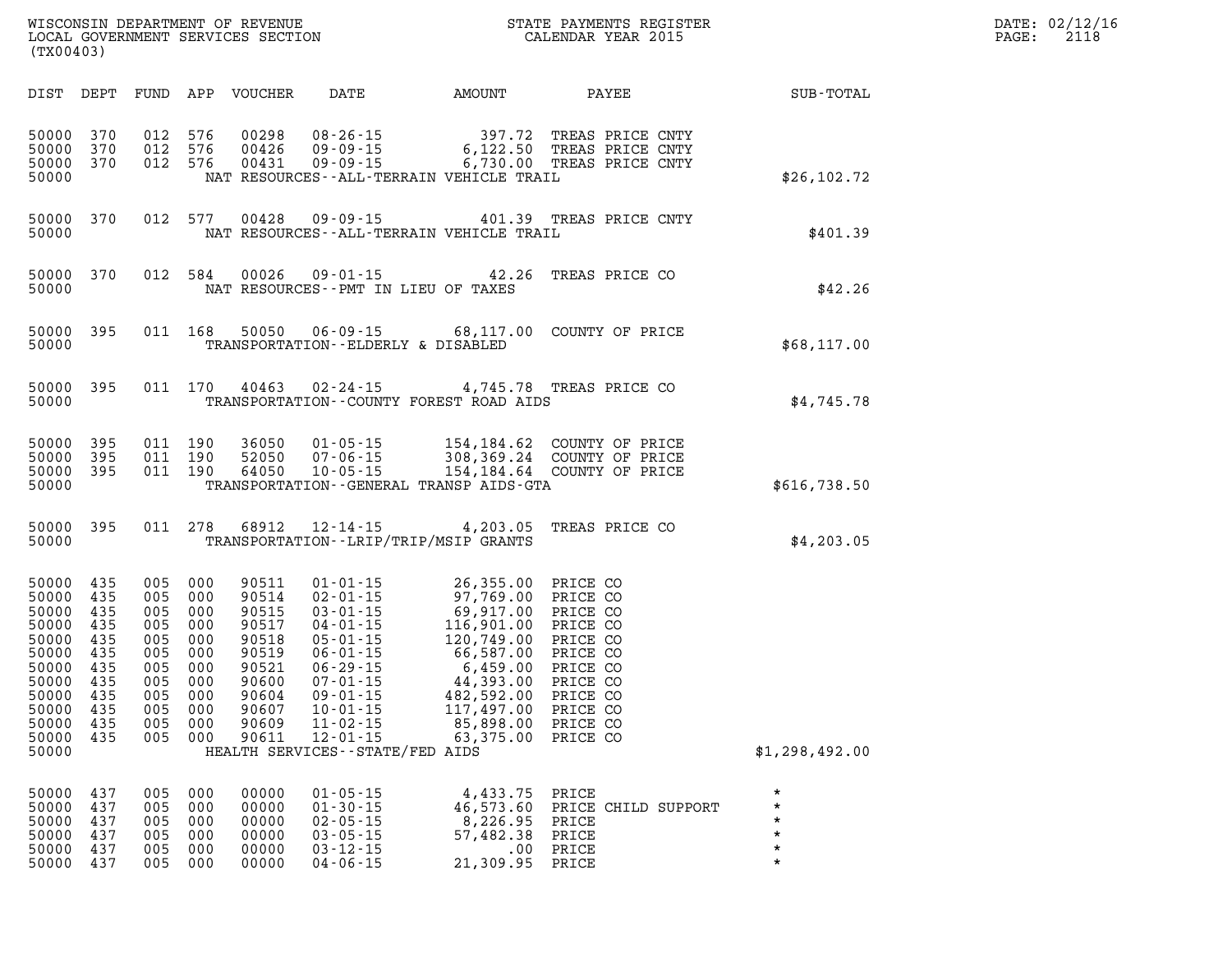| DIST                                                                                                              | DEPT                                                                             | FUND                                                                             | APP                                                                              | <b>VOUCHER</b>                                                                                           | DATE                                                                                                                                                                                                                 | AMOUNT                                                                                                                                                                                      |                                                                               | PAYEE                                                |                                                                                    | SUB-TOTAL                                                                                                                                        |
|-------------------------------------------------------------------------------------------------------------------|----------------------------------------------------------------------------------|----------------------------------------------------------------------------------|----------------------------------------------------------------------------------|----------------------------------------------------------------------------------------------------------|----------------------------------------------------------------------------------------------------------------------------------------------------------------------------------------------------------------------|---------------------------------------------------------------------------------------------------------------------------------------------------------------------------------------------|-------------------------------------------------------------------------------|------------------------------------------------------|------------------------------------------------------------------------------------|--------------------------------------------------------------------------------------------------------------------------------------------------|
| 50000<br>50000<br>50000<br>50000<br>50000<br>50000<br>50000<br>50000<br>50000<br>50000<br>50000<br>50000<br>50000 | 437<br>437<br>437<br>437<br>437<br>437<br>437<br>437<br>437<br>437<br>437<br>437 | 005<br>005<br>005<br>005<br>005<br>005<br>005<br>005<br>005<br>005<br>005<br>005 | 000<br>000<br>000<br>000<br>000<br>000<br>000<br>000<br>000<br>000<br>000<br>000 | 00000<br>00000<br>00000<br>00000<br>00000<br>00000<br>00000<br>00000<br>00000<br>00000<br>00000<br>00000 | $04 - 07 - 15$<br>$04 - 17 - 15$<br>$04 - 30 - 15$<br>$05 - 05 - 15$<br>$06 - 05 - 15$<br>$07 - 06 - 15$<br>$07 - 30 - 15$<br>$08 - 05 - 15$<br>$08 - 21 - 15$<br>$09 - 08 - 15$<br>$09 - 14 - 15$<br>$10 - 05 - 15$ | 9,238.29<br>9,722.00<br>47,050.80<br>6,985.62<br>7,053.86<br>5,550.18<br>71,459.80<br>3,557.20<br>1,173.00<br>5,565.18<br>195,681.00<br>4,376.63<br>CHILDREN & FAMILIES--STATE/FEDERAL AIDS | PRICE<br>PRICE<br>PRICE<br>PRICE<br>PRICE<br>PRICE<br>PRICE<br>PRICE<br>PRICE |                                                      | PRICE CHILD SUPPORT<br>PRICE CHILD SUPPORT<br>CHILD SUPPORT<br>PRICE CHILD SUPPORT | $\star$<br>$\star$<br>$\star$<br>$\star$<br>$\star$<br>$\star$<br>$\star$<br>$\star$<br>$\star$<br>$\star$<br>$\star$<br>$\star$<br>\$505,440.19 |
| 50000<br>50000                                                                                                    | 455                                                                              | 002                                                                              | 221                                                                              | 14                                                                                                       | $07 - 21 - 15$                                                                                                                                                                                                       | 160.00<br>JUSTICE--LAW ENFORCEMENT SERVICES AID                                                                                                                                             |                                                                               | TREAS PRICE CNTY                                     |                                                                                    | \$160.00                                                                                                                                         |
| 50000<br>50000                                                                                                    | 455                                                                              | 002                                                                              | 231                                                                              | 18                                                                                                       | $04 - 20 - 15$<br>JUSTICE--LAW ENFORCEMENT TRAINING                                                                                                                                                                  | 4,640.00                                                                                                                                                                                    |                                                                               | TREAS PRICE CNTY                                     |                                                                                    | \$4,640.00                                                                                                                                       |
| 50000<br>50000<br>50000                                                                                           | 455<br>455                                                                       | 002<br>002                                                                       | 532<br>532                                                                       | 04<br>12                                                                                                 | $03 - 09 - 15$<br>$07 - 27 - 15$                                                                                                                                                                                     | 8,009.85<br>8,144.30<br>JUSTICE--VICTIM/WITNESS ASSISTANCE SERV                                                                                                                             |                                                                               | TREAS PRICE CO<br>TREAS PRICE CO                     |                                                                                    | \$16, 154.15                                                                                                                                     |
| 50000<br>50000                                                                                                    | 465                                                                              | 002                                                                              | 133                                                                              | 01691                                                                                                    | $02 - 03 - 15$                                                                                                                                                                                                       | 5,058.00 TREAS PRICE CNTY<br>MILITARY AFFAIRS--L E COUNTER DRUG ACTIV                                                                                                                       |                                                                               |                                                      |                                                                                    | \$5,058.00                                                                                                                                       |
| 50000<br>50000<br>50000                                                                                           | 465<br>465                                                                       | 002<br>002                                                                       | 337<br>337                                                                       | 01015<br>01368                                                                                           | $01 - 20 - 15$<br>$06 - 24 - 15$                                                                                                                                                                                     | 3,780.00<br>4,106.00<br>MILITARY AFFAIRS-EMERGENCY MGMT PLANNING                                                                                                                            |                                                                               | TREAS PRICE CO<br>TREAS PRICE CO                     |                                                                                    | \$7,886.00                                                                                                                                       |
| 50000<br>50000<br>50000<br>50000                                                                                  | 465<br>465<br>465                                                                | 002<br>002<br>002                                                                | 342<br>342<br>342                                                                | 00932<br>00980<br>01438                                                                                  | $01 - 15 - 15$<br>$05 - 21 - 15$<br>$06 - 25 - 15$                                                                                                                                                                   | 18,400.76<br>1,343.92<br>18,428.87<br>MILITARY AFFAIRS-EMERGENCY MGMT-FED FUND                                                                                                              |                                                                               | TREAS PRICE CO<br>TREAS PRICE CNTY<br>TREAS PRICE CO |                                                                                    | \$38,173.55                                                                                                                                      |
| 50000<br>50000                                                                                                    | 465                                                                              | 072                                                                              | 365                                                                              | 01044                                                                                                    | $01 - 30 - 15$                                                                                                                                                                                                       | 32,612.40<br>MILITARY AFFAIRS - - EMERGENCY MANAGEMENT                                                                                                                                      |                                                                               | TREAS PRICE CO                                       |                                                                                    | \$32,612.40                                                                                                                                      |
| 50000<br>50000                                                                                                    | 485                                                                              | 002                                                                              | 127                                                                              | 06051                                                                                                    | $06 - 12 - 15$<br>VETERANS AFFAIRS GRANTS                                                                                                                                                                            | 850.00                                                                                                                                                                                      |                                                                               | TREAS PRICE CNTY                                     |                                                                                    | \$850.00                                                                                                                                         |
| 50000                                                                                                             | 485                                                                              | 082                                                                              | 267                                                                              | 06051                                                                                                    | $06 - 12 - 15$                                                                                                                                                                                                       | 3,825.00                                                                                                                                                                                    |                                                                               | TREAS PRICE CNTY                                     |                                                                                    |                                                                                                                                                  |

**50000 VETERANS AFFAIRS--GRANTS TO COUNTIES \$3,825.00**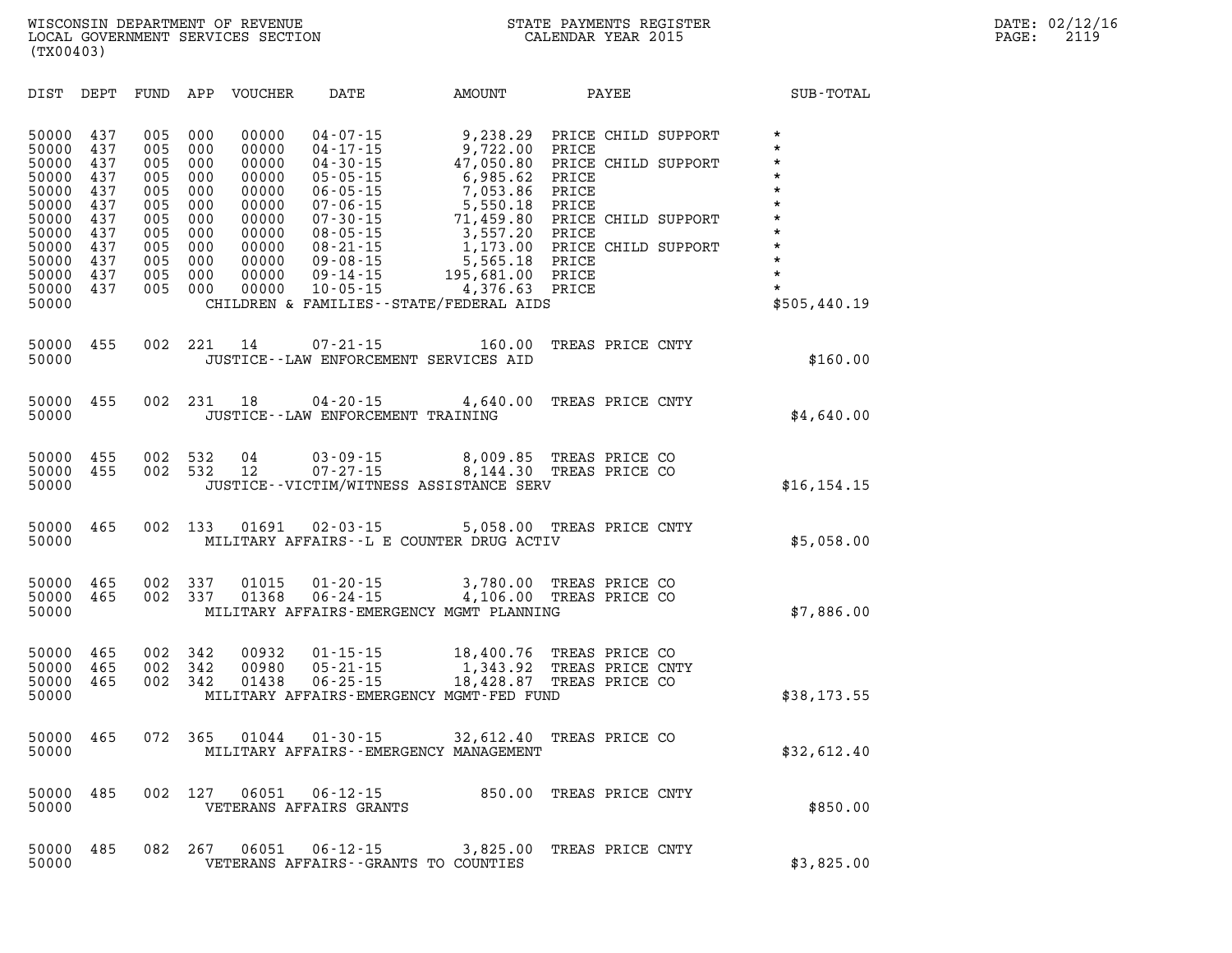| (TX00403)                                                                                                                                                                                                                                                                                                                                                                                                                                                                                                                                                                                                                                                                                                                                                                                                                                                                                                                                                                                                                                                                                                                                                                                                                                                                                                                                                                                                                                                                                                                                                                                                                                                                                                                                                                                                                                                                                                                                                                                                                                                                                                                                   |  |
|---------------------------------------------------------------------------------------------------------------------------------------------------------------------------------------------------------------------------------------------------------------------------------------------------------------------------------------------------------------------------------------------------------------------------------------------------------------------------------------------------------------------------------------------------------------------------------------------------------------------------------------------------------------------------------------------------------------------------------------------------------------------------------------------------------------------------------------------------------------------------------------------------------------------------------------------------------------------------------------------------------------------------------------------------------------------------------------------------------------------------------------------------------------------------------------------------------------------------------------------------------------------------------------------------------------------------------------------------------------------------------------------------------------------------------------------------------------------------------------------------------------------------------------------------------------------------------------------------------------------------------------------------------------------------------------------------------------------------------------------------------------------------------------------------------------------------------------------------------------------------------------------------------------------------------------------------------------------------------------------------------------------------------------------------------------------------------------------------------------------------------------------|--|
|                                                                                                                                                                                                                                                                                                                                                                                                                                                                                                                                                                                                                                                                                                                                                                                                                                                                                                                                                                                                                                                                                                                                                                                                                                                                                                                                                                                                                                                                                                                                                                                                                                                                                                                                                                                                                                                                                                                                                                                                                                                                                                                                             |  |
| FUND<br>APP VOUCHER<br>DATE<br>AMOUNT<br>PAYEE<br>SUB-TOTAL<br>DIST DEPT                                                                                                                                                                                                                                                                                                                                                                                                                                                                                                                                                                                                                                                                                                                                                                                                                                                                                                                                                                                                                                                                                                                                                                                                                                                                                                                                                                                                                                                                                                                                                                                                                                                                                                                                                                                                                                                                                                                                                                                                                                                                    |  |
| $06 - 12 - 15$ 3,825.00<br>06051<br>485<br>083<br>370<br>TREAS PRICE CNTY<br>50000<br>\$3,825.00<br>50000<br>VETERANS AFFAIRS -- GRANTS TO COUNTIES                                                                                                                                                                                                                                                                                                                                                                                                                                                                                                                                                                                                                                                                                                                                                                                                                                                                                                                                                                                                                                                                                                                                                                                                                                                                                                                                                                                                                                                                                                                                                                                                                                                                                                                                                                                                                                                                                                                                                                                         |  |
| 002<br>155<br>TREAS PRICE CO<br>50000<br>505<br>60050<br>$\begin{array}{cccc} 08-07-15 & 88.00 \\ 08-07-15 & 856.00 \\ 09-24-15 & 1,651.00 \\ 09-24-15 & 1,651.00 \\ 01-26-15 & 1,232.00 \\ 01-26-15 & 4,074.00 \\ 02-25-15 & 4,074.00 \\ 02-25-15 & 1,139.00 \\ 03-25-15 & 1,744.00 \\ 03-25-15 & 1,744.00 \\ 04-24-15 & 2,471.0$<br>505<br>155<br>50000<br>002<br>60050<br>TREAS PRICE CO<br>50000<br>505<br>002 155<br>60156<br>TREAS PRICE CO<br>50000<br>505<br>002 155<br>60156<br>TREAS PRICE CO<br>50000<br>505<br>002 155<br>60441<br>TREAS PRICE CO<br>50000<br>505<br>002<br>155<br>60441<br>TREAS PRICE CO<br>50000<br>505<br>002<br>155<br>60548<br>TREAS PRICE CO<br>50000<br>505<br>002<br>155<br>60548<br>TREAS PRICE CO<br>50000<br>505<br>002<br>155<br>60614<br>TREAS PRICE CO<br>50000<br>505<br>002<br>155<br>60614<br>TREAS PRICE CO<br>50000<br>505<br>002<br>155<br>60687<br>TREAS PRICE CO<br>50000<br>505<br>002 155<br>60687<br>TREAS PRICE CO<br>50000<br>505<br>002 155<br>60765<br>TREAS PRICE CO<br>50000<br>505<br>002<br>155<br>60765<br>TREAS PRICE CO<br>50000<br>505<br>002 155<br>60804<br>TREAS PRICE CO<br>50000<br>505<br>002 155<br>60804<br>TREAS PRICE CO<br>002 155<br>60887<br>50000<br>505<br>TREAS PRICE CO<br>50000<br>505<br>002 155<br>60887<br>TREAS PRICE CO<br>50000<br>DOA-HOUSING ASSISTANCE-FEDERAL FUNDS<br>\$22,354.00                                                                                                                                                                                                                                                                                                                                                                                                                                                                                                                                                                                                                                                                                                                                                            |  |
| 50000<br>505<br>035<br>371<br>60050<br>$\begin{array}{cccc} 08-07-15 & 89.00 \\ 08-07-15 & 88.00 \\ 09-24-15 & 103.00 \\ 09-24-15 & 103.00 \\ 09-24-15 & 103.00 \\ 01-26-15 & 1,230.00 \\ 01-26-15 & 985.00 \\ 01-26-15 & 985.00 \\ 02-25-15 & 882.00 \\ 02-25-15 & 882.00 \\ 02-25-15 & 882.00 \\ 03-25-15 & 204.$<br>TREAS PRICE CO<br>50000<br>505<br>035 371<br>60050<br>TREAS PRICE CO<br>50000<br>505<br>035<br>371<br>60156<br>TREAS PRICE CO<br>50000<br>505<br>035<br>371<br>60156<br>TREAS PRICE CO<br>50000<br>505<br>035<br>371<br>60156<br>TREAS PRICE CO<br>035<br>50000<br>505<br>371<br>60441<br>TREAS PRICE CO<br>50000<br>505<br>035<br>371<br>60441<br>TREAS PRICE CO<br>50000<br>505<br>035<br>371<br>60441<br>TREAS PRICE CO<br>50000<br>505<br>035<br>371<br>60548<br>TREAS PRICE CO<br>50000<br>505<br>035<br>371<br>60548<br>TREAS PRICE CO<br>50000<br>505<br>035<br>371<br>60548<br>TREAS PRICE CO<br>50000<br>505<br>035<br>371<br>60614<br>TREAS PRICE CO<br>50000<br>505<br>035<br>371<br>60614<br>TREAS PRICE CO<br>50000<br>505<br>035<br>371<br>60614<br>TREAS PRICE CO<br>505<br>50000<br>035<br>371<br>60687<br>TREAS PRICE CO<br>035<br>50000<br>505<br>371<br>60687<br>TREAS PRICE CO<br>50000<br>505<br>035<br>371<br>60687<br>253.00<br>TREAS PRICE CO<br>50000<br>371<br>60765<br>$05 - 22 - 15$<br>147.00<br>TREAS PRICE CO<br>505<br>035<br>50000<br>505<br>035<br>371<br>60765<br>$05 - 22 - 15$<br>117.00<br>TREAS PRICE CO<br>50000<br>60765<br>$05 - 22 - 15$<br>505<br>035<br>371<br>149.00<br>TREAS PRICE CO<br>$06 - 09 - 15$<br>50000<br>505<br>371<br>60804<br>128.00<br>TREAS PRICE CO<br>035<br>$06 - 09 - 15$<br>50000<br>505<br>035<br>371<br>60804<br>127.00<br>TREAS PRICE CO<br>60804<br>$06 - 09 - 15$<br>50000<br>505<br>035<br>371<br>113.00<br>TREAS PRICE CO<br>$07 - 08 - 15$<br>50000<br>505<br>035<br>371<br>60887<br>1.00<br>TREAS PRICE CO<br>50000<br>505<br>371<br>60887<br>$07 - 08 - 15$<br>105.00<br>TREAS PRICE CO<br>035<br>50000<br>60887<br>$07 - 08 - 15$<br>TREAS PRICE CO<br>505<br>035<br>371<br>105.00<br>\$7,814.00<br>50000<br>DOA--PUBLIC BENEFITS FUND |  |
|                                                                                                                                                                                                                                                                                                                                                                                                                                                                                                                                                                                                                                                                                                                                                                                                                                                                                                                                                                                                                                                                                                                                                                                                                                                                                                                                                                                                                                                                                                                                                                                                                                                                                                                                                                                                                                                                                                                                                                                                                                                                                                                                             |  |

**50000 505 089 166 04944 01-21-15 1,000.00 TREAS PRICE CO**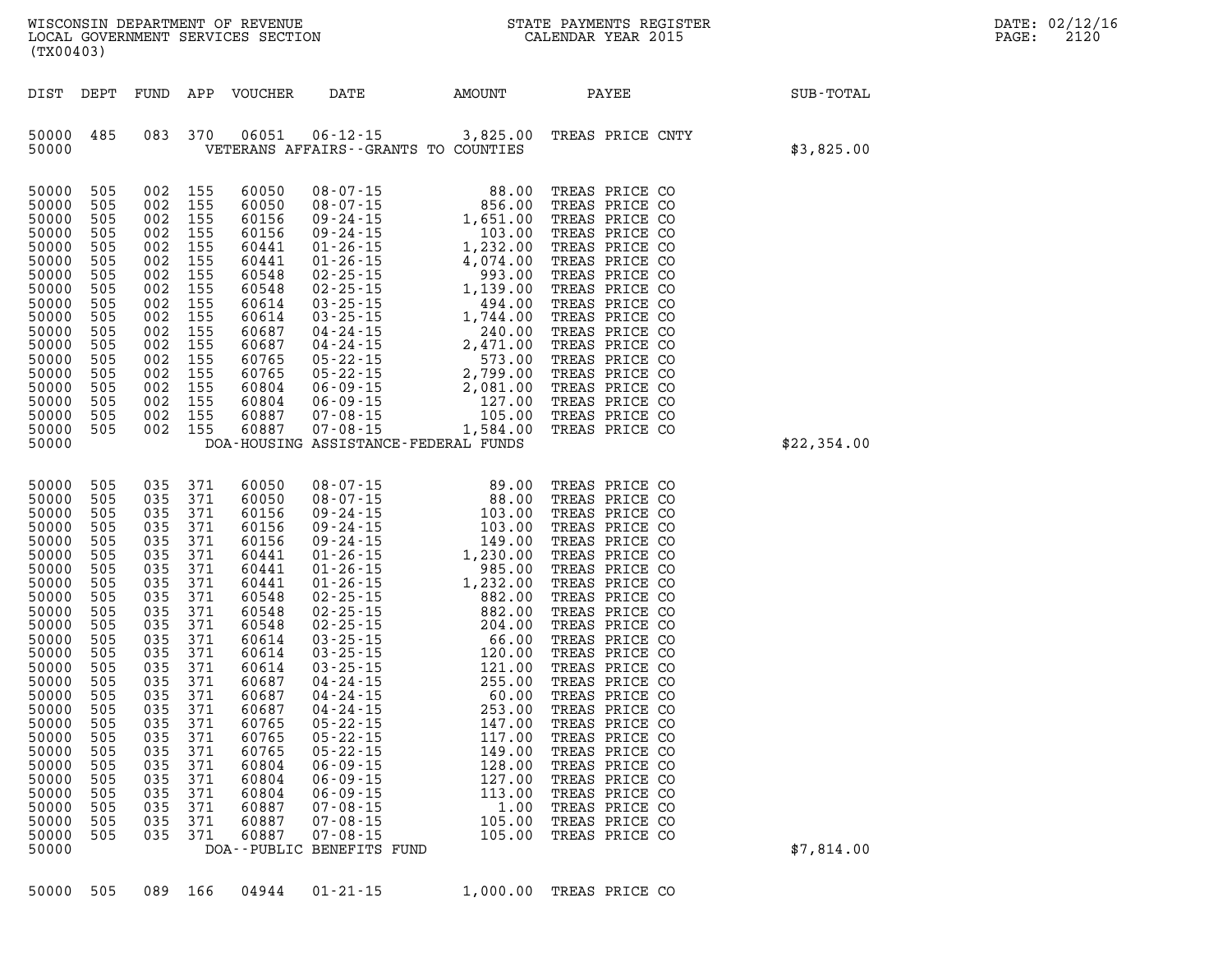| (TX00403)                          |            | WISCONSIN DEPARTMENT OF REVENUE<br>LOCAL GOVERNMENT SERVICES SECTION |                                                                                                 |            | STATE PAYMENTS REGISTER<br>CALENDAR YEAR 2015 |                | DATE: 02/12/16<br>PAGE:<br>2121 |
|------------------------------------|------------|----------------------------------------------------------------------|-------------------------------------------------------------------------------------------------|------------|-----------------------------------------------|----------------|---------------------------------|
| DEPT<br>DIST                       | FUND       | APP<br>VOUCHER                                                       | DATE                                                                                            | AMOUNT     | PAYEE                                         | SUB-TOTAL      |                                 |
| 50000<br>505<br>50000              | 089        | 166<br>07568                                                         | 04-22-15<br>DOA--LAND INFORMATION FUND                                                          |            | 74,008.00 TREAS PRICE CO                      | \$75,008.00    |                                 |
| 835<br>50000<br>50000              | 002        | 105<br>44214                                                         | 07-27-15 78,958.08 TREAS PRICE CO<br>REVENUE - - STATE SHARED REVENUES                          |            |                                               | \$78,958.08    |                                 |
| 835<br>50000<br>50000              | 002        | 109<br>01050                                                         | 07-27-15 12,059.00 TREAS PRICE CO<br>REVENUE--EXEMPT COMPUTER AID                               |            |                                               | \$12,059.00    |                                 |
| 835<br>50000<br>50000 835<br>50000 | 002<br>002 | 302<br>10102<br>11102<br>302                                         | 07-27-15 1,369,497.99<br>$07 - 27 - 15$ 413, 375.75<br>REVENUE-FIRST DOLLAR/SCHOOL LEVY CREDITS |            | TREAS PRICE CO<br>TREAS PRICE CO              | \$1,782,873.74 |                                 |
| 50000<br>835<br>50000              | 021        | 363<br>37241                                                         | 03 - 23 - 15<br>REVENUE - - LOTTERY CREDIT -                                                    | 321,342.24 | TREAS PRICE CO                                | \$321,342.24   |                                 |
| 50000                              |            |                                                                      | DISTRICT TOTAL APPROPRIATIONS                                                                   |            |                                               | \$5,372,217.29 |                                 |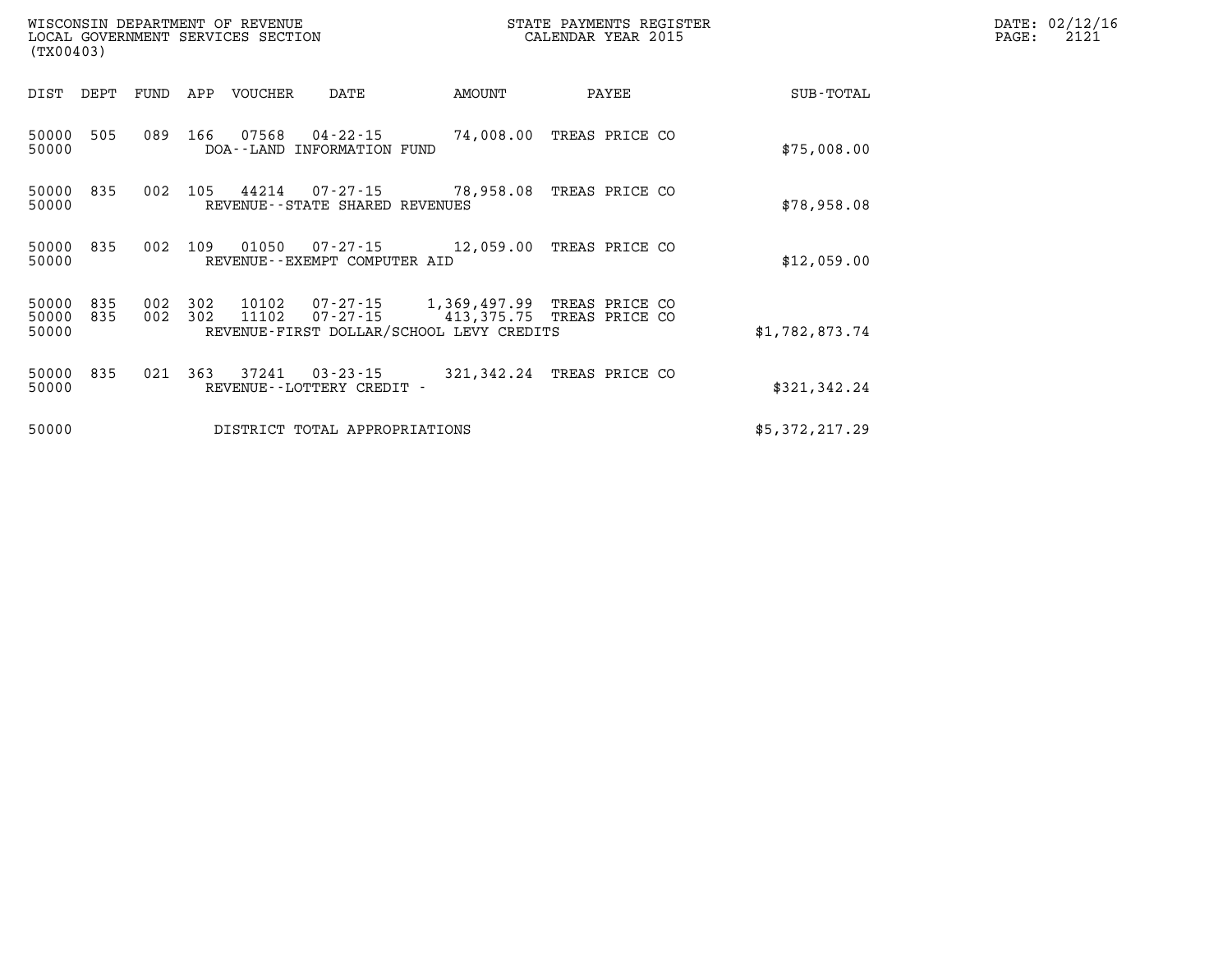| WISCONSIN DEPARTMENT OF REVENUE<br>LOCAL GOVERNMENT SERVICES SECTION<br>(TX00403) |                                                                                                                                                                                                                                                         | STATE PAYMENTS REGISTER<br>CALENDAR YEAR 2015         | DATE: 02/12/16<br>2122<br>$\mathtt{PAGE:}$ |  |
|-----------------------------------------------------------------------------------|---------------------------------------------------------------------------------------------------------------------------------------------------------------------------------------------------------------------------------------------------------|-------------------------------------------------------|--------------------------------------------|--|
| DIST DEPT FUND APP VOUCHER                                                        | DATE AMOUNT                                                                                                                                                                                                                                             | PAYEE                                                 | <b>SUB-TOTAL</b>                           |  |
| 50002 165<br>50002                                                                | 002 225 01248 06-25-15 553.41 TREAS TN CATAWBA<br>SAFETY/PROF SERV--FIRE INSURANCE DUES                                                                                                                                                                 |                                                       | \$553.41                                   |  |
| 50002 370<br>000 001 05DNR<br>50002 370<br>50002                                  | 000 001 01DNR 04-09-15<br>$09 - 28 - 15$<br>NAT RESOURCES-SEVERANCE/YIELD/WITHDRAWAL                                                                                                                                                                    | 784.64 TREAS TOWN CATAWBA<br>73.41 TREAS TOWN CATAWBA | \$858.05                                   |  |
| 50002 370<br>50002 370<br>50002                                                   | 012 571 39405 06-02-15 2,264.88 TREAS TN CATAWBA<br>012 571 39405 06-02-15 1,111.28 TREAS TN CATAWBA<br>NAT RESOURCES--FOREST CROP/MFL/CO FOREST                                                                                                        |                                                       | \$3,376.16                                 |  |
| 50002 395<br>50002 395<br>50002 395<br>50002 395<br>50002                         | 011 191 39251 01-05-15 12,394.48 TOWN OF CATAWBA<br>011 191 47251 04-06-15 12,394.48 TOWN OF CATAWBA<br>011 191 55251 07-06-15 12,394.48 TOWN OF CATAWBA<br>011 191 67251 10-05-15 12,394.51 TOWN OF CATAWBA<br>TRANSPORTATION--GENERAL TRANSP AIDS-GTA |                                                       | \$49,577.95                                |  |
| 50002 835<br>50002                                                                | 002 105 44192 07-27-15 1,920.53 TREAS TN CATAWBA<br>REVENUE--STATE SHARED REVENUES                                                                                                                                                                      |                                                       | \$1,920.53                                 |  |
| 50002 835<br>50002 835<br>50002                                                   | 002 302 10094 07-27-15 34,077.96 TREAS TN CATAWBA<br>002 302 11094 07-27-15 12,449.61 TREAS TN CATAWBA<br>REVENUE-FIRST DOLLAR/SCHOOL LEVY CREDITS                                                                                                      |                                                       | \$46,527.57                                |  |
| 50002 835<br>021 363 37233<br>50002                                               | 03-23-15<br>REVENUE--LOTTERY CREDIT -                                                                                                                                                                                                                   | 9,414.63 TREAS TN CATAWBA                             | \$9,414.63                                 |  |
| 50002                                                                             | DISTRICT TOTAL APPROPRIATIONS                                                                                                                                                                                                                           |                                                       | \$112, 228.30                              |  |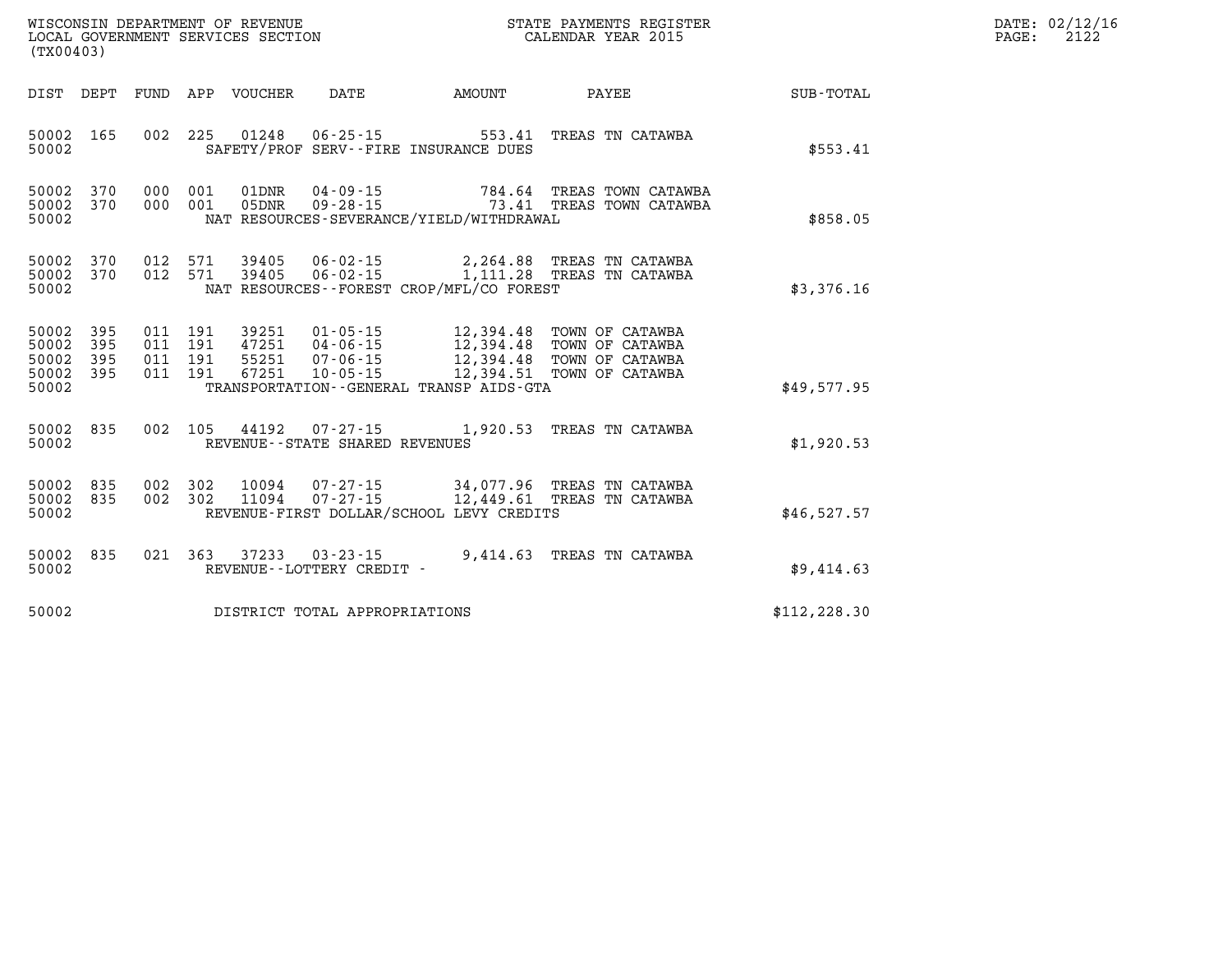| DATE: | 02/12/16 |
|-------|----------|
| PAGE: | 2123     |

| WISCONSIN DEPARTMENT OF REVENUE<br>(TX00403)                                                      | LOCAL GOVERNMENT SERVICES SECTION                                                                                                                                         | STATE PAYMENTS REGISTER<br>CALENDAR YEAR 2015                                                                                            |               |
|---------------------------------------------------------------------------------------------------|---------------------------------------------------------------------------------------------------------------------------------------------------------------------------|------------------------------------------------------------------------------------------------------------------------------------------|---------------|
| FUND<br>DIST<br>DEPT                                                                              | APP<br>VOUCHER<br>DATE                                                                                                                                                    | AMOUNT<br>PAYEE                                                                                                                          | SUB-TOTAL     |
| 165<br>002<br>50004<br>50004                                                                      | 225<br>01249  06-25-15  2,021.19<br>SAFETY/PROF SERV--FIRE INSURANCE DUES                                                                                                 | TREAS TN EISENSTEIN                                                                                                                      | \$2,021.19    |
| 370<br>012<br>50004<br>012<br>50004<br>370<br>50004                                               | 571<br>39406<br>06-02-15<br>571<br>39406<br>NAT RESOURCES--FOREST CROP/MFL/CO FOREST                                                                                      | 653.06<br>TREAS TN EISENSTEIN<br>06-02-15 23.75 TREAS TN EISENSTEIN                                                                      | \$676.81      |
| 012<br>370<br>50004<br>50004                                                                      | 579<br>$20574$ 04-03-15<br>NAT RESOURCES--AIDS IN LIEU OF TAXES                                                                                                           | 2.72<br>TREAS TN EISENSTEIN                                                                                                              | \$2.72        |
| 370<br>012<br>50004<br>50004                                                                      | 584<br>00082<br>$09 - 01 - 15$<br>NAT RESOURCES -- PMT IN LIEU OF TAXES                                                                                                   | 56,917.12<br>TREAS TN EISENSTEIN                                                                                                         | \$56,917.12   |
| 370<br>50004<br>50004                                                                             | 074 670<br>42938 05-29-15<br>NAT RESOURCES - - RU RECYCLING GRANT                                                                                                         | 3,445.47<br>TREAS TN EISENSTEIN                                                                                                          | \$3,445.47    |
| 50004<br>395<br>011<br>395<br>50004<br>011<br>395<br>011<br>50004<br>50004<br>395<br>011<br>50004 | 191<br>39252<br>$01 - 05 - 15$<br>191<br>47252<br>04-06-15<br>55252<br>$07 - 06 - 15$<br>191<br>191<br>67252<br>$10 - 05 - 15$<br>TRANSPORTATION--GENERAL TRANSP AIDS-GTA | 43,159.20<br>TOWN OF EISENSTEIN<br>43,159.20<br>TOWN OF EISENSTEIN<br>43,159.20<br>TOWN OF EISENSTEIN<br>43,159.20<br>TOWN OF EISENSTEIN | \$172,636.80  |
| 835<br>002<br>50004<br>50004                                                                      | 105<br>44193 07-27-15<br>REVENUE - - STATE SHARED REVENUES                                                                                                                | 2,794.61<br>TREAS TN EISENSTEIN                                                                                                          | \$2,794.61    |
| 835<br>002<br>50004<br>50004                                                                      | 501<br>00003<br>DOA-PAYMENT FOR MUNICIPAL SERVICES AID                                                                                                                    | 02-02-15 1,940.72 TREAS TN EISENSTEIN                                                                                                    | \$1,940.72    |
| 50004                                                                                             | DISTRICT TOTAL APPROPRIATIONS                                                                                                                                             |                                                                                                                                          | \$240, 435.44 |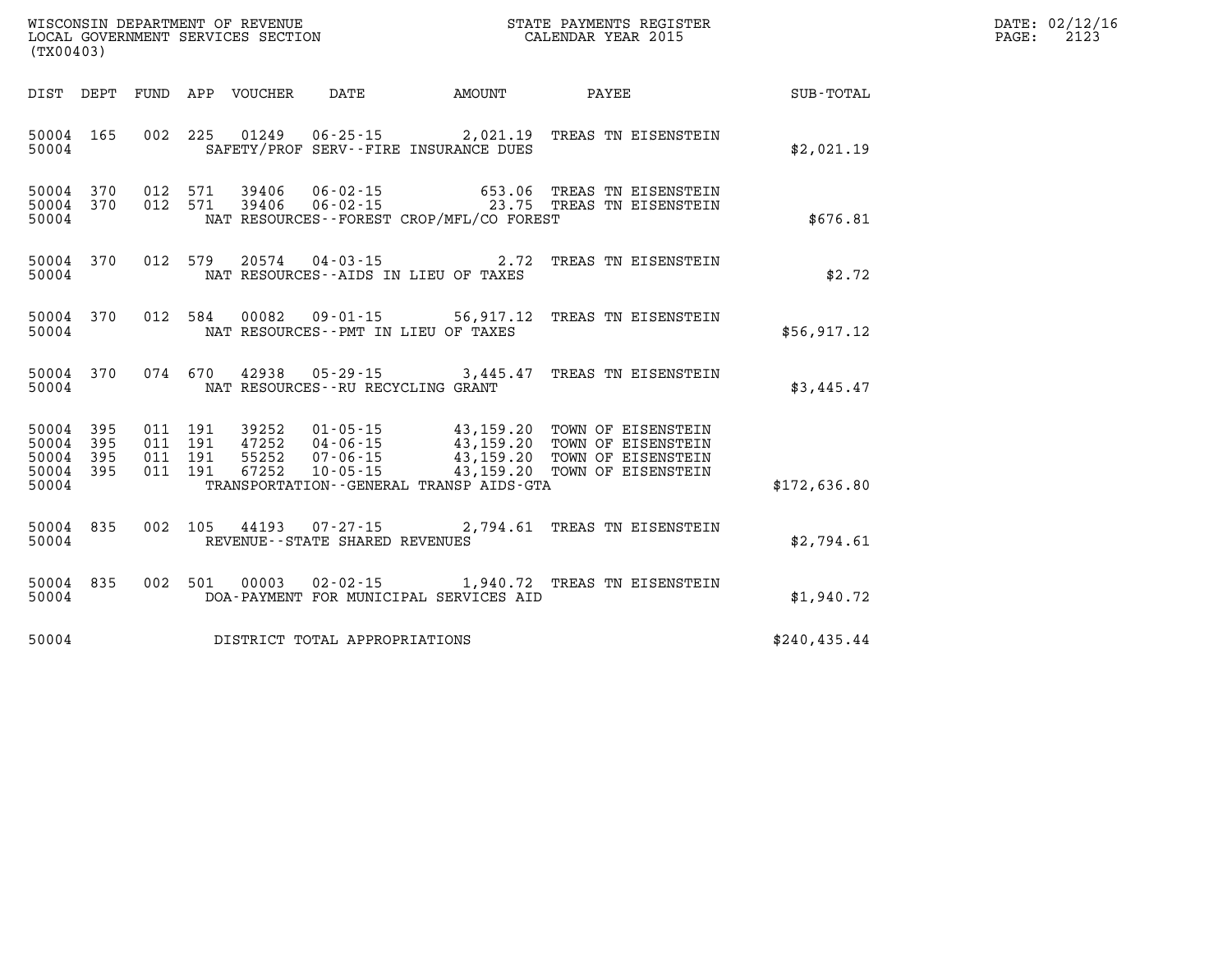| WISCONSIN DEPARTMENT OF REVENUE   | STATE PAYMENTS REGISTER | DATE: 02/12/16 |
|-----------------------------------|-------------------------|----------------|
| LOCAL GOVERNMENT SERVICES SECTION | CALENDAR YEAR 2015      | 2124<br>PAGE:  |

|                                                   | LOCAL GOVERNMENT SERVICES SECTION<br>(TX00403) |     |                                          |                                  | CALENDAR YEAR 2015                  |                                                                                                                                                                                      |  | 2124         |  |  |
|---------------------------------------------------|------------------------------------------------|-----|------------------------------------------|----------------------------------|-------------------------------------|--------------------------------------------------------------------------------------------------------------------------------------------------------------------------------------|--|--------------|--|--|
|                                                   |                                                |     |                                          |                                  |                                     | DIST DEPT FUND APP VOUCHER DATE AMOUNT PAYEE                                                                                                                                         |  | SUB-TOTAL    |  |  |
| 50006 165<br>50006                                |                                                |     |                                          |                                  |                                     | 002 225 01250 06-25-15 4,626.86 TREAS TN ELK<br>SAFETY/PROF SERV--FIRE INSURANCE DUES                                                                                                |  | \$4,626.86   |  |  |
| 50006<br>50006<br>50006 370<br>50006              | 370<br>370                                     |     | 000 001<br>000 001<br>000 001            | 01DNR<br>$04\rm{DNR}$<br>05DNR   |                                     | 04-09-15 1,254.00 TREAS TOWN ELK<br>06-03-15 5,703.28 TREAS TOWN ELK<br>09-28-15 1,390.75 TREAS TOWN ELK<br>NAT RESOURCES-SEVERANCE/YIELD/WITHDRAWAL                                 |  | \$8,348.03   |  |  |
| 50006 370<br>50006 370<br>50006                   |                                                |     | 012 571<br>012 571                       |                                  |                                     | 39407  06-02-15   1,365.68  TREAS TN ELK<br>39407  06-02-15   855.42  TREAS TN ELK<br>NAT RESOURCES--FOREST CROP/MFL/CO FOREST                                                       |  | \$2,221.10   |  |  |
| 50006 370<br>50006<br>50006 370<br>50006          | 370                                            | 012 | 012 579<br>579<br>012 579                | 20575<br>20575<br>20575          |                                     | 04-03-15 300.27 TREAS TN ELK<br>04-03-15 18.15 TREAS TN ELK<br>04-03-15 73.89 TREAS TN ELK<br>NAT RESOURCES--AIDS IN LIEU OF TAXES                                                   |  | \$392.31     |  |  |
| 50006                                             | 50006 370                                      |     | 074 670                                  | 42939                            |                                     | 05-29-15 4,193.47 TREAS TN ELK<br>NAT RESOURCES--RU RECYCLING GRANT                                                                                                                  |  | \$4,193.47   |  |  |
| 50006 395<br>50006<br>50006<br>50006 395<br>50006 | 395<br>395                                     |     | 011 191<br>011 191<br>011 191<br>011 191 | 39253<br>47253<br>55253<br>67253 |                                     | 01-05-15 27,249.75 TOWN OF ELK<br>04-06-15 27,249.75 TOWN OF ELK<br>07-06-15 27,249.75 TOWN OF ELK<br>10-05-15 27,249.75 TOWN OF ELK<br>TRANSPORTATION - - GENERAL TRANSP AIDS - GTA |  | \$108,999.00 |  |  |
| 50006 835<br>50006                                |                                                |     |                                          |                                  | REVENUE - - STATE SHARED REVENUES   | 002 105 44194 07-27-15 2,087.41 TREAS TN ELK                                                                                                                                         |  | \$2,087.41   |  |  |
|                                                   |                                                |     |                                          |                                  | 50006 DISTRICT TOTAL APPROPRIATIONS |                                                                                                                                                                                      |  | \$130,868.18 |  |  |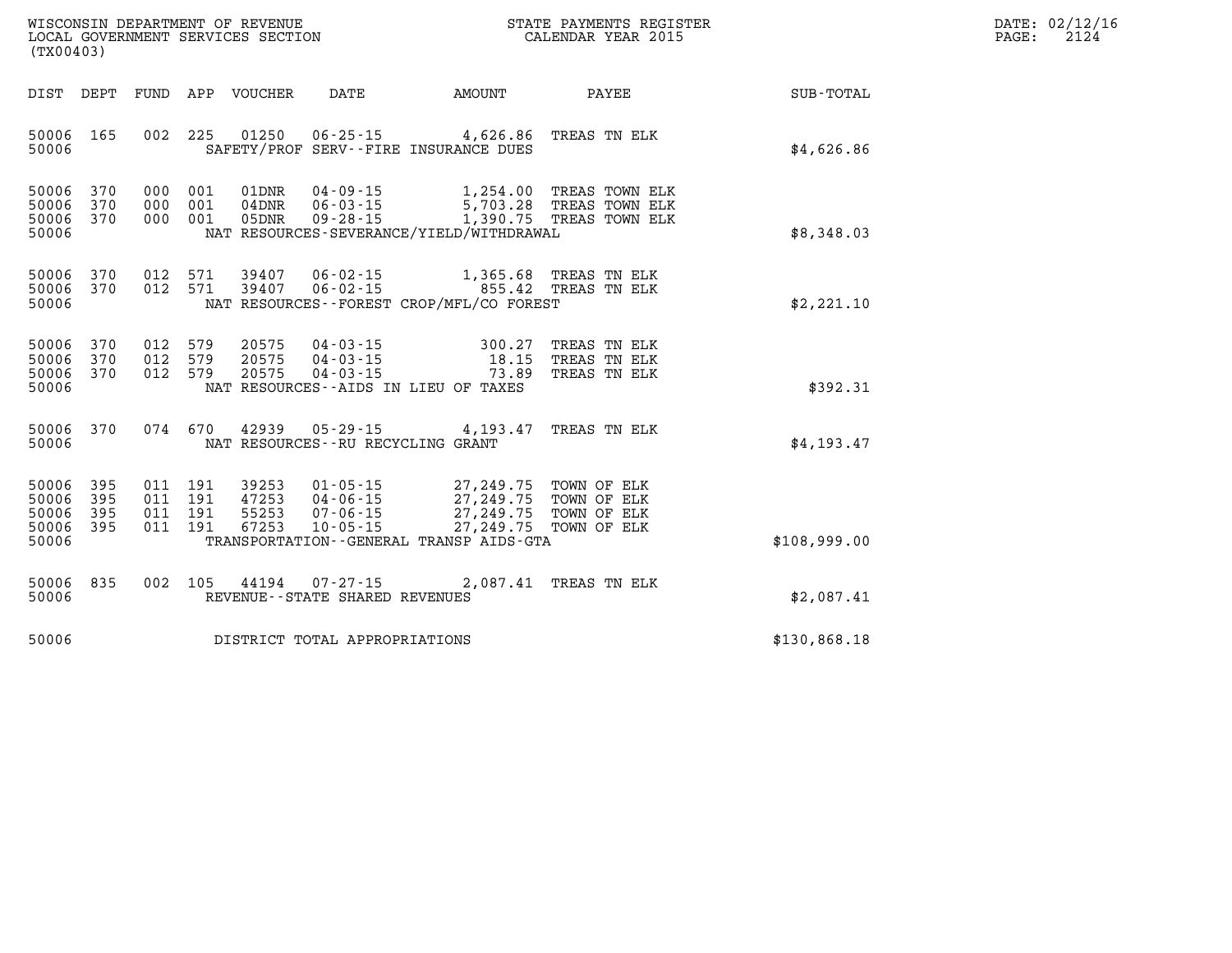| WISCONSIN DEPARTMENT OF REVENUE<br>LOCAL GOVERNMENT SERVICES SECTION<br>CALENDAR YEAR 2015<br>(TX00403) |                        |                                          |         |                |                                   |                                                                                                                                                                                                                             |                                                                                        | $\mathbb{E} \mathbb{R}$<br>DATE: 02/12/16<br>$\mathtt{PAGE:}$<br>2125 |  |
|---------------------------------------------------------------------------------------------------------|------------------------|------------------------------------------|---------|----------------|-----------------------------------|-----------------------------------------------------------------------------------------------------------------------------------------------------------------------------------------------------------------------------|----------------------------------------------------------------------------------------|-----------------------------------------------------------------------|--|
| DIST DEPT                                                                                               |                        |                                          |         |                |                                   | FUND APP VOUCHER DATE AMOUNT PAYEE                                                                                                                                                                                          |                                                                                        | SUB-TOTAL                                                             |  |
| 50008 165<br>50008                                                                                      |                        | 002 225                                  |         | 01251          |                                   | 06-25-15 786.57<br>SAFETY/PROF SERV--FIRE INSURANCE DUES                                                                                                                                                                    | TREAS TN EMERY                                                                         | \$786.57                                                              |  |
| 50008                                                                                                   | 50008 370<br>50008 370 | 000 001<br>000 001                       |         |                |                                   | NAT RESOURCES-SEVERANCE/YIELD/WITHDRAWAL                                                                                                                                                                                    | 01DNR  04-09-15  306.29 TREAS TOWN EMERY<br>05DNR  09-28-15  2,123.10 TREAS TOWN EMERY | \$2,429.39                                                            |  |
| 50008                                                                                                   | 50008 370<br>50008 370 | 012 571<br>012 571                       |         | 39408<br>39408 |                                   | NAT RESOURCES - - FOREST CROP/MFL/CO FOREST                                                                                                                                                                                 | 06-02-15 1,243.51 TREAS TN EMERY<br>06-02-15 1,235.88 TREAS TN EMERY                   | \$2,479.39                                                            |  |
| 50008                                                                                                   | 50008 370              |                                          | 012 584 |                |                                   | NAT RESOURCES - PMT IN LIEU OF TAXES                                                                                                                                                                                        | 00083  09-01-15  67,730.75  TREAS TN EMERY                                             | \$67,730.75                                                           |  |
| 50008                                                                                                   | 50008 370              |                                          | 074 670 |                | NAT RESOURCES--RU RECYCLING GRANT |                                                                                                                                                                                                                             | 42940  05-29-15  1,369.38  TREAS TN EMERY                                              | \$1,369.38                                                            |  |
| 50008 395<br>50008<br>50008 395<br>50008 395<br>50008                                                   | 395                    | 011 191<br>011 191<br>011 191<br>011 191 |         |                |                                   | 39254  01-05-15  44,673.07  TOWN OF EMERY<br>47254  04-06-15  44,673.07  TOWN OF EMERY<br>55254  07-06-15  44,673.07  TOWN OF EMERY<br>67254  10-05-15  44,673.09  TOWN OF EMERY<br>TRANSPORTATION--GENERAL TRANSP AIDS-GTA |                                                                                        | \$178,692.30                                                          |  |
| 50008 835<br>50008                                                                                      |                        |                                          | 002 105 |                | REVENUE--STATE SHARED REVENUES    |                                                                                                                                                                                                                             | 44195 07-27-15 2,310.13 TREAS TN EMERY                                                 | \$2,310.13                                                            |  |
| 50008 835<br>50008                                                                                      |                        |                                          | 002 109 | 03180          | REVENUE--EXEMPT COMPUTER AID      |                                                                                                                                                                                                                             | 07-27-15 1.00 TREAS TN EMERY                                                           | \$1.00                                                                |  |
| 50008 835<br>50008 835<br>50008                                                                         |                        | 002 302<br>002 302                       |         | 10095<br>11095 |                                   | REVENUE-FIRST DOLLAR/SCHOOL LEVY CREDITS                                                                                                                                                                                    | 07-27-15 49,431.31 TREAS TN EMERY<br>07-27-15 16,328.32 TREAS TN EMERY                 | \$65,759.63                                                           |  |
| 50008 835<br>50008                                                                                      |                        |                                          |         |                | REVENUE--LOTTERY CREDIT -         |                                                                                                                                                                                                                             | 021  363  37234  03-23-15  11,140.08  TREAS TN EMERY                                   | \$11,140.08                                                           |  |

**50008 DISTRICT TOTAL APPROPRIATIONS \$332,698.62**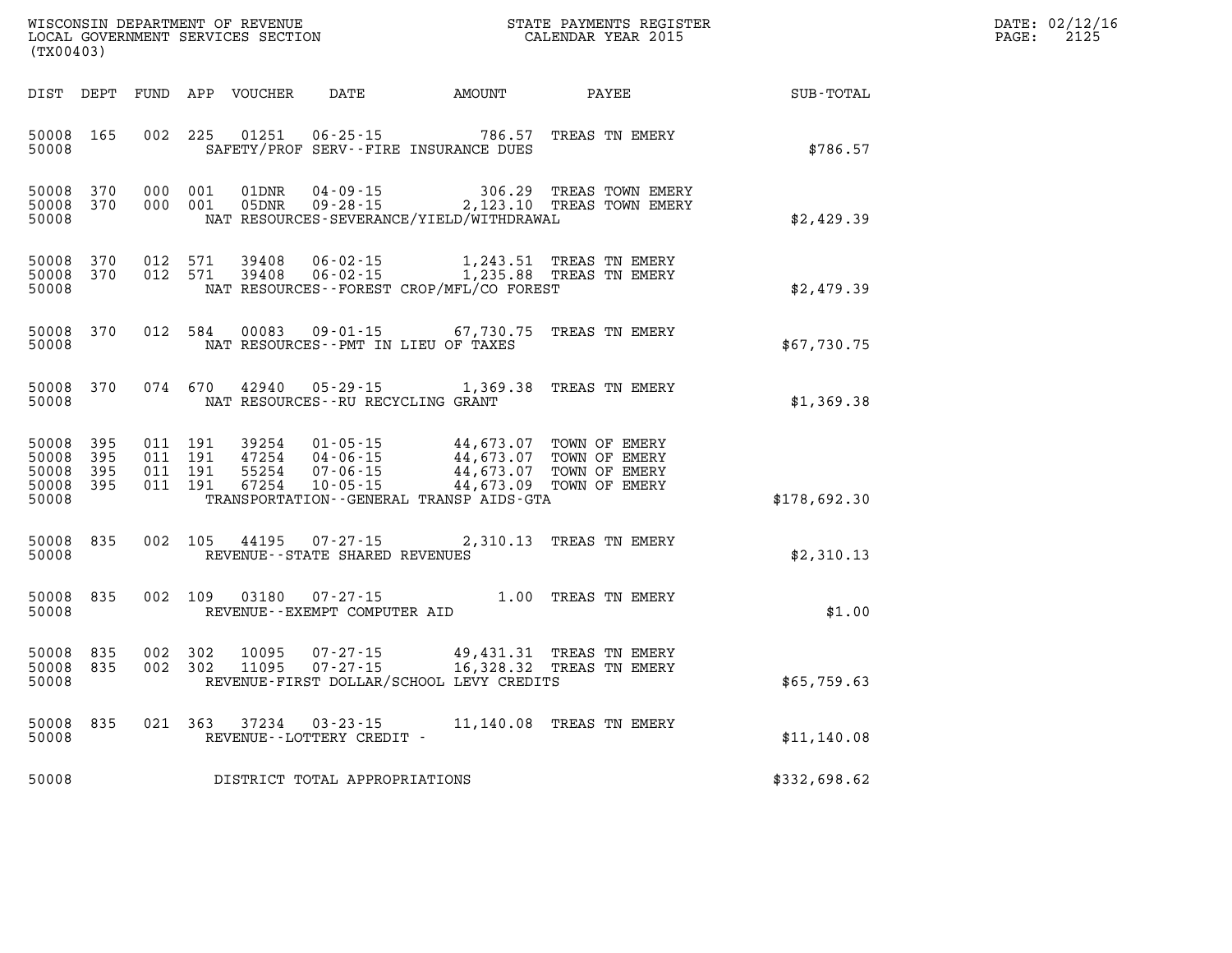| (TX00403)                                 |                          |                           |                    |                                  |                                                                    |                                                                    |                                                                                                                                                        |              | DATE: 02/12/16<br>2126<br>PAGE: |
|-------------------------------------------|--------------------------|---------------------------|--------------------|----------------------------------|--------------------------------------------------------------------|--------------------------------------------------------------------|--------------------------------------------------------------------------------------------------------------------------------------------------------|--------------|---------------------------------|
|                                           | DIST DEPT                |                           |                    | FUND APP VOUCHER                 | DATE                                                               | AMOUNT                                                             | PAYEE                                                                                                                                                  | SUB-TOTAL    |                                 |
| 50010                                     | 50010 165                | 002                       | 225                | 01252                            |                                                                    | $06 - 25 - 15$ 4,844.22<br>SAFETY/PROF SERV--FIRE INSURANCE DUES   | TREAS TN FIFIELD                                                                                                                                       | \$4,844.22   |                                 |
| 50010<br>50010                            | 50010 370<br>370         | 000 001<br>000 001        |                    | $04$ DNR<br>05DNR                | 06-03-15                                                           | NAT RESOURCES-SEVERANCE/YIELD/WITHDRAWAL                           | 187.56 TREAS TOWN FIFIELD<br>09-28-15 125.93 TREAS TOWN FIFIELD                                                                                        | \$313.49     |                                 |
| 50010<br>50010<br>50010                   | 370<br>370               | 012 571                   | 012 571            | 39409<br>39409                   |                                                                    | NAT RESOURCES--FOREST CROP/MFL/CO FOREST                           | 06-02-15 1,057.12 TREAS TN FIFIELD<br>06-02-15 694.82 TREAS TN FIFIELD                                                                                 | \$1,751.94   |                                 |
| 50010<br>50010<br>50010                   | 50010 370<br>370<br>370  | 012 579<br>012<br>012 579 | 579                | 20576<br>20576<br>20576          | 04-03-15<br>$04 - 03 - 15$<br>$04 - 03 - 15$                       | 3.10<br>66.17<br>NAT RESOURCES -- AIDS IN LIEU OF TAXES            | .94 TREAS TN FIFIELD<br>TREAS TN FIFIELD<br>TREAS TN FIFIELD                                                                                           | \$70.21      |                                 |
| 50010                                     | 50010 370                |                           | 012 583            | 02885                            | $06 - 16 - 15$                                                     | 670.82<br>NAT RESOURCES - - RECREATION RESOURCE - FED              | TREAS TN FIFIELD                                                                                                                                       | \$670.82     |                                 |
| 50010                                     | 50010 370                |                           | 012 584            | 00084                            |                                                                    | 09 - 01 - 15 128, 419. 50<br>NAT RESOURCES -- PMT IN LIEU OF TAXES | TREAS TN FIFIELD                                                                                                                                       | \$128,419.50 |                                 |
| 50010                                     | 50010 370                |                           | 074 670            | 42941                            | 05-29-15<br>NAT RESOURCES -- RU RECYCLING GRANT                    | 2,367.61                                                           | TREAS TN FIFIELD                                                                                                                                       | \$2,367.61   |                                 |
| 50010<br>50010<br>50010<br>50010<br>50010 | 395<br>395<br>395<br>395 | 011 191<br>011 191        | 011 191<br>011 191 | 39255<br>47255<br>55255<br>67255 | 04-06-15<br>$07 - 06 - 15$<br>$10 - 05 - 15$                       | TRANSPORTATION - - GENERAL TRANSP AIDS - GTA                       | 01-05-15 65,663.64 TOWN OF FIFIELD<br>65,663.64 TOWN OF FIFIELD<br>65,663.64 TOWN OF FIFIELD<br>65,663.64 TOWN OF FIFIELD<br>65,663.64 TOWN OF FIFIELD | \$262,654.56 |                                 |
| 50010<br>50010<br>50010                   | 505<br>505               | 002<br>002                | 743<br>743         | 05204<br>08426                   | $01 - 29 - 15$<br>$05 - 28 - 15$<br>DOA--HOUSING ASSISTANCE GRANTS |                                                                    | 103,000.00 TREAS TN FIFIELD<br>74,850.00 TREAS TN FIFIELD                                                                                              | \$177,850.00 |                                 |
| 50010 835<br>50010                        |                          |                           | 002 105            | 44196                            | 07-27-15<br>REVENUE - - STATE SHARED REVENUES                      |                                                                    | 3,427.10 TREAS TN FIFIELD                                                                                                                              | \$3,427.10   |                                 |
| 50010<br>50010                            | 835                      |                           | 002 109            | 03181                            | $07 - 27 - 15$<br>REVENUE--EXEMPT COMPUTER AID                     |                                                                    | 31.00 TREAS TN FIFIELD                                                                                                                                 | \$31.00      |                                 |
| 50010                                     |                          |                           |                    |                                  | DISTRICT TOTAL APPROPRIATIONS                                      |                                                                    |                                                                                                                                                        | \$582,400.45 |                                 |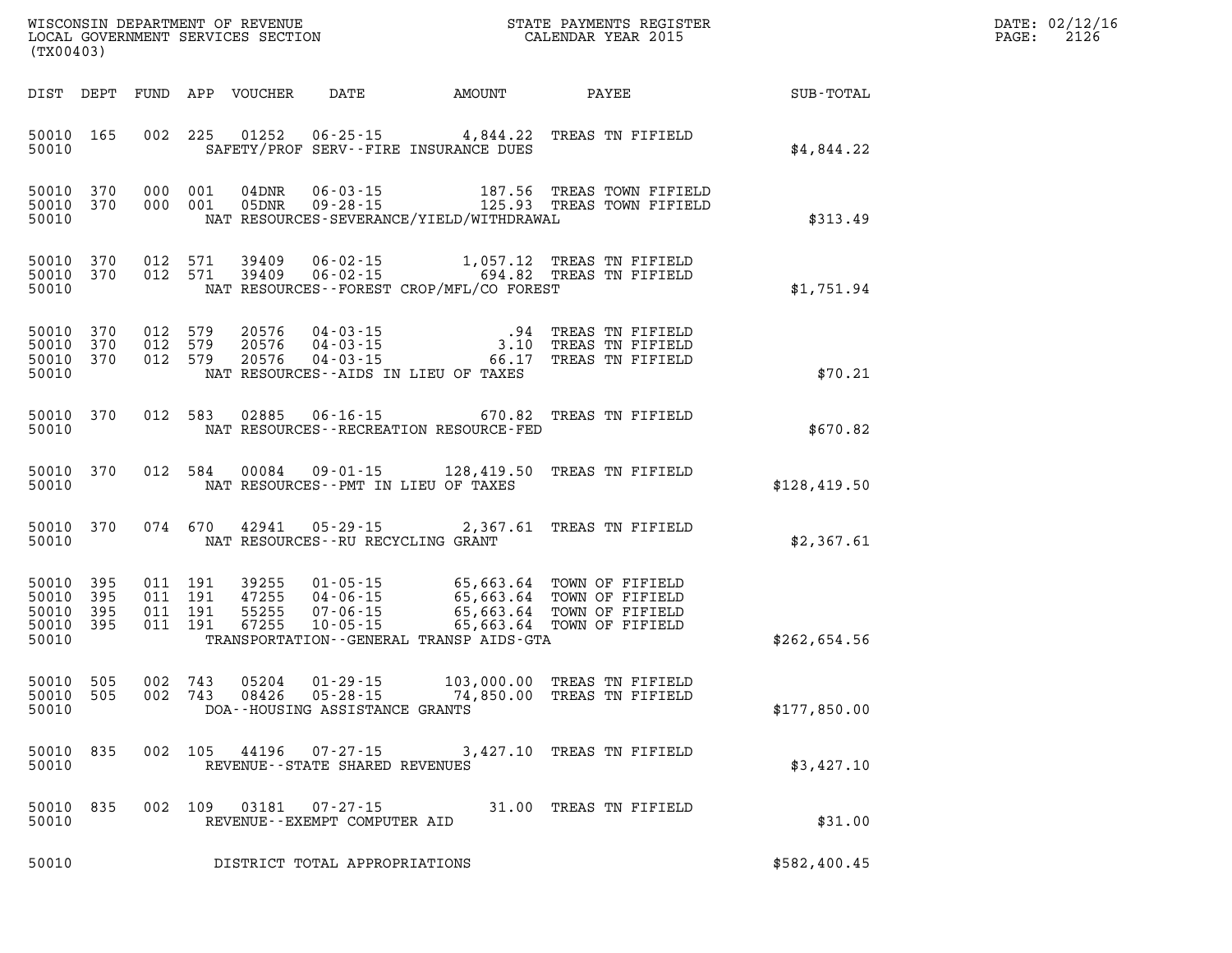| DATE: | 02/12/16 |
|-------|----------|
| PAGE: | 2127     |

| WISCONSIN DEPARTMENT OF REVENUE<br>LOCAL GOVERNMENT SERVICES SECTION<br>(TX00403) |                                             |     |                                                     | STATE PAYMENTS REGISTER<br>CALENDAR YEAR 2015 |                                                    | DATE: 02/12/1<br>2127<br>PAGE:                                                                                                                                                                                                                                |                                                                                                                                                                                        |                  |  |
|-----------------------------------------------------------------------------------|---------------------------------------------|-----|-----------------------------------------------------|-----------------------------------------------|----------------------------------------------------|---------------------------------------------------------------------------------------------------------------------------------------------------------------------------------------------------------------------------------------------------------------|----------------------------------------------------------------------------------------------------------------------------------------------------------------------------------------|------------------|--|
| DIST DEPT                                                                         |                                             |     |                                                     | FUND APP VOUCHER                              |                                                    | DATE AMOUNT                                                                                                                                                                                                                                                   | PAYEE                                                                                                                                                                                  | <b>SUB-TOTAL</b> |  |
| 50012 165<br>50012                                                                |                                             |     | 002 225                                             | 01253                                         |                                                    | SAFETY/PROF SERV--FIRE INSURANCE DUES                                                                                                                                                                                                                         | 06-25-15 1,793.00 TREAS TN FLAMBEAU                                                                                                                                                    | \$1,793.00       |  |
| 50012                                                                             | 50012 370                                   |     | 000 001                                             | 01DNR                                         |                                                    | NAT RESOURCES-SEVERANCE/YIELD/WITHDRAWAL                                                                                                                                                                                                                      | 04-09-15 36.00 TREAS TOWN FLAMBEAU                                                                                                                                                     | \$36.00          |  |
| 50012<br>50012 370                                                                | 50012 370<br>370                            | 002 | 002 503<br>503<br>002 503                           | 17732<br>17732<br>17732                       | $01 - 12 - 15$<br>$01 - 12 - 15$<br>$01 - 12 - 15$ |                                                                                                                                                                                                                                                               | 995.51 TREAS TN FLAMBEAU<br>126.11 TREAS TN FLAMBEAU<br>3,020.15 TREAS TN FLAMBEAU<br>414.54 TOWN SHARE                                                                                |                  |  |
| 50012                                                                             |                                             |     |                                                     |                                               |                                                    | NAT RESOURCES--AIDS IN LIEU OF TAXES                                                                                                                                                                                                                          |                                                                                                                                                                                        | \$4,141.77       |  |
| 50012                                                                             | 50012 370<br>50012 370                      |     | 012 571<br>012 571                                  | 39410<br>39410                                |                                                    | NAT RESOURCES - - FOREST CROP/MFL/CO FOREST                                                                                                                                                                                                                   | 06-02-15 3,195.42 TREAS TN FLAMBEAU<br>06-02-15 1,358.42 TREAS TN FLAMBEAU                                                                                                             | \$4,553.84       |  |
| 50012<br>50012<br>50012<br>50012                                                  | 50012 370<br>370<br>370<br>370<br>50012 370 |     | 012 579<br>012 579<br>012 579<br>012 579<br>012 579 | 20577<br>20577<br>20577<br>20577<br>20577     | 04-03-15                                           | $\begin{array}{cccc} 04\cdot 03\cdot 15 & 16\cdot 48 \\ 04\cdot 03\cdot 15 & 1,861\cdot 80 \\ 04\cdot 03\cdot 15 & 6,163\cdot 24 \\ 04\cdot 03\cdot 15 & 164\cdot 80 \\ 04\cdot 03\cdot 15 & 701\cdot 08 \end{array}$<br>NAT RESOURCES--AIDS IN LIEU OF TAXES | TREAS TN FLAMBEAU<br>TREAS TN FLAMBEAU<br>TREAS TN FLAMBEAU<br>TREAS TN FLAMBEAU<br>701.08 TREAS TN FLAMBEAU                                                                           | \$8,907.40       |  |
| 50012                                                                             | 50012 370                                   |     | 074 670                                             | 42942                                         | NAT RESOURCES -- RU RECYCLING GRANT                |                                                                                                                                                                                                                                                               | 05-29-15 2,400.34 TREAS TN FLAMBEAU                                                                                                                                                    | \$2,400.34       |  |
| 50012 395<br>50012<br>50012<br>50012<br>50012                                     | 395<br>395<br>395                           |     | 011 191<br>011 191<br>011 191<br>011 191            | 39256<br>47256<br>55256<br>67256              | $10 - 05 - 15$                                     | TRANSPORTATION--GENERAL TRANSP AIDS-GTA                                                                                                                                                                                                                       | 01-05-15 33,173.13 TOWN OF FLAMBEAU<br>04-06-15 33,173.13 TOWN OF FLAMBEAU<br>07-06-15 33,173.13 TOWN OF FLAMBEAU<br>10-05-15 33,173.13 TOWN OF FLAMBEAU<br>33,173.13 TOWN OF FLAMBEAU | \$132,692.52     |  |
| 50012<br>50012                                                                    | 835                                         |     | 002 105                                             | 44197                                         | $07 - 27 - 15$<br>REVENUE--STATE SHARED REVENUES   |                                                                                                                                                                                                                                                               | 2,152.87 TREAS TN FLAMBEAU                                                                                                                                                             | \$2,152.87       |  |
| 50012                                                                             | 50012 835                                   |     |                                                     | 002 109 03182                                 | 07-27-15<br>REVENUE--EXEMPT COMPUTER AID           |                                                                                                                                                                                                                                                               | 34.00 TREAS TN FLAMBEAU                                                                                                                                                                | \$34.00          |  |
| 50012                                                                             |                                             |     |                                                     |                                               | DISTRICT TOTAL APPROPRIATIONS                      |                                                                                                                                                                                                                                                               |                                                                                                                                                                                        | \$156,711.74     |  |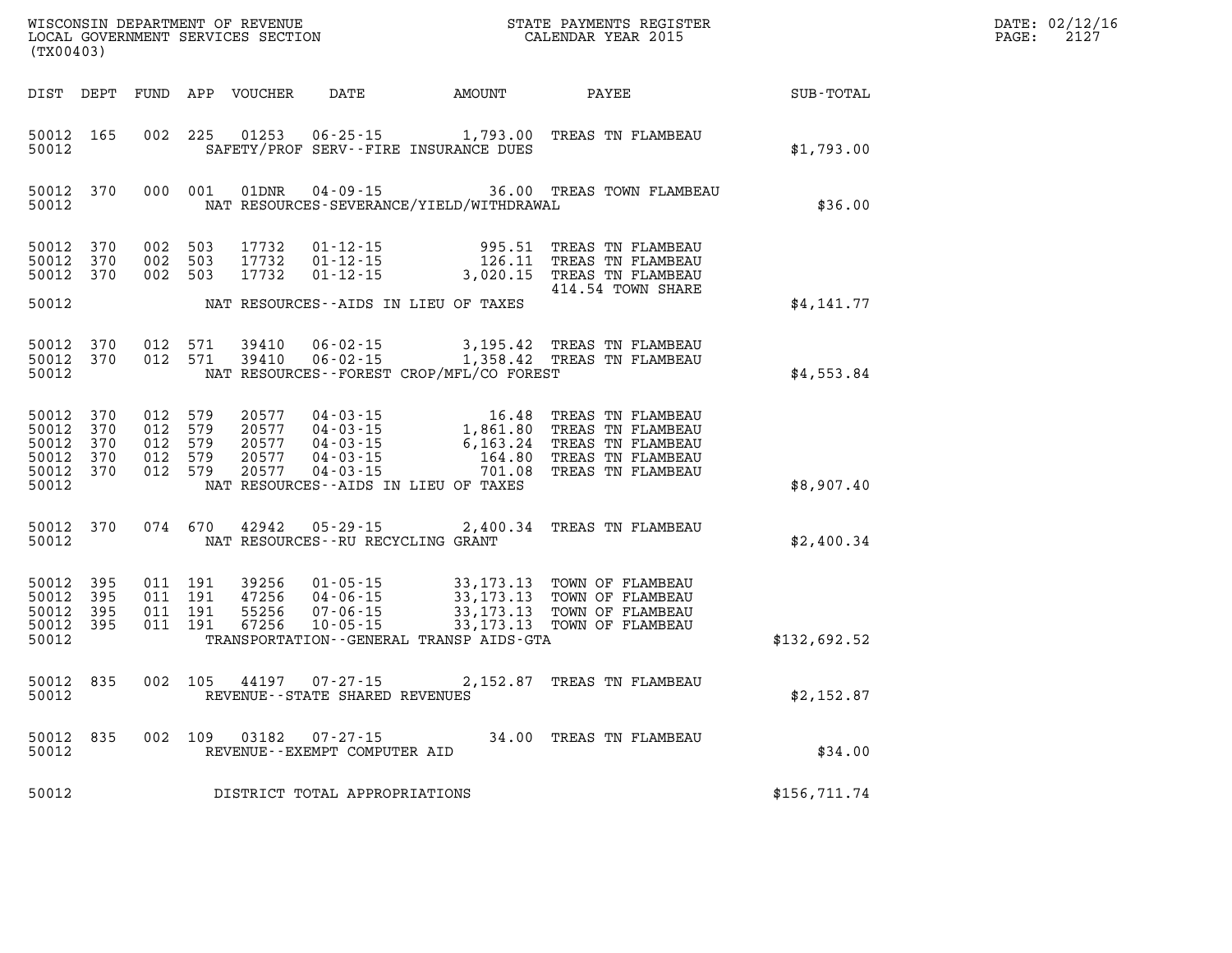| $\mathtt{DATE}$ : | 02/12/16 |
|-------------------|----------|
| PAGE:             | 2128     |

| (TX00403)                                                             |                          |                                                              |                                                                                                                 |                                                   |                                                                                      |               |
|-----------------------------------------------------------------------|--------------------------|--------------------------------------------------------------|-----------------------------------------------------------------------------------------------------------------|---------------------------------------------------|--------------------------------------------------------------------------------------|---------------|
| DEPT<br>DIST                                                          | <b>FUND</b>              | <b>VOUCHER</b><br>APP                                        | DATE                                                                                                            | AMOUNT                                            | PAYEE                                                                                | SUB-TOTAL     |
| 50014<br>165<br>50014                                                 | 002                      | 01254<br>225<br>SAFETY/PROF                                  | $06 - 25 - 15$<br>SERV--FIRE INSURANCE DUES                                                                     | 370.93                                            | TREAS TN GEORGETOWN                                                                  | \$370.93      |
| 370<br>50014<br>50014<br>370<br>50014                                 | 012<br>012               | 571<br>39411<br>39411<br>571                                 | $06 - 02 - 15$<br>$06 - 02 - 15$<br>NAT RESOURCES--FOREST CROP/MFL/CO FOREST                                    | 460.16<br>6,456.93                                | TREAS TN GEORGETOWN<br>TREAS<br>TN GEORGETOWN                                        | \$6,917.09    |
| 50014<br>395<br>50014<br>395<br>50014<br>395<br>50014<br>395<br>50014 | 011<br>011<br>011<br>011 | 191<br>39257<br>191<br>47257<br>191<br>55257<br>191<br>67257 | $01 - 05 - 15$<br>$04 - 06 - 15$<br>$07 - 06 - 15$<br>$10 - 05 - 15$<br>TRANSPORTATION--GENERAL TRANSP AIDS-GTA | 16, 247.32<br>16,247.32<br>16,247.32<br>16,247.34 | TOWN OF GEORGETOWN<br>TOWN OF GEORGETOWN<br>TOWN OF GEORGETOWN<br>TOWN OF GEORGETOWN | \$64,989.30   |
| 50014<br>835<br>50014                                                 | 002                      | 105<br>44198                                                 | $07 - 27 - 15$<br>REVENUE - - STATE SHARED REVENUES                                                             | 4,139.14                                          | TREAS TN GEORGETOWN                                                                  | \$4,139.14    |
| 835<br>50014<br>50014<br>835<br>50014                                 | 002<br>002               | 302<br>10096<br>302<br>11096                                 | 07-27-15<br>$07 - 27 - 15$<br>REVENUE-FIRST DOLLAR/SCHOOL LEVY CREDITS                                          | 22,901.75<br>7,770.62                             | TREAS TN GEORGETOWN<br>TREAS TN GEORGETOWN                                           | \$30,672.37   |
| 835<br>50014<br>50014                                                 | 021                      | 37235<br>363                                                 | $03 - 23 - 15$<br>REVENUE - - LOTTERY CREDIT -                                                                  | 6,059.58                                          | TREAS TN GEORGETOWN                                                                  | \$6,059.58    |
| 50014                                                                 |                          |                                                              | DISTRICT TOTAL APPROPRIATIONS                                                                                   |                                                   |                                                                                      | \$113, 148.41 |

WISCONSIN DEPARTMENT OF REVENUE **STATE PAYMENTS REGISTER**<br>LOCAL GOVERNMENT SERVICES SECTION

LOCAL GOVERNMENT SERVICES SECTION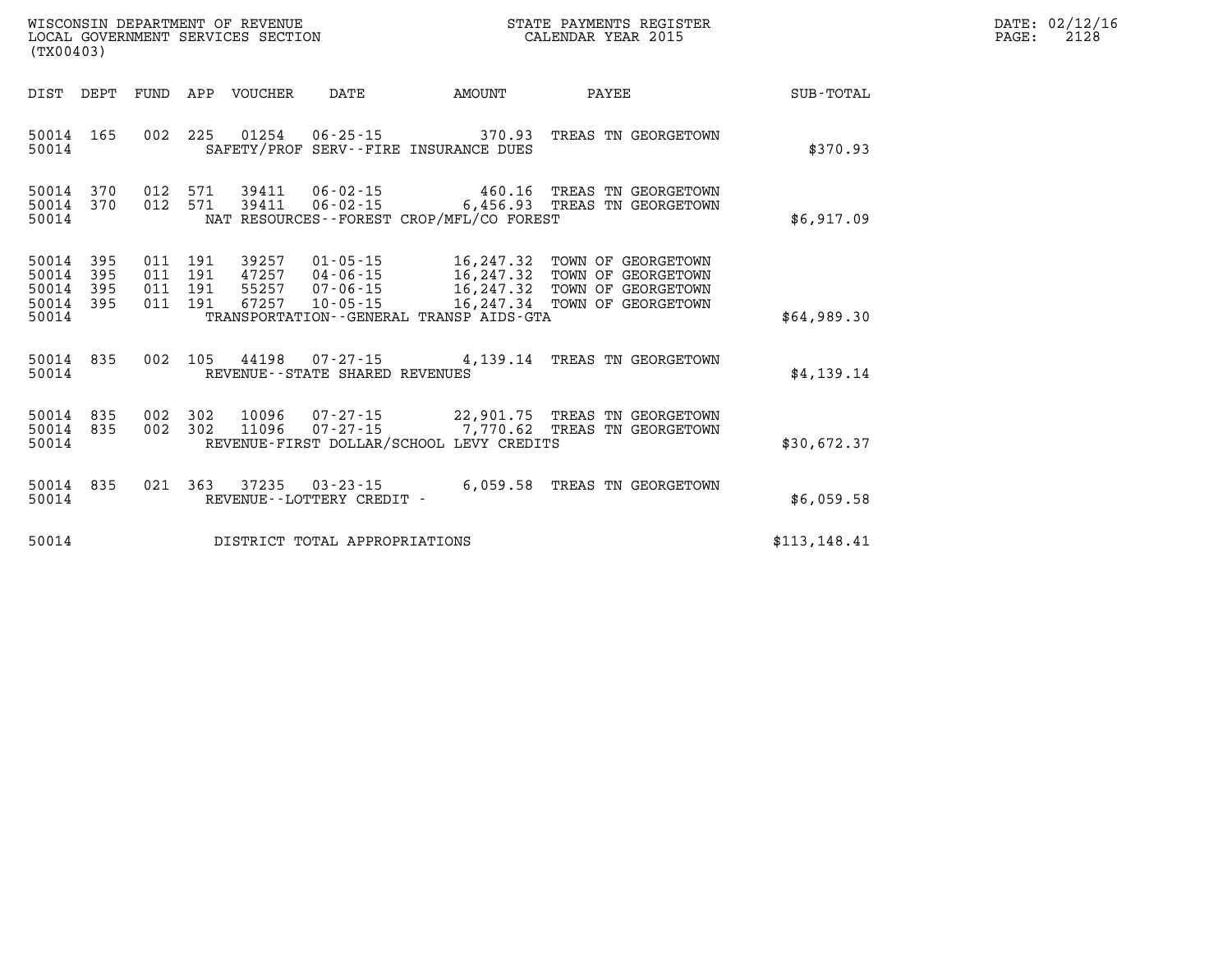| WISCONSIN DEPARTMENT OF REVENUE   | STATE PAYMENTS REGISTER |      | DATE: 02/12/16 |
|-----------------------------------|-------------------------|------|----------------|
| LOCAL GOVERNMENT SERVICES SECTION | CALENDAR YEAR 2015      | PAGE | 2129           |

|                                                   | LOCAL GOVERNMENT SERVICES SECTION<br>(TX00403) |                |                |                         | CALENDAR YEAR 2015                |                                          |                                                                                                                                                                                                                                                                                                                                                          | 2129         |  |  |
|---------------------------------------------------|------------------------------------------------|----------------|----------------|-------------------------|-----------------------------------|------------------------------------------|----------------------------------------------------------------------------------------------------------------------------------------------------------------------------------------------------------------------------------------------------------------------------------------------------------------------------------------------------------|--------------|--|--|
|                                                   |                                                |                |                |                         |                                   |                                          | DIST DEPT FUND APP VOUCHER DATE AMOUNT PAYEE                                                                                                                                                                                                                                                                                                             | SUB-TOTAL    |  |  |
| 50016 165<br>50016                                |                                                |                |                |                         |                                   | SAFETY/PROF SERV--FIRE INSURANCE DUES    | 002 225 01255 06-25-15 479.46 TREAS TN HACKETT                                                                                                                                                                                                                                                                                                           | \$479.46     |  |  |
| 50016 370<br>50016 370<br>50016                   |                                                | 000 001        | 000 001        |                         |                                   | NAT RESOURCES-SEVERANCE/YIELD/WITHDRAWAL | 01DNR  04-09-15  2,910.50 TREAS TOWN HACKETT<br>05DNR  09-28-15   407.03 TREAS TOWN HACKETT                                                                                                                                                                                                                                                              | \$3,317.53   |  |  |
| 50016 370<br>50016 370<br>50016                   |                                                |                |                | 012 571 39412           |                                   | NAT RESOURCES--FOREST CROP/MFL/CO FOREST | 012 571 39412 06-02-15 2,148.12 TREAS TN HACKETT<br>06-02-15 2,626.52 TREAS TN HACKETT                                                                                                                                                                                                                                                                   | \$4,774.64   |  |  |
| 50016 370<br>50016<br>50016 370<br>50016          | 370                                            | 012<br>012 579 | 579<br>012 579 | 20578<br>20578<br>20578 |                                   | NAT RESOURCES--AIDS IN LIEU OF TAXES     | 04-03-15 .80 TREAS TN HACKETT<br>04-03-15 .26 TREAS TN HACKETT<br>04-03-15 .00 TREAS TN HACKETT                                                                                                                                                                                                                                                          | \$9.06       |  |  |
| 50016<br>50016<br>50016 395<br>50016 395<br>50016 | 395<br>395                                     |                |                |                         |                                   | TRANSPORTATION--GENERAL TRANSP AIDS-GTA  | $\begin{array}{cccc} 011 & 191 & 39258 & 01\cdot 05\cdot 15 & 17\text{ ,}803\text{ .}17 & \text{TOWN OF HACKETT} \\ 011 & 191 & 47258 & 04\cdot 06\cdot 15 & 17\text{ ,}803\text{ .}17 & \text{TOWN OF HACKETT} \\ 011 & 191 & 55258 & 07\cdot 06\cdot 15 & 17\text{ ,}803\text{ .}17 & \text{TOWN OF HACKETT} \\ 011 & 191 & 67258 & 10\cdot 05\cdot 1$ | \$71, 212.68 |  |  |
| 50016 395<br>50016                                |                                                |                |                |                         |                                   | TRANSPORTATION--LRIP/TRIP/MSIP GRANTS    | 011 278 68750 12-11-15 23,260.12 TREAS TN HACKETT                                                                                                                                                                                                                                                                                                        | \$23, 260.12 |  |  |
| 50016 835<br>50016                                |                                                |                |                |                         | REVENUE - - STATE SHARED REVENUES |                                          | 002 105 44199 07-27-15 1,345.75 TREAS TN HACKETT                                                                                                                                                                                                                                                                                                         | \$1,345.75   |  |  |
| 50016                                             |                                                |                |                |                         | DISTRICT TOTAL APPROPRIATIONS     |                                          |                                                                                                                                                                                                                                                                                                                                                          | \$104,399.24 |  |  |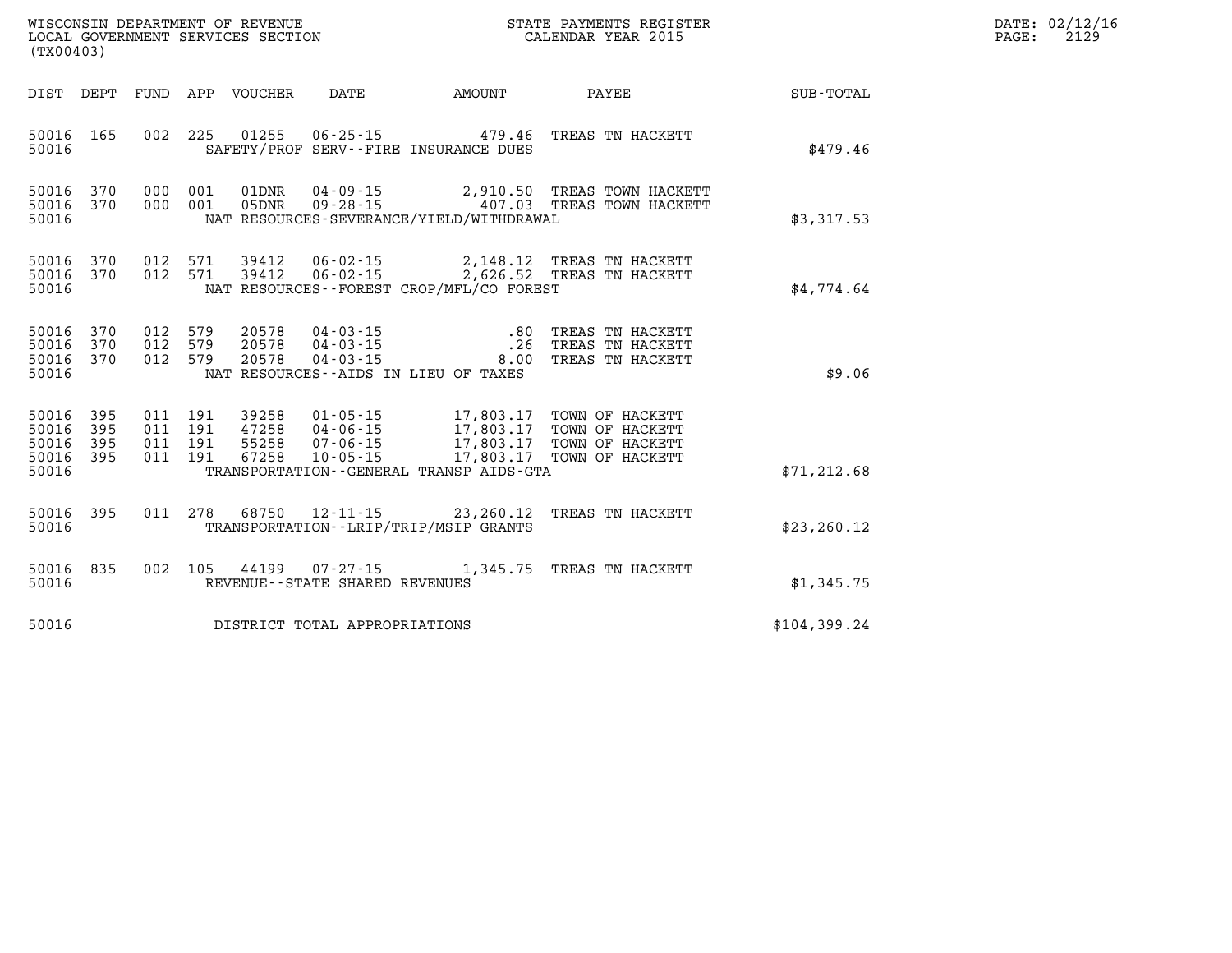| DATE: | 02/12/16 |
|-------|----------|
| PAGE: | 2130     |

| WISCONSIN DEPARTMENT OF REVENUE<br>LOCAL GOVERNMENT SERVICES SECTION FOR THE STATE PAYMENTS REGISTER<br>(TYAQAQQ)<br>(TX00403) |                                                  |  |                               | $\mathbb{R}^n$ | DATE: 02/12/1<br>2130<br>$\mathtt{PAGE}$ : |                                                                                                                                                                                                                                     |              |  |
|--------------------------------------------------------------------------------------------------------------------------------|--------------------------------------------------|--|-------------------------------|----------------|--------------------------------------------|-------------------------------------------------------------------------------------------------------------------------------------------------------------------------------------------------------------------------------------|--------------|--|
|                                                                                                                                |                                                  |  |                               |                |                                            | DIST DEPT FUND APP VOUCHER DATE AMOUNT PAYEE                                                                                                                                                                                        | SUB-TOTAL    |  |
| 50018                                                                                                                          | 50018 165                                        |  |                               |                |                                            | 002 225 01256 06-25-15 632.26 TREAS TN HARMONY<br>SAFETY/PROF SERV--FIRE INSURANCE DUES                                                                                                                                             | \$632.26     |  |
| 50018                                                                                                                          | 50018 370<br>50018 370                           |  |                               |                |                                            | NAT RESOURCES-SEVERANCE/YIELD/WITHDRAWAL                                                                                                                                                                                            | \$3,015.22   |  |
| 50018                                                                                                                          | 50018 370<br>50018 370                           |  |                               |                |                                            | 012 571 39413 06-02-15 316.55 TREAS TN HARMONY<br>012 571 39413 06-02-15 1,758.87 TREAS TN HARMONY<br>NAT RESOURCES - - FOREST CROP/MFL/CO FOREST                                                                                   | \$2,075.42   |  |
| 50018                                                                                                                          | 50018 370<br>50018 370                           |  |                               |                |                                            | $012$ 579 $20579$ $04 - 03 - 15$ 6.44 TREAS TN HARMONY<br>$012$ 579 $20579$ $04 - 03 - 15$ 812.42 TREAS TN HARMONY<br>NAT RESOURCES -- AIDS IN LIEU OF TAXES                                                                        | \$818.86     |  |
| 50018                                                                                                                          | 50018 370                                        |  |                               |                |                                            | 074 670 42943 05-29-15 883.63 TREAS TN HARMONY<br>NAT RESOURCES--RU RECYCLING GRANT                                                                                                                                                 | \$883.63     |  |
| 50018                                                                                                                          | 50018 395<br>50018 395<br>50018 395<br>50018 395 |  | 011 191<br>011 191<br>011 191 | 011 191 39259  |                                            | 39259  01-05-15  12,309.18  TOWN OF HARMONY<br>47259  04-06-15  12,309.18  TOWN OF HARMONY<br>55259  07-06-15  12,309.18  TOWN OF HARMONY<br>67259  10-05-15  12,309.18  TOWN OF HARMONY<br>TRANSPORTATION--GENERAL TRANSP AIDS-GTA | \$49,236.72  |  |
| 50018                                                                                                                          | 50018 395                                        |  |                               |                |                                            | 011 278 68749 12-11-15 24,152.94 TREAS TN HARMONY<br>TRANSPORTATION - - LRIP/TRIP/MSIP GRANTS                                                                                                                                       | \$24,152.94  |  |
| 50018                                                                                                                          | 50018 835                                        |  |                               |                | REVENUE--STATE SHARED REVENUES             | 002 105 44200 07-27-15 2,169.22 TREAS TN HARMONY                                                                                                                                                                                    | \$2,169.22   |  |
| 50018                                                                                                                          | 50018 835<br>50018 835                           |  |                               |                |                                            | 002 302 10097 07-27-15 34,622.62 TREAS TN HARMONY<br>002 302 11097 07-27-15 10,270.68 TREAS TN HARMONY<br>REVENUE-FIRST DOLLAR/SCHOOL LEVY CREDITS                                                                                  | \$44,893.30  |  |
| 50018                                                                                                                          | 50018 835                                        |  |                               |                | REVENUE--LOTTERY CREDIT -                  | 021 363 37236 03-23-15 9,185.68 TREAS TN HARMONY                                                                                                                                                                                    | \$9,185.68   |  |
| 50018                                                                                                                          |                                                  |  |                               |                | DISTRICT TOTAL APPROPRIATIONS              |                                                                                                                                                                                                                                     | \$137,063.25 |  |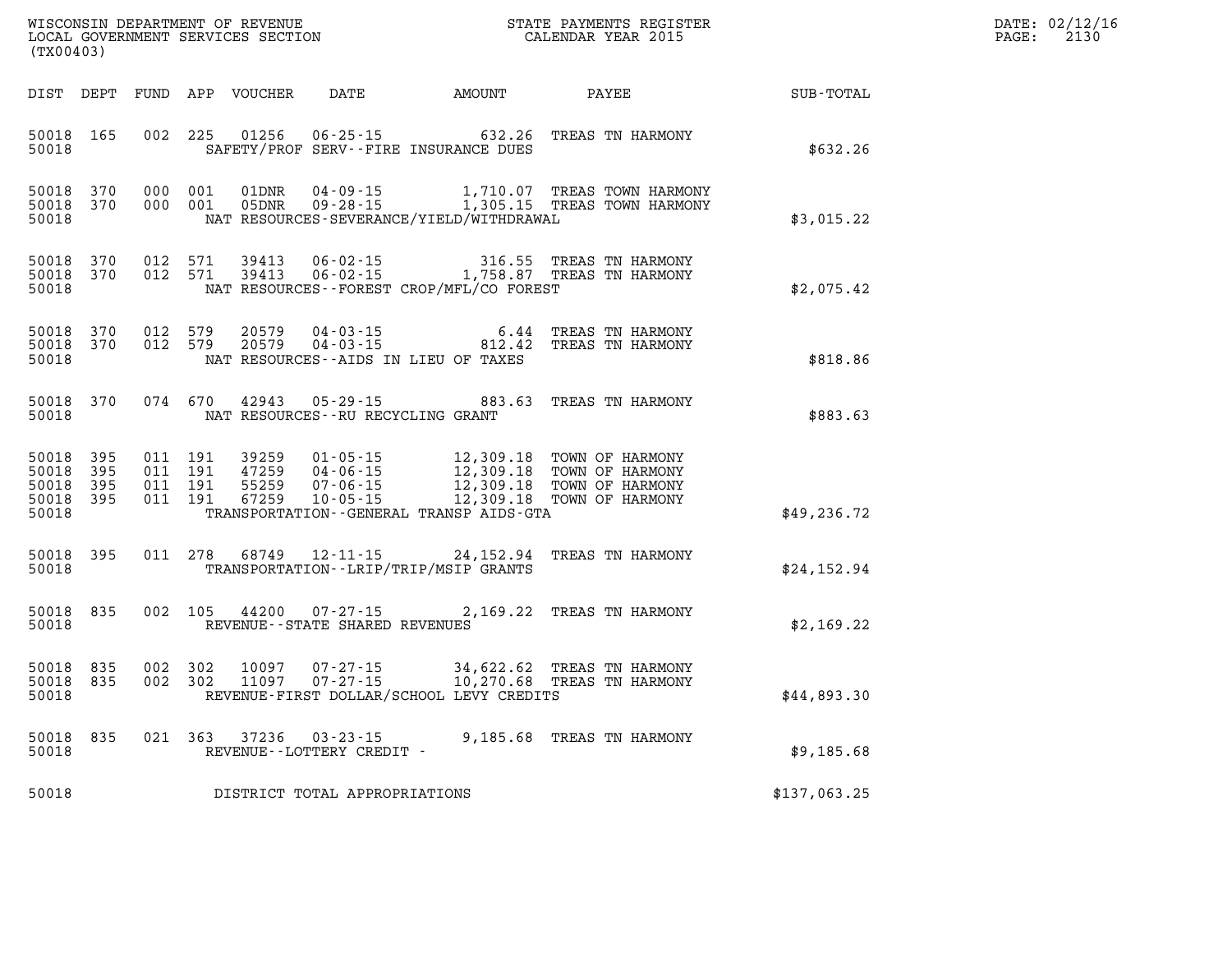|                                           | WISCONSIN DEPARTMENT OF REVENUE<br>LOCAL GOVERNMENT SERVICES SECTION<br>(TX00403) |                          |                          |                |                                        | STATE PAYMENTS REGISTER<br>CALENDAR YEAR 2015                                                                                                                             |                                                    |              |  |  |
|-------------------------------------------|-----------------------------------------------------------------------------------|--------------------------|--------------------------|----------------|----------------------------------------|---------------------------------------------------------------------------------------------------------------------------------------------------------------------------|----------------------------------------------------|--------------|--|--|
| DIST                                      | DEPT                                                                              | FUND                     | APP                      | VOUCHER        | DATE                                   | AMOUNT                                                                                                                                                                    | PAYEE                                              | SUB-TOTAL    |  |  |
| 50020<br>50020                            | 165                                                                               | 002                      | 225                      |                |                                        | 01257 06-25-15 988.21<br>SAFETY/PROF SERV--FIRE INSURANCE DUES                                                                                                            | TREAS TN HILL                                      | \$988.21     |  |  |
| 50020<br>50020<br>50020                   | 370<br>370                                                                        | 000<br>000               | 001<br>001               | 01DNR<br>05DNR |                                        | $09 - 28 - 15$ 224.48<br>NAT RESOURCES-SEVERANCE/YIELD/WITHDRAWAL                                                                                                         | 04-09-15 445.98 TREAS TOWN HILL<br>TREAS TOWN HILL | \$670.46     |  |  |
| 50020<br>50020<br>50020                   | 370<br>370                                                                        | 012<br>012               | 571                      |                | 571 39414 06-02-15<br>$39414$ 06-02-15 | NAT RESOURCES -- FOREST CROP/MFL/CO FOREST                                                                                                                                | 1,530.38 TREAS TN HILL<br>65.87 TREAS TN HILL      | \$1,596.25   |  |  |
| 50020<br>50020<br>50020<br>50020<br>50020 | 395<br>395<br>395<br>395                                                          | 011<br>011<br>011<br>011 | 191<br>191<br>191<br>191 | 39260<br>67260 | 10-05-15                               | 01-05-15 17,274.69 TOWN OF HILL<br>47260 04-06-15 17,274.69 TOWN OF HILL<br>55260 07-06-15 17,274.69 TOWN OF HILL<br>17,274.70<br>TRANSPORTATION--GENERAL TRANSP AIDS-GTA | TOWN OF HILL                                       | \$69,098.77  |  |  |
| 50020<br>50020                            | 835                                                                               | 002                      | 105                      |                | REVENUE - - STATE SHARED REVENUES      | 44201 07-27-15 2,925.47                                                                                                                                                   | TREAS TN HILL                                      | \$2,925.47   |  |  |
| 50020                                     |                                                                                   |                          |                          |                | DISTRICT TOTAL APPROPRIATIONS          |                                                                                                                                                                           |                                                    | \$75, 279.16 |  |  |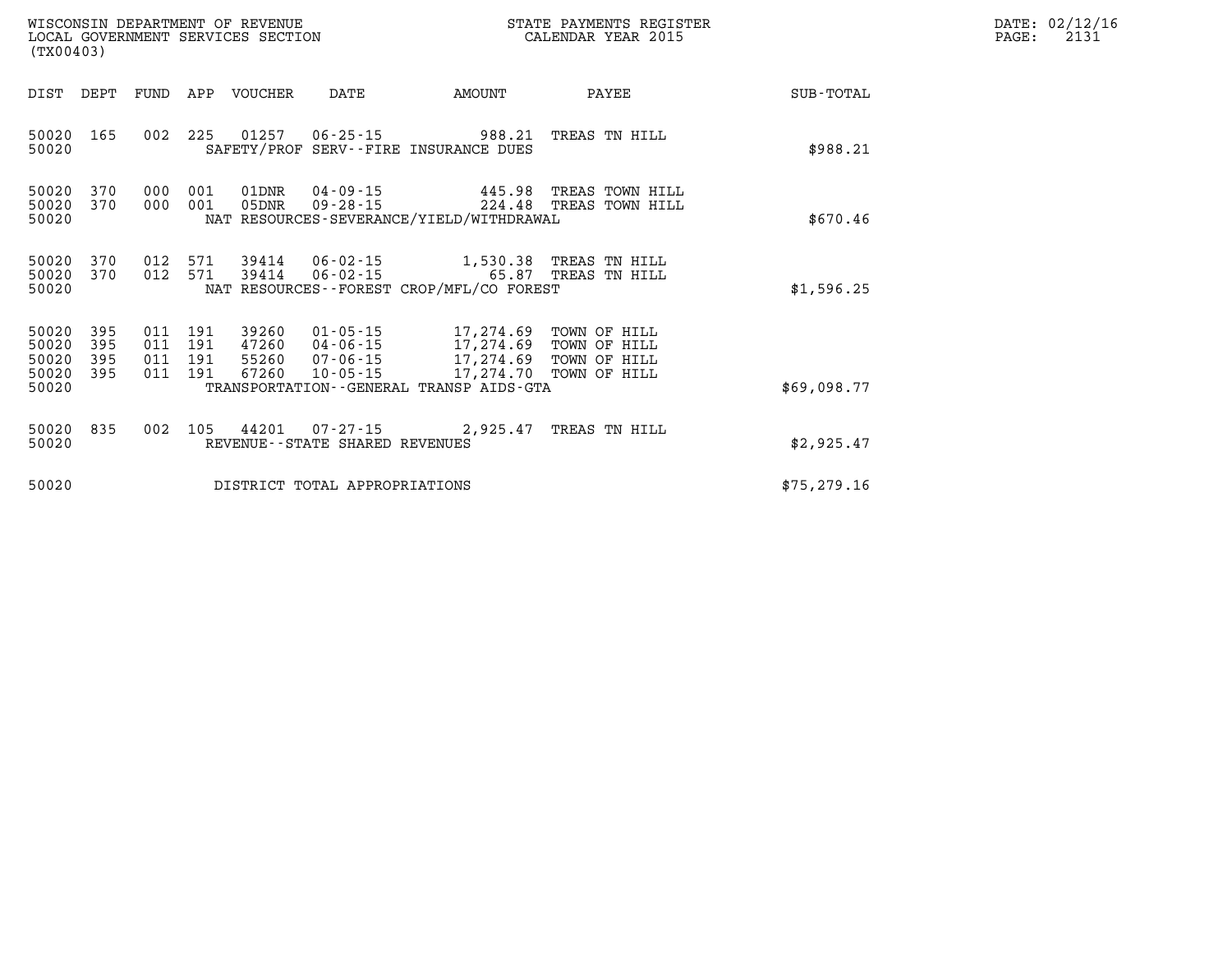| WISCONSIN DEPARTMENT OF REVENUE   | STATE PAYMENTS REGISTER |      | DATE: 02/12/16 |
|-----------------------------------|-------------------------|------|----------------|
| LOCAL GOVERNMENT SERVICES SECTION | CALENDAR YEAR 2015      | PAGE | ່າ 1 2 ″       |

| LOCAL GOVERNMENT SERVICES SECTION<br>(TX00403)    |            |  |                                          |                  |                                   |                                                                              | CALENDAR YEAR 2015                                                                                                                                                                          |              | PAGE: | 2132 |
|---------------------------------------------------|------------|--|------------------------------------------|------------------|-----------------------------------|------------------------------------------------------------------------------|---------------------------------------------------------------------------------------------------------------------------------------------------------------------------------------------|--------------|-------|------|
| DIST DEPT                                         |            |  |                                          | FUND APP VOUCHER | DATE                              |                                                                              |                                                                                                                                                                                             |              |       |      |
| 50022 165<br>50022                                |            |  |                                          |                  |                                   | SAFETY/PROF SERV--FIRE INSURANCE DUES                                        | 002 225 01258 06-25-15 760.34 TREAS TN KENNAN                                                                                                                                               | \$760.34     |       |      |
| 50022<br>50022<br>50022                           | 370<br>370 |  | 000 001<br>000 001                       |                  |                                   | NAT RESOURCES-SEVERANCE/YIELD/WITHDRAWAL                                     | 01DNR  04-09-15  995.40 TREAS TOWN KENNAN<br>05DNR  09-28-15   1,550.84 TREAS TOWN KENNAN                                                                                                   | \$2,546.24   |       |      |
| 50022 370<br>50022 370<br>50022                   |            |  |                                          |                  |                                   | NAT RESOURCES--FOREST CROP/MFL/CO FOREST                                     | 012 571 39415 06-02-15 733.99 TREAS TN KENNAN<br>012 571 39415 06-02-15 6,665.39 TREAS TN KENNAN                                                                                            | \$7,399.38   |       |      |
| 50022 395<br>50022<br>50022<br>50022 395<br>50022 | 395<br>395 |  | 011 191<br>011 191<br>011 191<br>011 191 | 39261<br>47261   |                                   | 01-05-15 33,426.36 TOWN OF KENNAN<br>TRANSPORTATION--GENERAL TRANSP AIDS-GTA | 47261 04-06-15<br>55261 07-06-15 33,426.36 TOWN OF KENNAN<br>67261 10-05-15 33,426.36 TOWN OF KENNAN                                                                                        | \$133.705.44 |       |      |
| 50022<br>50022<br>50022                           | 395<br>395 |  |                                          |                  |                                   | TRANSPORTATION - - LRIP/TRIP/MSIP GRANTS                                     | $\begin{array}{cccc} 011 & 278 & 64120 & 10\cdot 23\cdot 15 & 3,224.20 & \text{TREAS TN KENNAN} \\ 011 & 278 & 64120 & 10\cdot 23\cdot 15 & 24,152.94 & \text{TREAS TN KENNAN} \end{array}$ | \$27,377.14  |       |      |
| 50022 835<br>50022                                |            |  |                                          |                  | REVENUE - - STATE SHARED REVENUES |                                                                              | 002 105 44202 07-27-15 4,866.75 TREAS TN KENNAN                                                                                                                                             | \$4,866.75   |       |      |
| 50022                                             |            |  |                                          |                  | DISTRICT TOTAL APPROPRIATIONS     |                                                                              |                                                                                                                                                                                             | \$176,655.29 |       |      |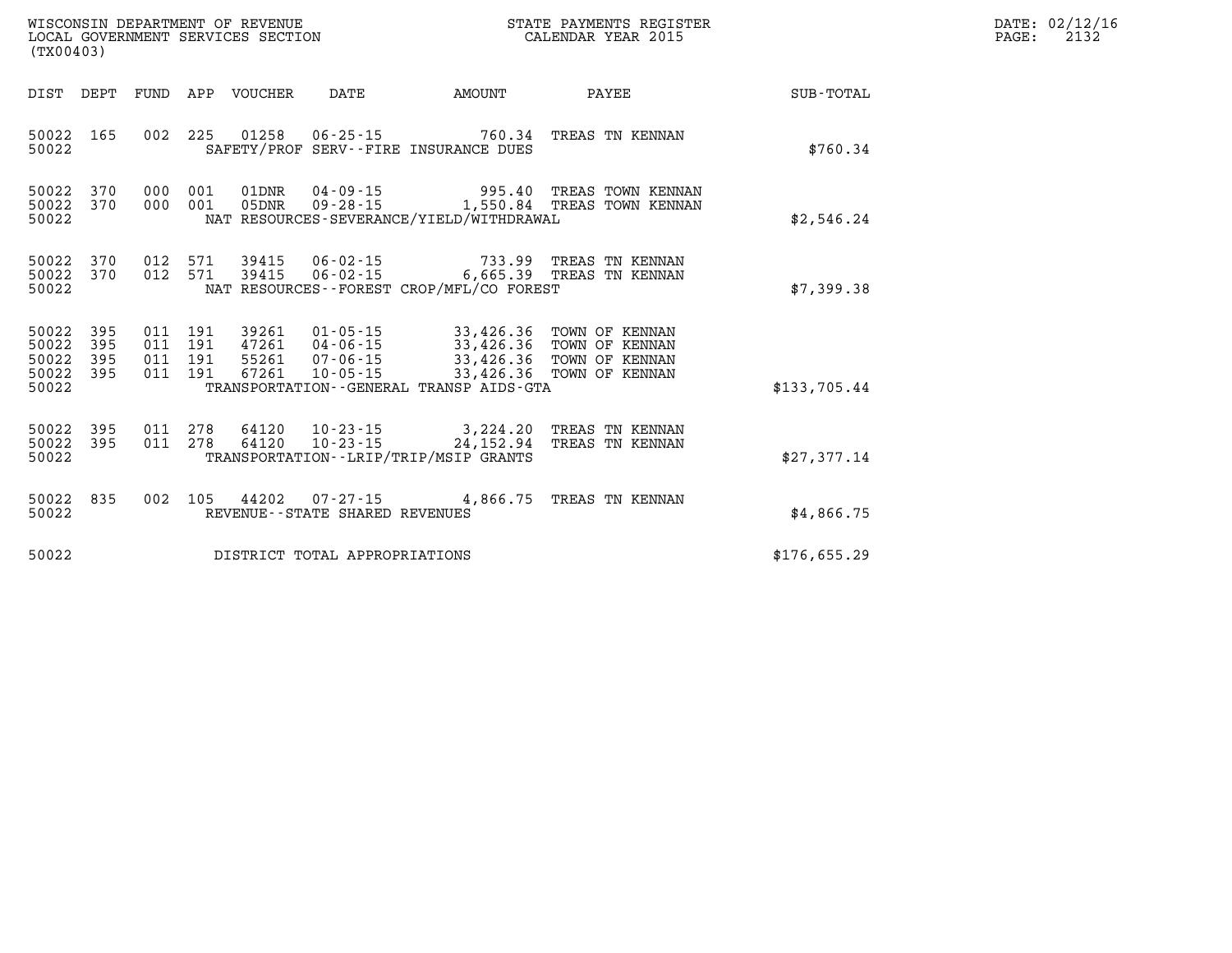| (TX00403)                                                                                                                                                                                                                                                                                                                | DATE: 02/12/16<br>$\mathtt{PAGE:}$<br>2133 |
|--------------------------------------------------------------------------------------------------------------------------------------------------------------------------------------------------------------------------------------------------------------------------------------------------------------------------|--------------------------------------------|
|                                                                                                                                                                                                                                                                                                                          |                                            |
| 002 225 01259 06-25-15 755.52 TREAS TN KNOX<br>50024 165<br>SAFETY/PROF SERV--FIRE INSURANCE DUES<br>\$755.52<br>50024                                                                                                                                                                                                   |                                            |
| 50024 370 000 001 01DNR 04-09-15 4,455.07 TREAS TOWN KNOX 50024 370 000 001 05DNR 09-28-15 4,455.08 TREAS TOWN KNOX<br>50024<br>NAT RESOURCES-SEVERANCE/YIELD/WITHDRAWAL<br>\$4,551.15                                                                                                                                   |                                            |
| 012 571 39416 06-02-15 1,321.31 TREAS TN KNOX<br>50024 370<br>NAT RESOURCES - - FOREST CROP/MFL/CO FOREST<br>50024<br>\$1,321.31                                                                                                                                                                                         |                                            |
| 50024 370 074 670 42944 05-29-15 2,568.14 TREAS TN KNOX<br>50024 NAT RESOURCES--RU RECYCLING GRANT<br>\$2,568.14                                                                                                                                                                                                         |                                            |
| 50024 395<br>011 191 39262 01-05-15 21,316.58 TOWN OF KNOX<br>011 191 47262 04-06-15 21,316.58 TOWN OF KNOX<br>011 191 55262 07-06-15 21,316.58 TOWN OF KNOX<br>011 191 67262 10-05-15 21,316.59 TOWN OF KNOX<br>50024 395<br>50024 395<br>50024 395<br>TRANSPORTATION--GENERAL TRANSP AIDS-GTA<br>50024<br>\$85, 266.33 |                                            |
| 011 278 47233 05-07-15 22,223.62 TREAS TN KNOX<br>50024 395<br>50024<br>TRANSPORTATION - - LRIP/TRIP/MSIP GRANTS<br>\$22, 223.62                                                                                                                                                                                         |                                            |
| 50024 465<br>072 365 01045 01-30-15 15,301.41 TREAS TN KNOX<br>\$15,301.41<br>50024 MILITARY AFFAIRS - EMERGENCY MANAGEMENT                                                                                                                                                                                              |                                            |
| 50024 835<br>002 105 44203 07-27-15 3,725.12 TREAS TN KNOX<br>REVENUE - - STATE SHARED REVENUES<br>50024<br>\$3,725.12                                                                                                                                                                                                   |                                            |
| 50024 DISTRICT TOTAL APPROPRIATIONS<br>\$135,712.60                                                                                                                                                                                                                                                                      |                                            |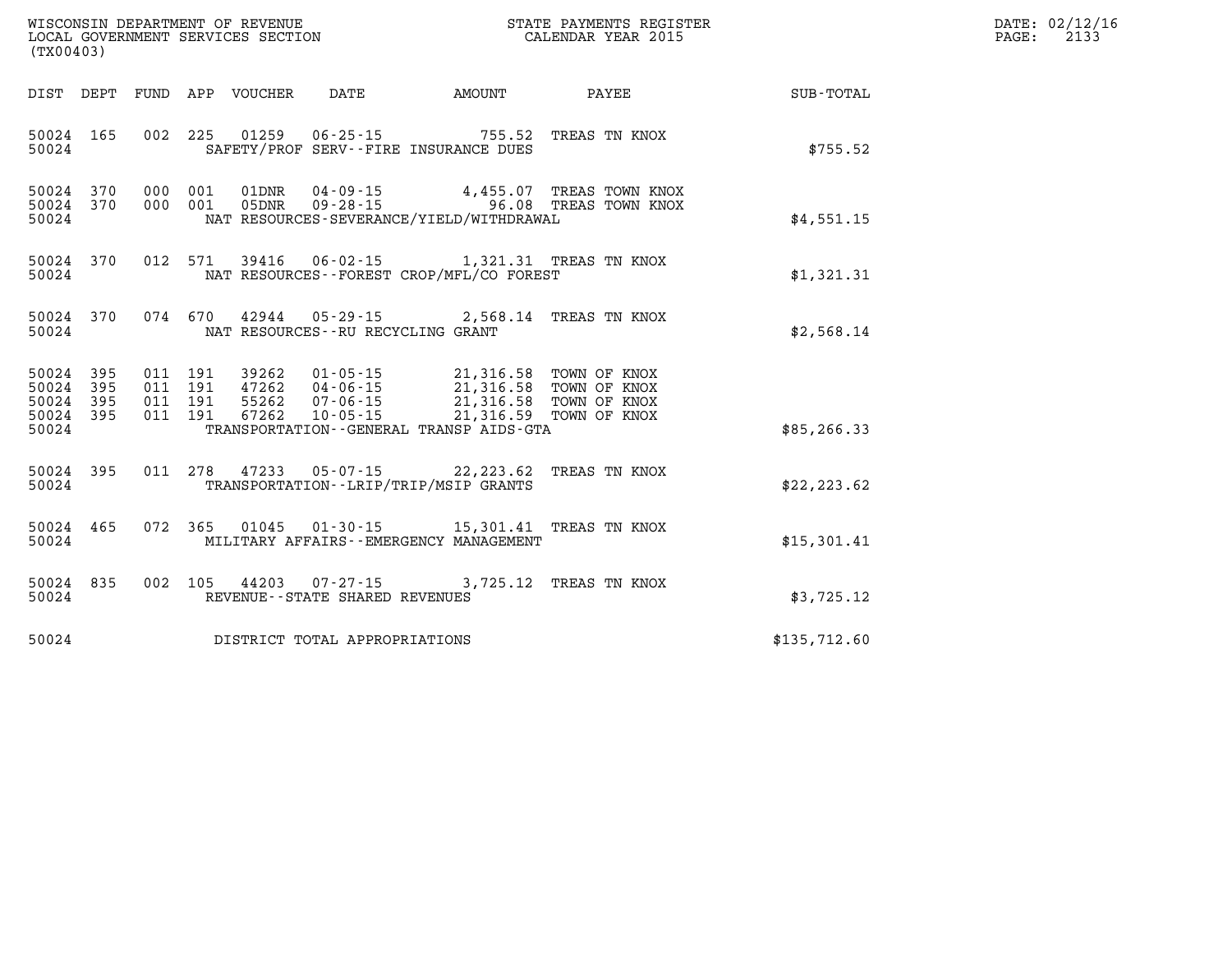| DATE: | 02/12/16 |
|-------|----------|
| PAGE: | 2134     |

| WISCONSIN DEPARTMENT OF REVENUE<br>LOCAL GOVERNMENT SERVICES SECTION TERMS CONFORMENT SERVICES SECTION<br>(TX00403) |                                            |  |         |                         |                                                    |                                                                                                                                                                                                                                                                                                                                |                                                                                                                                                    |              | DATE: 02/12/1<br>2134<br>PAGE: |
|---------------------------------------------------------------------------------------------------------------------|--------------------------------------------|--|---------|-------------------------|----------------------------------------------------|--------------------------------------------------------------------------------------------------------------------------------------------------------------------------------------------------------------------------------------------------------------------------------------------------------------------------------|----------------------------------------------------------------------------------------------------------------------------------------------------|--------------|--------------------------------|
|                                                                                                                     |                                            |  |         |                         |                                                    |                                                                                                                                                                                                                                                                                                                                |                                                                                                                                                    |              |                                |
| 50026                                                                                                               | 50026 165                                  |  |         |                         |                                                    | 002 225 01260 06-25-15 4,524.83 TREAS TN LAKE<br>SAFETY/PROF SERV--FIRE INSURANCE DUES                                                                                                                                                                                                                                         |                                                                                                                                                    | \$4,524.83   |                                |
| 50026<br>50026                                                                                                      | 50026 370<br>370<br>50026 370              |  |         |                         |                                                    | NAT RESOURCES-SEVERANCE/YIELD/WITHDRAWAL                                                                                                                                                                                                                                                                                       | 000 001 01DNR 04-09-15 2,257.37 TREAS TOWN LAKE<br>000 001 04DNR 06-03-15 54.32 TREAS TOWN LAKE<br>000 001 05DNR 09-28-15 1,490.00 TREAS TOWN LAKE | \$3,801.69   |                                |
|                                                                                                                     | 50026 370                                  |  |         |                         |                                                    | 002 503 17733 01-12-15 811.48 TREAS TN LAKE                                                                                                                                                                                                                                                                                    | 61.00 TOWN SHARE                                                                                                                                   |              |                                |
|                                                                                                                     | 50026                                      |  |         |                         |                                                    | NAT RESOURCES--AIDS IN LIEU OF TAXES                                                                                                                                                                                                                                                                                           |                                                                                                                                                    | \$811.48     |                                |
| 50026<br>50026                                                                                                      | 370                                        |  |         |                         | NAT RESOURCES--FOREST ROAD PAYMENT                 | 002 785 00049 09-21-15 32,206.68 TREAS TN LAKE                                                                                                                                                                                                                                                                                 |                                                                                                                                                    | \$32, 206.68 |                                |
| 50026                                                                                                               | 50026 370<br>50026 370                     |  |         |                         |                                                    | 012 571 39417 06-02-15 3,475.57 TREAS TN LAKE<br>012 571 39417 06-02-15 985.71 TREAS TN LAKE<br>NAT RESOURCES--FOREST CROP/MFL/CO FOREST                                                                                                                                                                                       |                                                                                                                                                    | \$4,461.28   |                                |
| 50026                                                                                                               | 50026 370<br>50026 370<br>50026 370        |  |         |                         |                                                    | 012 579 20580 04-03-15 5,793.04 TREAS TN LAKE<br>012 579 20580 04-03-15 9.16 TREAS TN LAKE<br>012 579 20580 04-03-15 182.71 TREAS TN LAKE<br>NAT RESOURCES--AIDS IN LIEU OF TAXES                                                                                                                                              |                                                                                                                                                    | \$5,984.91   |                                |
| 50026                                                                                                               |                                            |  |         |                         | NAT RESOURCES--RU RECYCLING GRANT                  | 50026 370 074 670 42945 05-29-15 1,395.04 TREAS TN LAKE                                                                                                                                                                                                                                                                        |                                                                                                                                                    | \$1,395.04   |                                |
| 50026<br>50026                                                                                                      | 50026 395<br>395<br>50026 395<br>50026 395 |  |         |                         |                                                    | $\begin{tabular}{cccccc} 011 & 191 & 39263 & 01-05-15 & 47,414.56 & TOWN OF LAKE \\ 011 & 191 & 47263 & 04-06-15 & 47,414.56 & TOWN OF LAKE \\ 011 & 191 & 55263 & 07-06-15 & 47,414.56 & TOWN OF LAKE \\ 011 & 191 & 67263 & 10-05-15 & 47,414.58 & TOWN OF LAKE \\ \end{tabular}$<br>TRANSPORTATION--GENERAL TRANSP AIDS-GTA |                                                                                                                                                    | \$189,658.26 |                                |
| 50026                                                                                                               |                                            |  |         | 50026 465 072 365 01157 | 02-04-15                                           | 3,404.46 TREAS TN LAKE<br>MILITARY AFFAIRS - - EMERGENCY MANAGEMENT                                                                                                                                                                                                                                                            |                                                                                                                                                    | \$3,404.46   |                                |
| 50026<br>50026                                                                                                      | 835                                        |  |         | 002 105 44204           | REVENUE--STATE SHARED REVENUES                     | 07-27-15 14,403.62 TREAS TN LAKE                                                                                                                                                                                                                                                                                               |                                                                                                                                                    | \$14,403.62  |                                |
| 50026                                                                                                               | 50026 835                                  |  | 002 109 |                         | $03183$ $07-27-15$<br>REVENUE--EXEMPT COMPUTER AID |                                                                                                                                                                                                                                                                                                                                | 7.00 TREAS TN LAKE                                                                                                                                 | \$7.00       |                                |

**50026 835 002 302 10098 07-27-15 188,919.16 TREAS TN LAKE**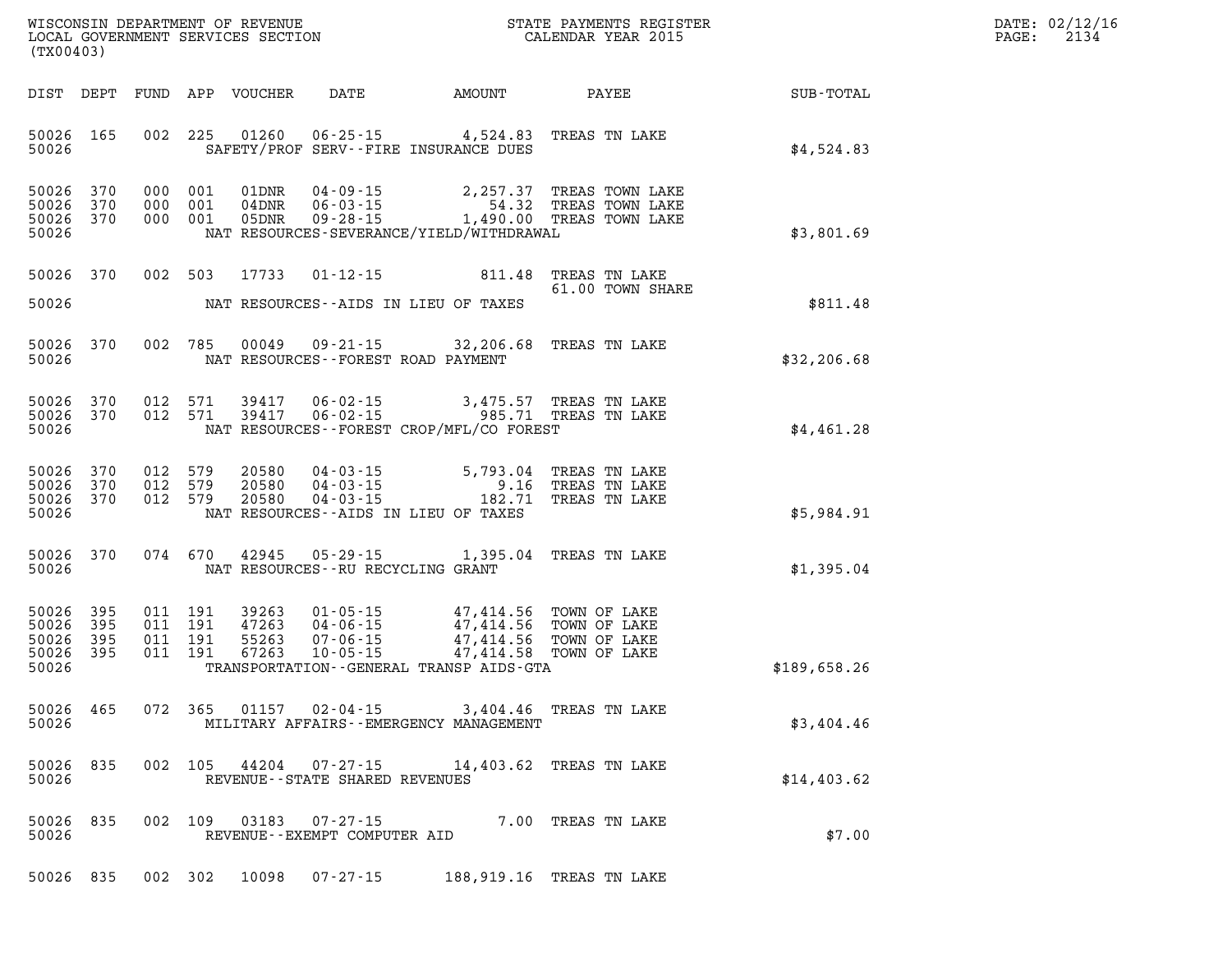| (TX00403)          |      |      |     | WISCONSIN DEPARTMENT OF REVENUE<br>LOCAL GOVERNMENT SERVICES SECTION |                                                      |                         | STATE PAYMENTS REGISTER<br>CALENDAR YEAR 2015 | DATE: 02/12/16<br>PAGE:<br>2135 |  |
|--------------------|------|------|-----|----------------------------------------------------------------------|------------------------------------------------------|-------------------------|-----------------------------------------------|---------------------------------|--|
| DIST               | DEPT | FUND | APP | <b>VOUCHER</b>                                                       | DATE                                                 | AMOUNT                  | PAYEE                                         | SUB-TOTAL                       |  |
| 50026<br>50026     | 835  | 002  | 302 | 11098                                                                | 07-27-15<br>REVENUE-FIRST DOLLAR/SCHOOL LEVY CREDITS | 52,062.74 TREAS TN LAKE |                                               | \$240,981.90                    |  |
| 50026 835<br>50026 |      | 002  | 501 | 00003<br>DOA - PAYMENT                                               | $02 - 02 - 15$<br>FOR MUNICIPAL SERVICES AID         | 51.09                   | TREAS TN LAKE                                 | \$51.09                         |  |
| 50026<br>50026     | 835  | 021  | 363 | 37237                                                                | $03 - 23 - 15$<br>REVENUE - - LOTTERY CREDIT -       | 38,374.27               | TREAS TN LAKE                                 | \$38,374.27                     |  |
| 50026              |      |      |     |                                                                      | DISTRICT TOTAL APPROPRIATIONS                        |                         |                                               | \$540,066.51                    |  |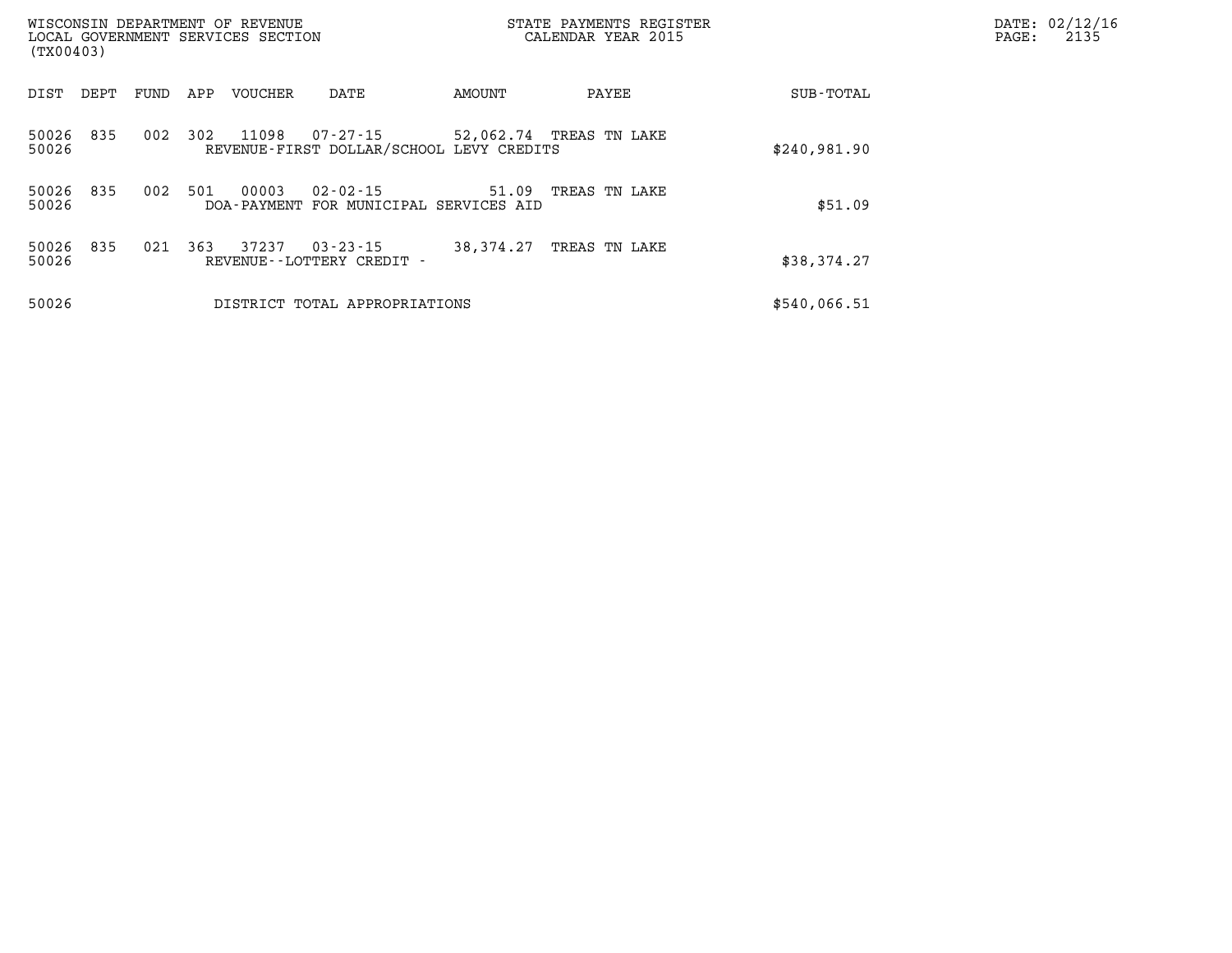| (TX00403)                                         |            |                                          |         | WISCONSIN DEPARTMENT OF REVENUE<br>LOCAL GOVERNMENT SERVICES SECTION |                                                        |                                                                                                                                                                                                                       | STATE PAYMENTS REGISTER<br>CALENDAR YEAR 2015                           |               | DATE: 02/12/16<br>PAGE:<br>2136 |
|---------------------------------------------------|------------|------------------------------------------|---------|----------------------------------------------------------------------|--------------------------------------------------------|-----------------------------------------------------------------------------------------------------------------------------------------------------------------------------------------------------------------------|-------------------------------------------------------------------------|---------------|---------------------------------|
|                                                   |            |                                          |         | DIST DEPT FUND APP VOUCHER                                           | DATE                                                   | AMOUNT                                                                                                                                                                                                                | PAYEE                                                                   | SUB-TOTAL     |                                 |
| 50028 165<br>50028                                |            |                                          |         | 002 225 01261                                                        |                                                        | $06 - 25 - 15$ 1,464.29<br>SAFETY/PROF SERV--FIRE INSURANCE DUES                                                                                                                                                      | TREAS TN OGEMA                                                          | \$1,464.29    |                                 |
| 50028                                             | 50028 370  |                                          | 000 001 | 05DNR                                                                |                                                        | NAT RESOURCES-SEVERANCE/YIELD/WITHDRAWAL                                                                                                                                                                              | 09-28-15 542.16 TREAS TOWN OGEMA                                        | \$542.16      |                                 |
| 50028 370<br>50028 370<br>50028                   |            | 012 571<br>012 571                       |         |                                                                      |                                                        | NAT RESOURCES--FOREST CROP/MFL/CO FOREST                                                                                                                                                                              |                                                                         | \$3,232.60    |                                 |
| 50028                                             | 50028 370  |                                          |         |                                                                      | NAT RESOURCES - - RU RECYCLING GRANT                   |                                                                                                                                                                                                                       | 074 670 42946 05-29-15 2,198.23 TREAS TN OGEMA                          | \$2,198.23    |                                 |
| 50028 395<br>50028<br>50028<br>50028 395<br>50028 | 395<br>395 | 011 191<br>011 191<br>011 191<br>011 191 |         |                                                                      |                                                        | 39264 01-05-15 32,242.78 TOWN OF OGEMA<br>47264 04-06-15 32,242.78 TOWN OF OGEMA<br>55264  07-06-15  32,242.78  TOWN OF OGEMA<br>67264  10-05-15  32,242.80  TOWN OF OGEMA<br>TRANSPORTATION--GENERAL TRANSP AIDS-GTA |                                                                         | \$128,971.14  |                                 |
| 50028 835<br>50028                                |            |                                          |         |                                                                      | REVENUE - - STATE SHARED REVENUES                      |                                                                                                                                                                                                                       | 002 105 44205 07-27-15 13,462.64 TREAS TN OGEMA                         | \$13,462.64   |                                 |
| 50028 835<br>50028                                |            |                                          |         |                                                                      | 002 109 03184 07-27-15<br>REVENUE--EXEMPT COMPUTER AID |                                                                                                                                                                                                                       | 8.00 TREAS TN OGEMA                                                     | \$8.00        |                                 |
| 50028<br>50028 835<br>50028                       | 835        | 002 302<br>002 302                       |         | 10099<br>11099                                                       |                                                        | REVENUE-FIRST DOLLAR/SCHOOL LEVY CREDITS                                                                                                                                                                              | 07-27-15 109,685.01 TREAS TN OGEMA<br>07-27-15 37,462.89 TREAS TN OGEMA | \$147, 147.90 |                                 |
| 50028                                             | 50028 835  |                                          |         | 021 363 37238                                                        | 03-23-15<br>REVENUE--LOTTERY CREDIT -                  |                                                                                                                                                                                                                       | 32,056.09 TREAS TN OGEMA                                                | \$32,056.09   |                                 |
| 50028                                             |            |                                          |         |                                                                      | DISTRICT TOTAL APPROPRIATIONS                          |                                                                                                                                                                                                                       |                                                                         | \$329,083.05  |                                 |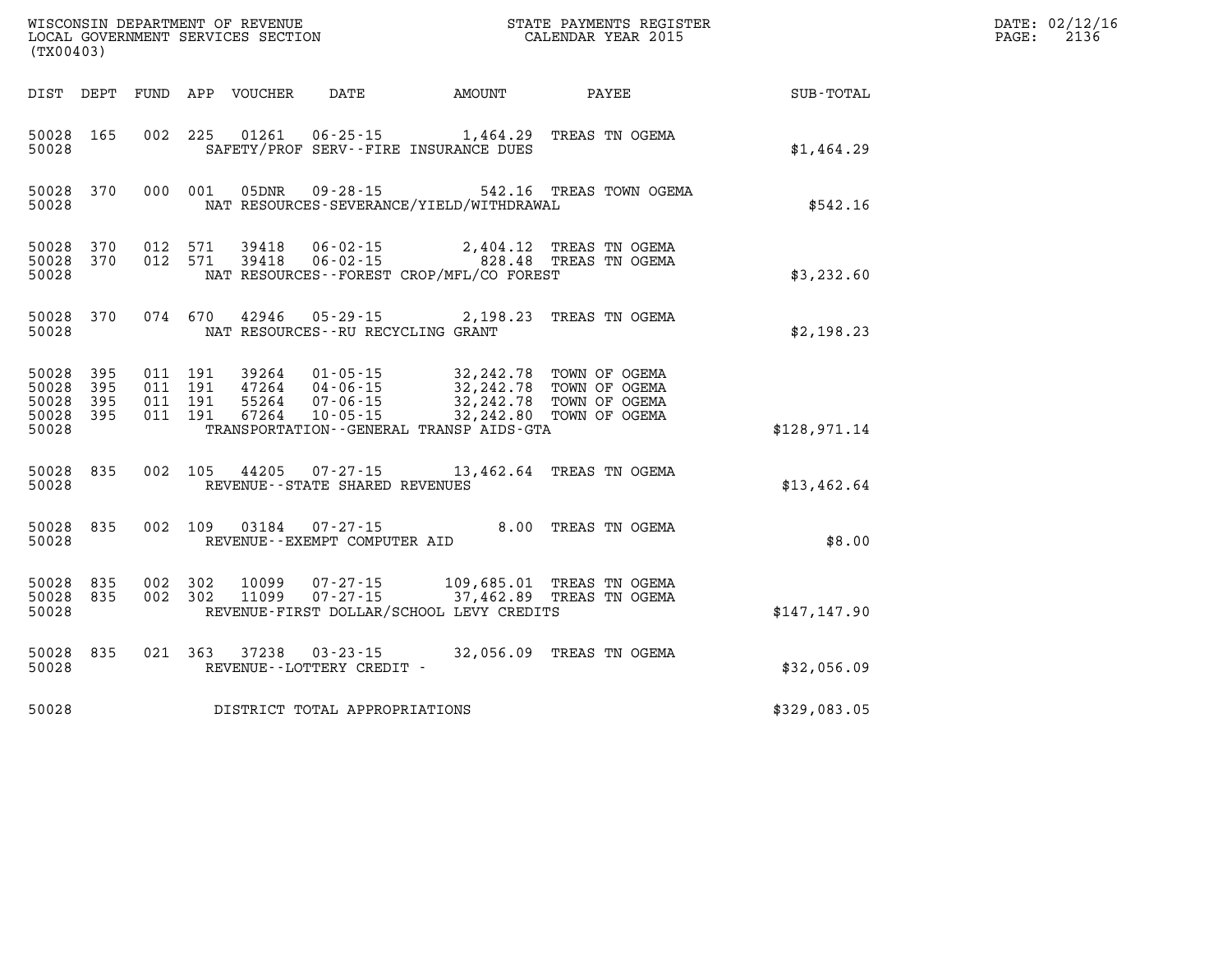| DATE: | 02/12/16 |
|-------|----------|
| PAGE: | 2137     |

| WISCONSIN DEPARTMENT OF REVENUE<br>(TX00403)                                                      | LOCAL GOVERNMENT SERVICES SECTION                                                                                                                                               |                                                  | STATE PAYMENTS REGISTER<br>CALENDAR YEAR 2015                                |                  |
|---------------------------------------------------------------------------------------------------|---------------------------------------------------------------------------------------------------------------------------------------------------------------------------------|--------------------------------------------------|------------------------------------------------------------------------------|------------------|
| DIST<br>FUND<br>DEPT                                                                              | APP<br>VOUCHER<br>DATE                                                                                                                                                          | <b>AMOUNT</b>                                    | PAYEE                                                                        | <b>SUB-TOTAL</b> |
| 165<br>002<br>50030<br>50030                                                                      | 225<br>01262<br>SAFETY/PROF SERV--FIRE INSURANCE DUES                                                                                                                           |                                                  | 06-25-15 1,071.98 TREAS TN PRENTICE                                          | \$1.071.98       |
| 50030<br>370<br>000<br>370<br>000<br>50030<br>50030                                               | 001<br>01DNR<br>$04 - 09 - 15$<br>001<br>$09 - 28 - 15$<br>05DNR<br>NAT RESOURCES-SEVERANCE/YIELD/WITHDRAWAL                                                                    | 301.72                                           | 8,373.63 TREAS TOWN PRENTICE<br>TREAS TOWN PRENTICE                          | \$8,675.35       |
| 370<br>002<br>50030<br>50030                                                                      | 503<br>17734<br>$01 - 12 - 15$<br>NAT RESOURCES -- AIDS IN LIEU OF TAXES                                                                                                        | 1,616.45                                         | TREAS TN PRENTICE<br>106.86 TOWN SHARE                                       | \$1,616.45       |
| 370<br>012<br>50030<br>370<br>012<br>50030<br>50030                                               | 571<br>06-02-15<br>39419<br>571<br>39419<br>NAT RESOURCES - - FOREST CROP/MFL/CO FOREST                                                                                         | 2,600.61                                         | TREAS TN PRENTICE<br>06-02-15 917.87 TREAS TN PRENTICE                       | \$3,518.48       |
| 50030<br>395<br>011<br>50030<br>395<br>011<br>50030<br>395<br>011<br>395<br>011<br>50030<br>50030 | 191<br>39265<br>$01 - 05 - 15$<br>191<br>47265<br>$04 - 06 - 15$<br>191<br>55265<br>$07 - 06 - 15$<br>191<br>67265<br>$10 - 05 - 15$<br>TRANSPORTATION--GENERAL TRANSP AIDS-GTA | 18,878.85<br>18,878.85<br>18,878.85<br>18,878.87 | TOWN OF PRENTICE<br>TOWN OF PRENTICE<br>TOWN OF PRENTICE<br>TOWN OF PRENTICE | \$75, 515.42     |
| 002<br>835<br>50030<br>50030                                                                      | 105<br>44206<br>$07 - 27 - 15$<br>REVENUE - - STATE SHARED REVENUES                                                                                                             | 3,816.57                                         | TREAS TN PRENTICE                                                            | \$3,816.57       |
| 002<br>50030<br>835<br>50030                                                                      | 109<br>03185<br>$07 - 27 - 15$<br>REVENUE--EXEMPT COMPUTER AID                                                                                                                  | 212.00                                           | TREAS TN PRENTICE                                                            | \$212.00         |
| 50030                                                                                             | DISTRICT TOTAL APPROPRIATIONS                                                                                                                                                   |                                                  |                                                                              | \$94,426.25      |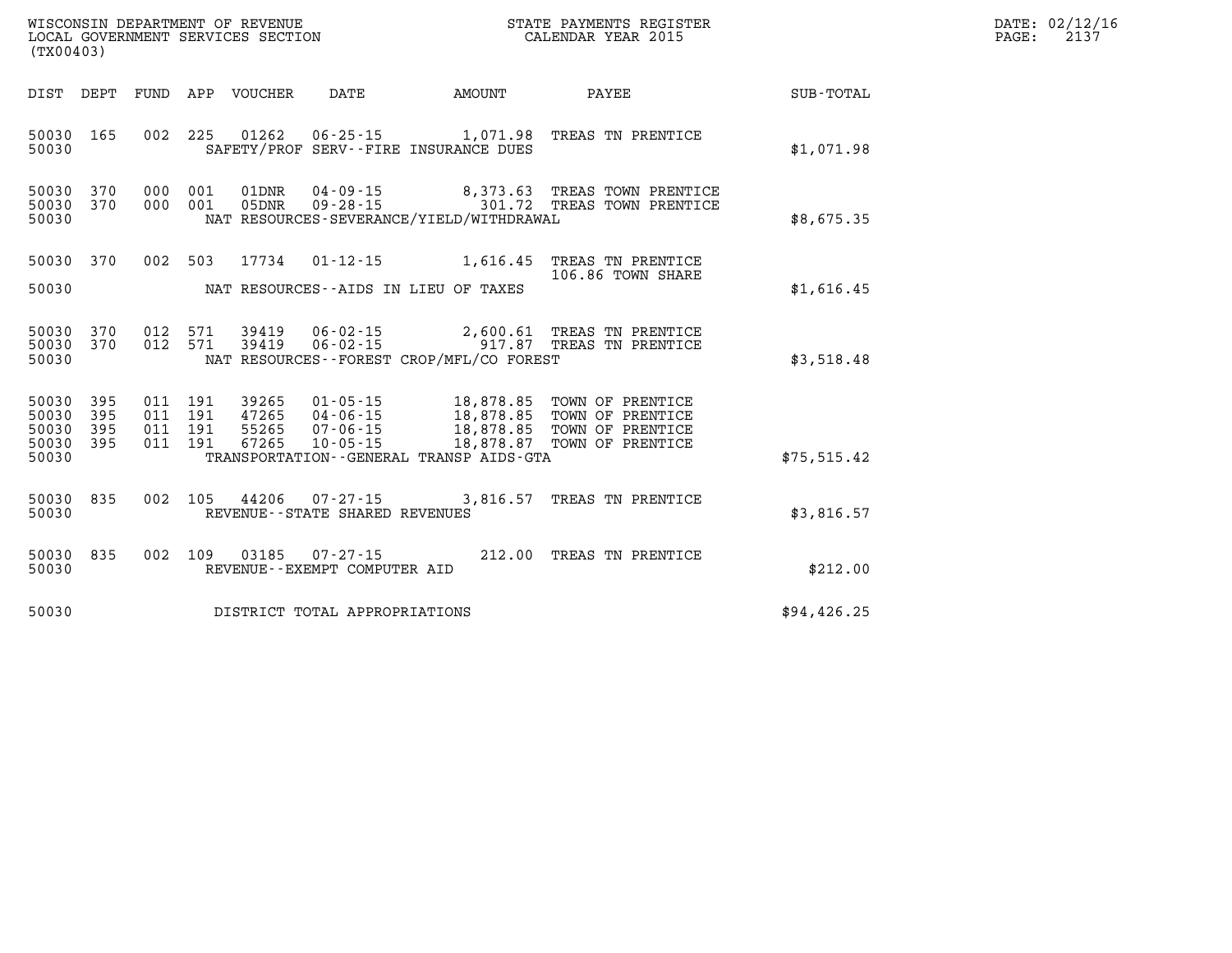| (TX00403)                                     |                   |  |                            |                                   |                                           |                                                                                                                                                                                                          |             | DATE: 02/12/16<br>2138<br>$\mathtt{PAGE}$ : |
|-----------------------------------------------|-------------------|--|----------------------------|-----------------------------------|-------------------------------------------|----------------------------------------------------------------------------------------------------------------------------------------------------------------------------------------------------------|-------------|---------------------------------------------|
|                                               |                   |  | DIST DEPT FUND APP VOUCHER | DATE                              | AMOUNT PAYEE                              |                                                                                                                                                                                                          | SUB-TOTAL   |                                             |
| 50032 165<br>50032                            |                   |  |                            |                                   | SAFETY/PROF SERV--FIRE INSURANCE DUES     | 002 225 01263 06-25-15 1,042.65 TREAS TN SPIRIT                                                                                                                                                          | \$1,042.65  |                                             |
| 50032 370<br>50032 370<br>50032               |                   |  |                            |                                   | NAT RESOURCES-SEVERANCE/YIELD/WITHDRAWAL  | 000 001 01DNR 04-09-15 357.00 TREAS TOWN SPIRIT 000 001 04DNR 06-03-15 366.32 TREAS TOWN SPIRIT                                                                                                          | \$723.32    |                                             |
| 50032 370<br>50032                            |                   |  |                            |                                   | NAT RESOURCES--FOREST CROP/MFL/CO FOREST  | 012 571 39420 06-02-15 1,614.76 TREAS TN SPIRIT                                                                                                                                                          | \$1,614.76  |                                             |
| 50032 370<br>50032                            |                   |  |                            | NAT RESOURCES--RU RECYCLING GRANT |                                           | 074 670 42947 05-29-15 1,264.68 TREAS TN SPIRIT                                                                                                                                                          | \$1,264.68  |                                             |
| 50032<br>50032<br>50032<br>50032 395<br>50032 | 395<br>395<br>395 |  |                            |                                   | TRANSPORTATION--GENERAL TRANSP AIDS-GTA   | 011 191 39266 01-05-15 16,757.22 TOWN OF SPIRIT<br>011 191 47266 04-06-15 16,757.22 TOWN OF SPIRIT<br>011 191 55266 07-06-15 16,757.22 TOWN OF SPIRIT<br>011 191 67266 10-05-15 16,757.22 TOWN OF SPIRIT | \$67.028.88 |                                             |
|                                               |                   |  |                            |                                   |                                           |                                                                                                                                                                                                          |             |                                             |
| 50032 465<br>50032                            |                   |  |                            |                                   | MILITARY AFFAIRS - - EMERGENCY MANAGEMENT | 072 365 01039 01-20-15 1,300.43 TREAS TN SPIRIT                                                                                                                                                          | \$1,300.43  |                                             |
| 50032 835<br>50032                            |                   |  |                            | REVENUE - - STATE SHARED REVENUES |                                           | 002 105 44207 07-27-15 2,023.70 TREAS TN SPIRIT                                                                                                                                                          | \$2,023.70  |                                             |
| 50032                                         |                   |  |                            | DISTRICT TOTAL APPROPRIATIONS     |                                           |                                                                                                                                                                                                          | \$74,998.42 |                                             |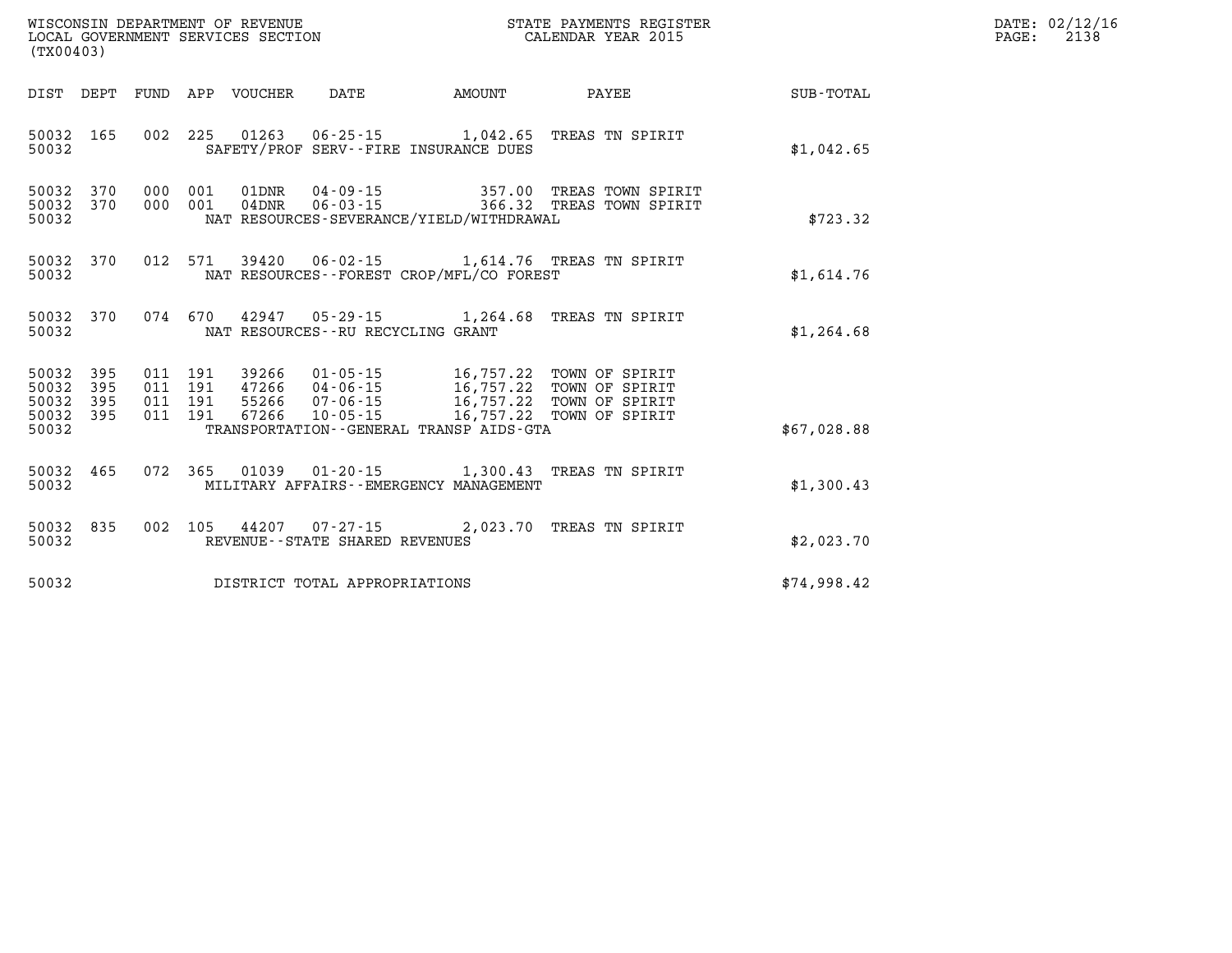| (TX00403)                   |           |                |            | WISCONSIN DEPARTMENT OF REVENUE<br>LOCAL GOVERNMENT SERVICES SECTION |          |                                                                                                                             | STATE PAYMENTS REGISTER<br>CALENDAR YEAR 2015 |             | $\mathtt{PAGE}$ : | DATE: 02/12/16<br>2139 |
|-----------------------------|-----------|----------------|------------|----------------------------------------------------------------------|----------|-----------------------------------------------------------------------------------------------------------------------------|-----------------------------------------------|-------------|-------------------|------------------------|
| DIST DEPT                   |           | FUND           | APP        | VOUCHER                                                              | DATE     | AMOUNT                                                                                                                      | PAYEE                                         | SUB-TOTAL   |                   |                        |
| 50034                       | 50034 165 | 002            |            |                                                                      |          | 225 01264 06-25-15 5,620.29<br>SAFETY/PROF SERV--FIRE INSURANCE DUES                                                        | TREAS TN WORCESTER                            | \$5,620.29  |                   |                        |
| 50034<br>50034 370<br>50034 | 370       | 000<br>000     | 001<br>001 | 01DNR<br>05DNR                                                       |          | 09-28-15 3,119.37 TREAS TOWN WORCESTER<br>NAT RESOURCES-SEVERANCE/YIELD/WITHDRAWAL                                          |                                               | \$4,756.82  |                   |                        |
| 50034 370<br>50034          | 50034 370 | 012<br>012 571 | 571        | 39421<br>39421                                                       |          | 06-02-15 2,095.14 TREAS TN WORCESTER<br>06-02-15 1,585.98 TREAS TN WORCESTER<br>NAT RESOURCES - - FOREST CROP/MFL/CO FOREST |                                               | \$3,681.12  |                   |                        |
| 50034 370<br>50034          |           | 012            | 584        |                                                                      |          | 00085 09-01-15 39,992.37<br>NAT RESOURCES - PMT IN LIEU OF TAXES                                                            | TREAS TN WORCESTER                            | \$39,992.37 |                   |                        |
| 50034 370<br>50034          |           | 074            | 670        | 42948                                                                | 05-29-15 | NAT RESOURCES - - RU RECYCLING GRANT                                                                                        | 5,963.14 TREAS TN WORCESTER                   | \$5,963.14  |                   |                        |

|                   |  |       | 50034 395 011 191 39267 01-05-15 | 63,753.40 TOWN OF WORCESTER             |  |              |
|-------------------|--|-------|----------------------------------|-----------------------------------------|--|--------------|
| 50034 395 011 191 |  | 47267 | 04 - 06 - 15                     | 63,753.40 TOWN OF WORCESTER             |  |              |
| 50034 395 011 191 |  |       | 55267 07-06-15                   | 63,753.40 TOWN OF WORCESTER             |  |              |
|                   |  |       | 50034 395 011 191 67267 10-05-15 | 63,753.42 TOWN OF WORCESTER             |  |              |
| 50034             |  |       |                                  | TRANSPORTATION--GENERAL TRANSP AIDS-GTA |  | \$255,013.62 |

|       |  |  | 50034 835 002 105 44208 07-27-15 | 5,716.28 TREAS TN WORCESTER |            |
|-------|--|--|----------------------------------|-----------------------------|------------|
| 50034 |  |  | REVENUE--STATE SHARED REVENUES   |                             | \$5,716.28 |

| 50034 835 |  |  | 002 109 03186 07-27-15       | 37.00 |  | TREAS TN WORCESTER |         |  |
|-----------|--|--|------------------------------|-------|--|--------------------|---------|--|
| 50034     |  |  | REVENUE--EXEMPT COMPUTER AID |       |  |                    | \$37.00 |  |

**50034 DISTRICT TOTAL APPROPRIATIONS \$320,780.64**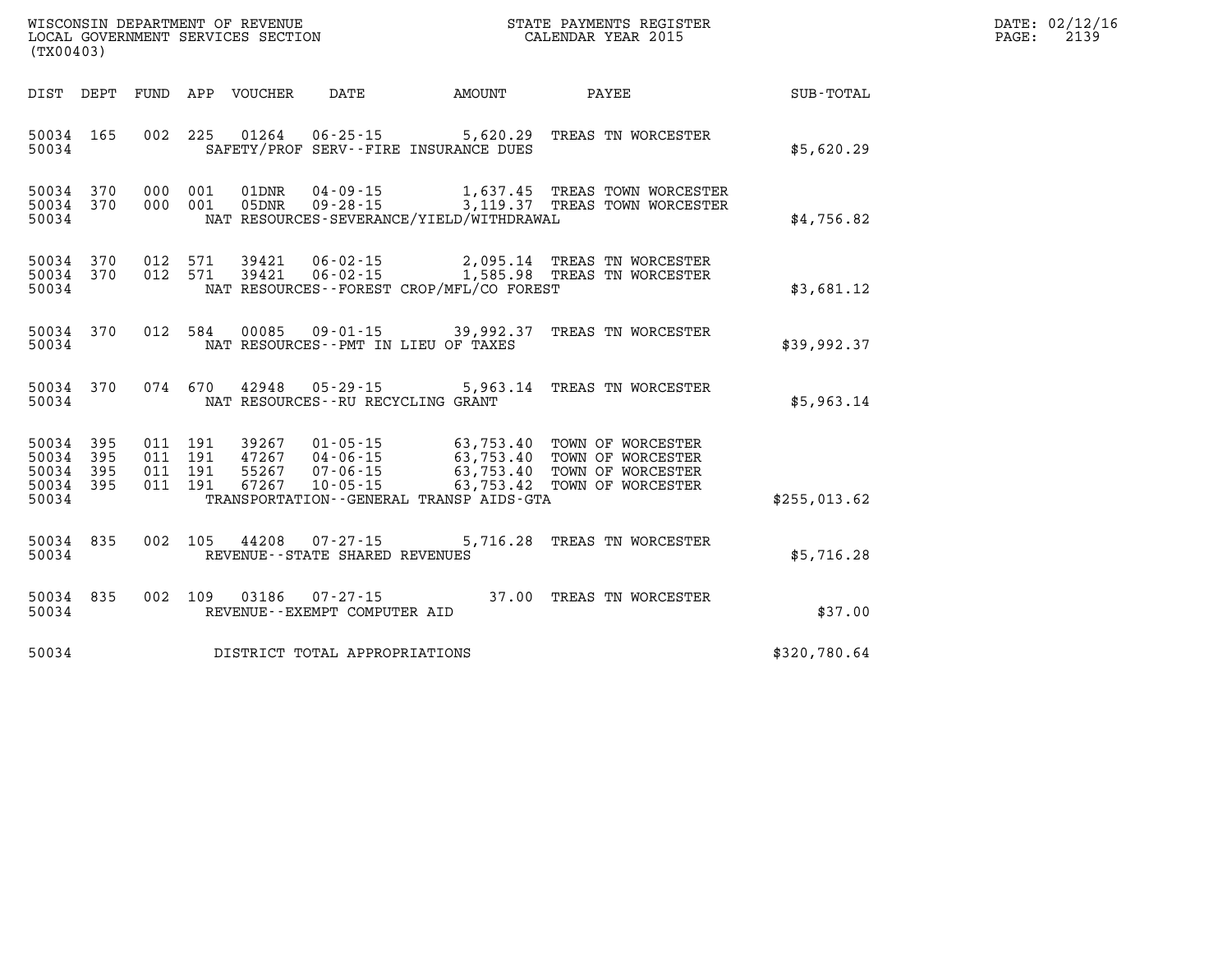| (TX00403)          |                               |         |                               |                                 |                                   |                                              | STATE PAYMENTS REGISTER                                                                                                                                                                          |             | DATE: 02/12/16<br>PAGE: 2140 |
|--------------------|-------------------------------|---------|-------------------------------|---------------------------------|-----------------------------------|----------------------------------------------|--------------------------------------------------------------------------------------------------------------------------------------------------------------------------------------------------|-------------|------------------------------|
|                    |                               |         |                               | DIST DEPT FUND APP VOUCHER DATE |                                   | AMOUNT                                       | PAYEE                                                                                                                                                                                            | SUB-TOTAL   |                              |
| 50111              |                               |         |                               |                                 |                                   | SAFETY/PROF SERV--FIRE INSURANCE DUES        | 50111 165 002 225 01265 06-25-15 223.21 TREAS VIL CATAWBA                                                                                                                                        | \$223.21    |                              |
| 50111              |                               |         |                               |                                 |                                   | NAT RESOURCES - - FOREST CROP/MFL/CO FOREST  | 50111 370 012 571 39422 06-02-15 25.30 TREAS VIL CATAWBA                                                                                                                                         | \$25.30     |                              |
| 50111              |                               |         |                               |                                 | NAT RESOURCES--RU RECYCLING GRANT |                                              | 50111 370 074 670 42949 05-29-15 1,228.36 TREAS VIL CATAWBA                                                                                                                                      | \$1,228.36  |                              |
| 50111 395<br>50111 | 50111 395<br>395<br>50111 395 | 011 191 | 011 191<br>011 191<br>011 191 |                                 |                                   |                                              | 39268  01-05-15  4,618.69  VILLAGE OF CATAWBA<br>47268  04-06-15  4,618.69  VILLAGE OF CATAWBA<br>55268  07-06-15  4,618.69  VILLAGE OF CATAWBA<br>67268  10-05-15  4,618.71  VILLAGE OF CATAWBA |             |                              |
| 50111              |                               |         |                               |                                 |                                   | TRANSPORTATION - - GENERAL TRANSP AIDS - GTA |                                                                                                                                                                                                  | \$18,474.78 |                              |
| 50111              |                               |         |                               |                                 |                                   | TRANSPORTATION - - LRIP/TRIP/MSIP GRANTS     | 50111 395 011 278 50357 06-10-15 6,072.67 TREAS VIL CATAWBA                                                                                                                                      | \$6.072.67  |                              |
| 50111              |                               |         |                               |                                 | REVENUE--STATE SHARED REVENUES    |                                              | 50111 835 002 105 44209 07-27-15 5,641.83 TREAS VIL CATAWBA                                                                                                                                      | \$5,641.83  |                              |
| 50111              |                               |         |                               |                                 | DISTRICT TOTAL APPROPRIATIONS     |                                              |                                                                                                                                                                                                  | \$31,666.15 |                              |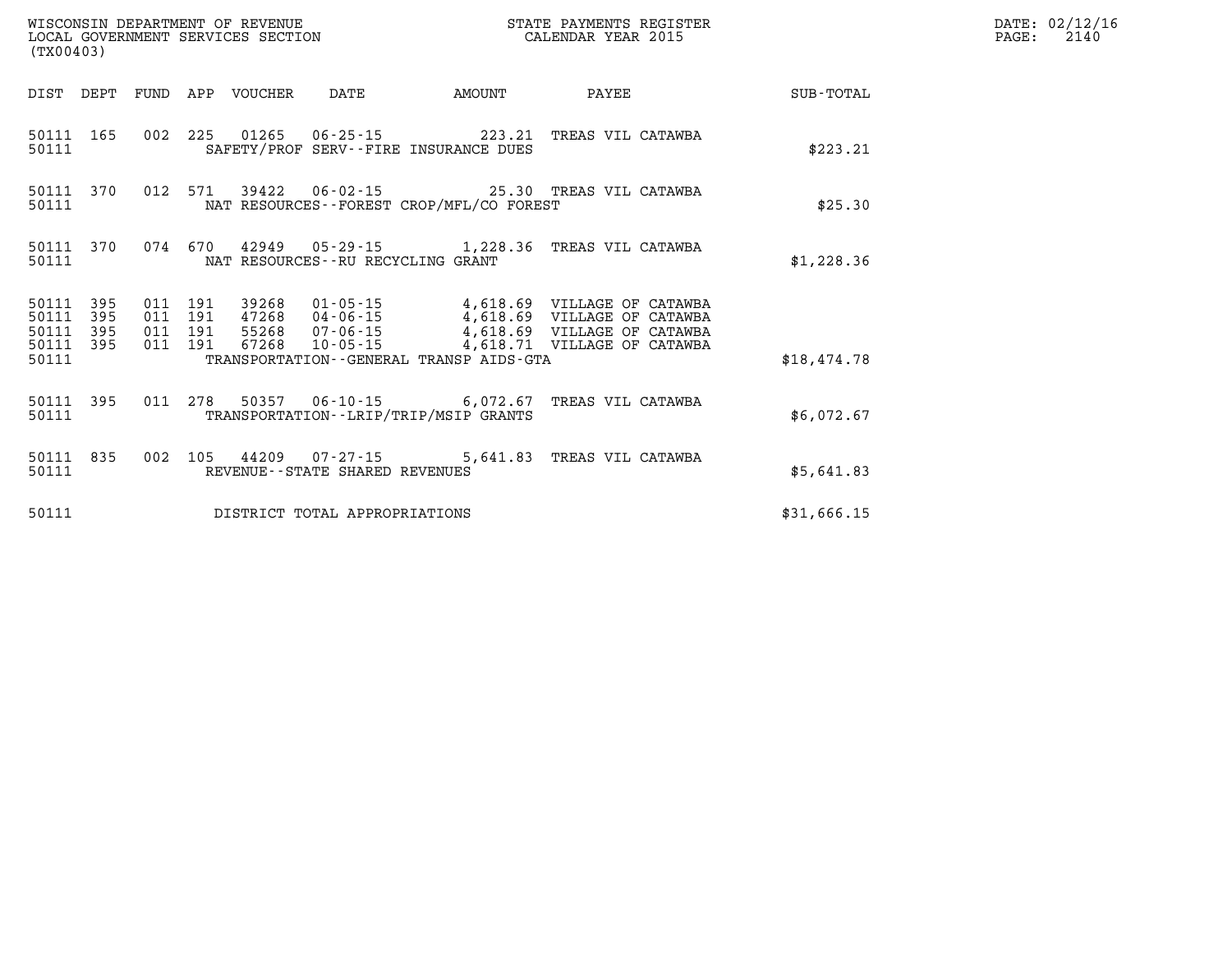| DATE:             | 02/12/16 |
|-------------------|----------|
| $\mathtt{PAGE}$ : | 2141     |

| (TX00403)                                                                                         | LOCAL GOVERNMENT SERVICES SECTION                                                                                                                                        | CALENDAR YEAR 2015                                                                                                                       | 2141<br>PAGE: |
|---------------------------------------------------------------------------------------------------|--------------------------------------------------------------------------------------------------------------------------------------------------------------------------|------------------------------------------------------------------------------------------------------------------------------------------|---------------|
| DEPT<br>FUND<br>DIST                                                                              | APP<br>VOUCHER<br>DATE                                                                                                                                                   | AMOUNT<br>PAYEE<br>SUB-TOTAL                                                                                                             |               |
| 165<br>50141<br>002<br>50141                                                                      | 225<br>01266<br>06-25-15<br>SAFETY/PROF SERV--FIRE INSURANCE DUES                                                                                                        | 246.14<br>TREAS VIL KENNAN<br>\$246.14                                                                                                   |               |
| 50141<br>395<br>011<br>50141<br>395<br>011<br>50141<br>395<br>011<br>50141<br>395<br>011<br>50141 | 191<br>39269<br>$01 - 05 - 15$<br>191<br>47269<br>04-06-15<br>191<br>55269<br>07-06-15<br>191<br>67269<br>$10 - 05 - 15$<br>TRANSPORTATION - - GENERAL TRANSP AIDS - GTA | 2,499.27<br>VILLAGE OF KENNAN<br>2,499.27<br>VILLAGE OF KENNAN<br>2,499.27 VILLAGE OF KENNAN<br>2,499.27 VILLAGE OF KENNAN<br>\$9,997.08 |               |
| 002<br>50141<br>835<br>50141                                                                      | 44210<br>105<br>07-27-15<br>REVENUE--STATE SHARED REVENUES                                                                                                               | 5,869.92 TREAS VIL KENNAN<br>\$5,869.92                                                                                                  |               |
| 50141<br>002<br>835<br>50141                                                                      | 109<br>03187<br>$07 - 27 - 15$<br>REVENUE--EXEMPT COMPUTER AID                                                                                                           | TREAS VIL KENNAN<br>7.00<br>\$7.00                                                                                                       |               |
| 50141                                                                                             | DISTRICT TOTAL APPROPRIATIONS                                                                                                                                            | \$16, 120.14                                                                                                                             |               |

WISCONSIN DEPARTMENT OF REVENUE **STATE PAYMENTS REGISTER**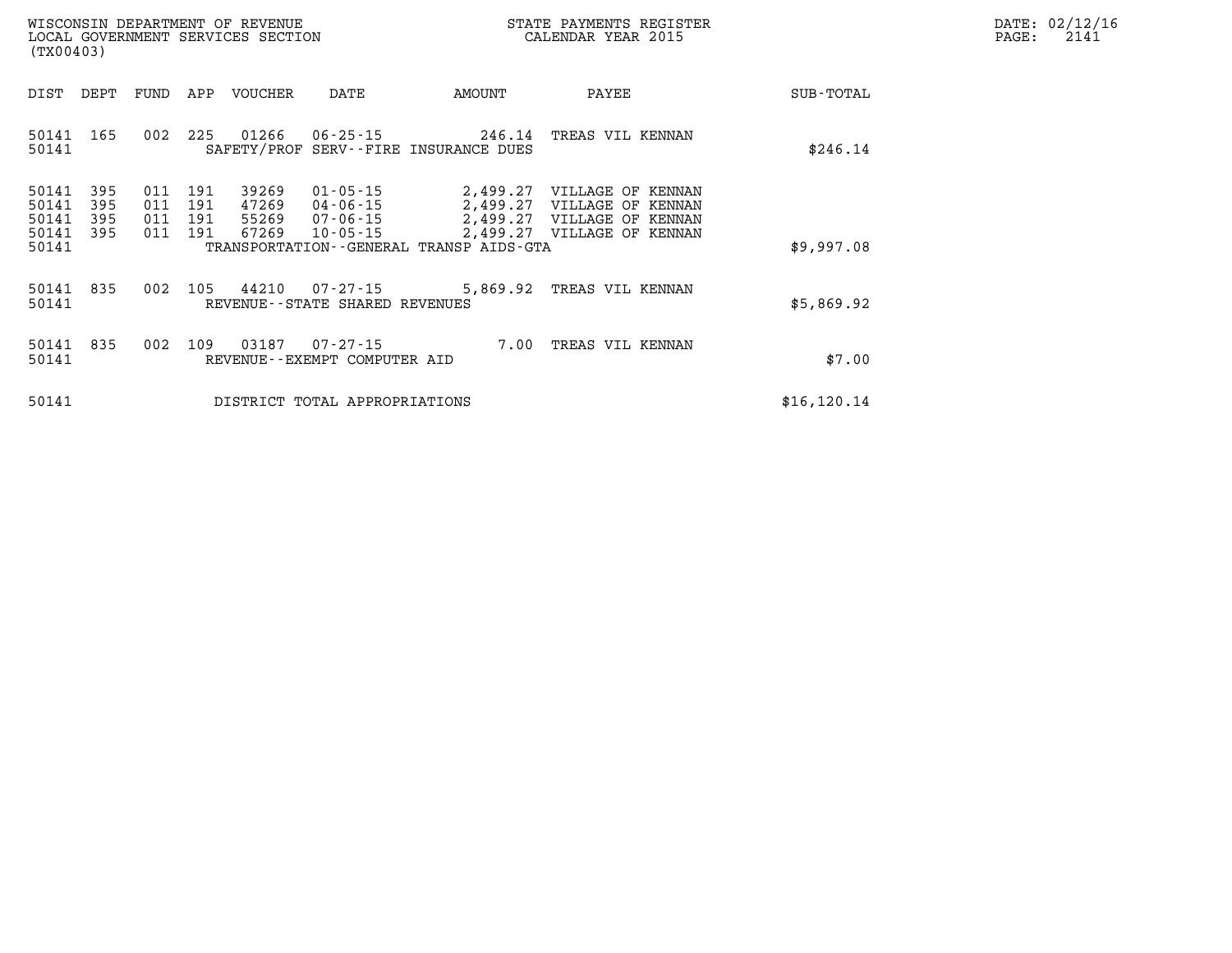| (TX00403) |                                                  |  |                                |                                          | WISCONSIN DEPARTMENT OF REVENUE<br>LOCAL GOVERNMENT SERVICES SECTION FOR THE STATE PAYMENTS REGISTER<br>(TWOO403)                                                                                                        | DATE: 02/12/16<br>$\mathtt{PAGE:}$<br>2142 |  |
|-----------|--------------------------------------------------|--|--------------------------------|------------------------------------------|--------------------------------------------------------------------------------------------------------------------------------------------------------------------------------------------------------------------------|--------------------------------------------|--|
|           |                                                  |  |                                |                                          | DIST DEPT FUND APP VOUCHER DATE AMOUNT PAYEE                                                                                                                                                                             | SUB-TOTAL                                  |  |
| 50171     | 50171 165                                        |  |                                | SAFETY/PROF SERV--FIRE INSURANCE DUES    | 002 225 01267 06-25-15 1,282.19 TREAS VIL PRENTICE                                                                                                                                                                       | \$1,282.19                                 |  |
| 50171     |                                                  |  |                                | NAT RESOURCES--FOREST CROP/MFL/CO FOREST | 50171 370 012 571 39423 06-02-15 13.20 TREAS VIL PRENTICE                                                                                                                                                                | \$13.20                                    |  |
| 50171     |                                                  |  |                                | NAT RESOURCES--AIDS IN LIEU OF TAXES     | 50171 370 012 579 20581 04-03-15 1.11 TREAS VIL PRENTICE                                                                                                                                                                 | \$1.11                                     |  |
| 50171     |                                                  |  |                                | NAT RESOURCES--RU RECYCLING GRANT        | 50171 370 074 670 42950 05-29-15 1,295.17 TREAS VIL PRENTICE                                                                                                                                                             | \$1,295.17                                 |  |
| 50171     | 50171 395<br>50171 395<br>50171 395<br>50171 395 |  |                                | TRANSPORTATION - GENERAL TRANSP AIDS-GTA | 011 191 39270 01-05-15 8,001.56 VILLAGE OF PRENTICE<br>011 191 47270 04-06-15 8,001.56 VILLAGE OF PRENTICE<br>011 191 55270 07-06-15 8,001.56 VILLAGE OF PRENTICE<br>011 191 67270 10-05-15 8,001.57 VILLAGE OF PRENTICE | \$32,006.25                                |  |
| 50171     | 50171 435                                        |  |                                | HS--AMBULANCE FUNDING ASSISTANCE GRANTS  | 005 162 01DHS 09-11-15 4,837.01 PRENTICE VOLUNTEER FIRE DEPT                                                                                                                                                             | \$4,837.01                                 |  |
| 50171     | 50171 435                                        |  |                                | HS--PREPAID MEDICAL TRANSPORT REIMBURSE  | 005 163 01LGS 11-16-15 2,839.96 DHS PREPAID MEDICAL TRANSPORT                                                                                                                                                            | \$2,839.96                                 |  |
| 50171     | 50171 835                                        |  | REVENUE--STATE SHARED REVENUES |                                          | 002 105 44211 07-27-15 29,341.42 TREAS VIL PRENTICE                                                                                                                                                                      | \$29,341.42                                |  |
| 50171     | 50171 835                                        |  | REVENUE--EXEMPT COMPUTER AID   |                                          | 002 109 03188 07-27-15 705.00 TREAS VIL PRENTICE                                                                                                                                                                         | \$705.00                                   |  |
| 50171     | 50171 835<br>50171 835                           |  |                                |                                          | 002 302 10100 07-27-15 46,754.42 TREAS VIL PRENTICE<br>002 302 11100 07-27-15 19,208.90 TREAS VIL PRENTICE<br>REVENUE-FIRST DOLLAR/SCHOOL LEVY CREDITS                                                                   | \$65,963.32                                |  |
| 50171     | 50171 835                                        |  |                                | DOA-PAYMENT FOR MUNICIPAL SERVICES AID   | 002 501 00003 02-02-15 136.82 TREAS VIL PRENTICE                                                                                                                                                                         | \$136.82                                   |  |
| 50171     | 50171 835                                        |  |                                |                                          |                                                                                                                                                                                                                          | \$19,616.76                                |  |
| 50171     |                                                  |  | DISTRICT TOTAL APPROPRIATIONS  |                                          |                                                                                                                                                                                                                          | \$158,038.21                               |  |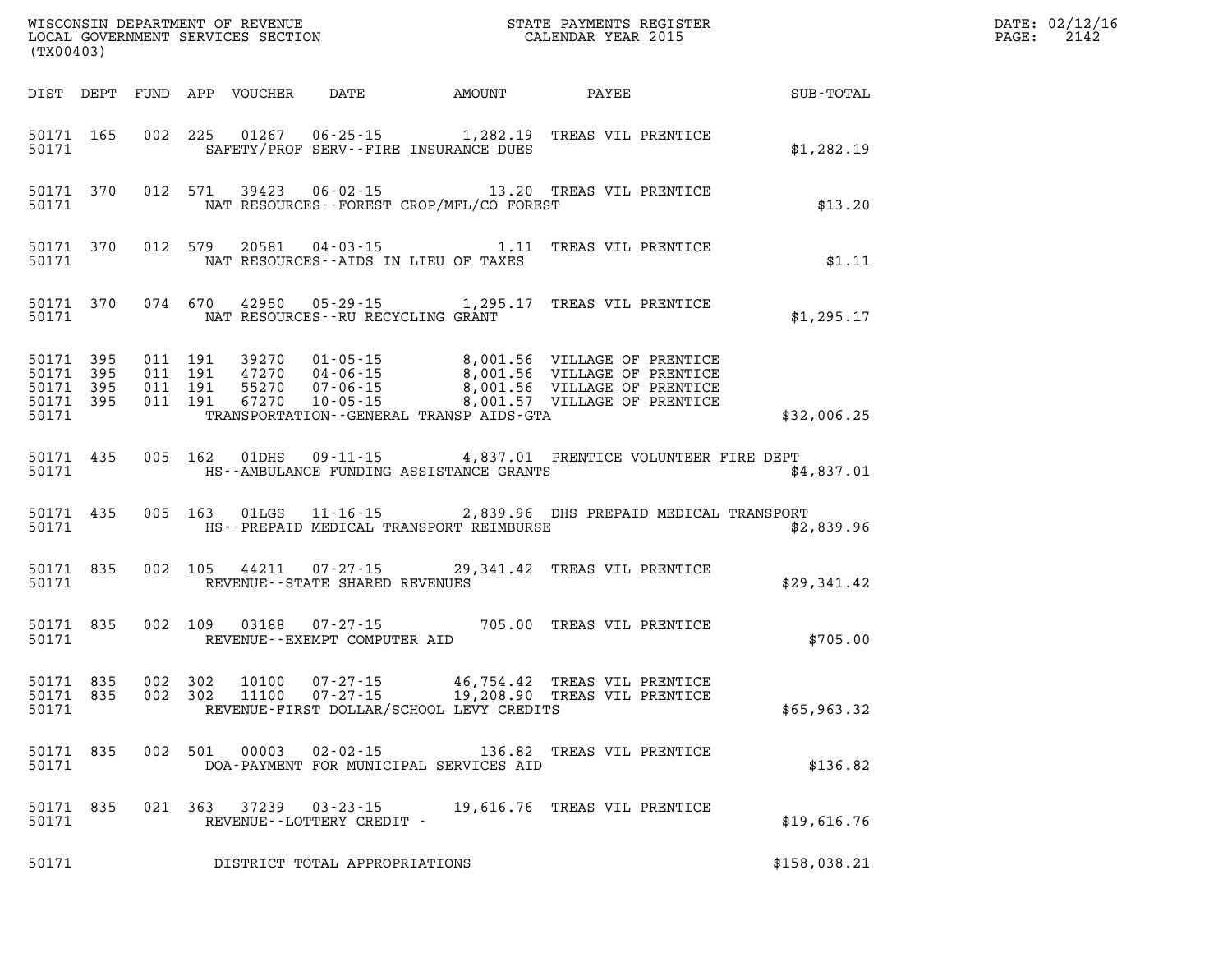| (TX00403)                       |                        |                                          |                         |                                                |                                              | WISCONSIN DEPARTMENT OF REVENUE<br>LOCAL GOVERNMENT SERVICES SECTION THE STATE PAYMENTS REGISTER<br>CALENDAR YEAR 2015                                                                               | $\mathbb{R}^n$ | DATE: 02/12/16<br>$\mathtt{PAGE:}$<br>2143 |
|---------------------------------|------------------------|------------------------------------------|-------------------------|------------------------------------------------|----------------------------------------------|------------------------------------------------------------------------------------------------------------------------------------------------------------------------------------------------------|----------------|--------------------------------------------|
|                                 |                        |                                          |                         |                                                | DIST DEPT FUND APP VOUCHER DATE AMOUNT PAYEE |                                                                                                                                                                                                      | SUB-TOTAL      |                                            |
| 50271 165<br>50271              |                        |                                          |                         | SAFETY/PROF SERV--FIRE INSURANCE DUES          |                                              | 002 225 01268 06-25-15 5,096.85 TREAS CITY PARK FALLS                                                                                                                                                | \$5,096.85     |                                            |
| 50271                           |                        |                                          | 50271 370 012 571 39424 |                                                | NAT RESOURCES - - FOREST CROP/MFL/CO FOREST  | 06-02-15 4.40 TREAS CITY PARK FALLS                                                                                                                                                                  | \$4.40         |                                            |
| 50271                           | 50271 370              |                                          |                         | NAT RESOURCES--AIDS IN LIEU OF TAXES           |                                              | 012 579 20582 04-03-15 444.12 TREAS CITY PARK FALLS                                                                                                                                                  | \$444.12       |                                            |
| 50271                           |                        |                                          |                         | NAT RESOURCES--RU RECYCLING GRANT              |                                              | 50271 370 074 670 42951 05-29-15 8,930.67 TREAS CITY PARK FALLS                                                                                                                                      | \$8,930.67     |                                            |
| 50271 395<br>50271 395<br>50271 | 50271 395<br>50271 395 | 011 191<br>011 191<br>011 191<br>011 191 |                         |                                                | TRANSPORTATION - - GENERAL TRANSP AIDS - GTA | 39271  01-05-15  42,208.48  CITY OF PARK FALLS<br>47271  04-06-15  42,208.48  CITY OF PARK FALLS<br>55271  07-06-15  42,208.48  CITY OF PARK FALLS<br>67271  10-05-15  42,208.50  CITY OF PARK FALLS | \$168,833.94   |                                            |
| 50271                           | 50271 455              |                                          |                         | JUSTICE--LAW ENFORCEMENT TRAINING              |                                              | 002 231 13 03-30-15 1,120.00 TREAS CITY PARK FALLS                                                                                                                                                   | \$1,120.00     |                                            |
| 50271                           |                        |                                          |                         | REVENUE--STATE SHARED REVENUES                 |                                              | 50271 835 002 105 44212 07-27-15 222,523.98 TREAS CITY PARK FALLS                                                                                                                                    | \$222,523.98   |                                            |
| 50271                           | 50271 835<br>50271 835 | 002 109<br>002 109                       | 03189                   | 05265 07-27-15<br>REVENUE--EXEMPT COMPUTER AID |                                              | 07-27-15 13,403.00 TREAS CITY PARK FALLS<br>5,595.00 TREAS CITY PARK FALLS                                                                                                                           | \$18,998.00    |                                            |
|                                 | 50271 835<br>50271     |                                          |                         |                                                | DOA-PAYMENT FOR MUNICIPAL SERVICES AID       | 002 501 00003 02-02-15 3,856.17 TREAS CITY PARK FALLS                                                                                                                                                | \$3,856.17     |                                            |
| 50271                           | 50271 835              |                                          |                         | REVENUE--LOTTERY CREDIT -                      |                                              | 021 363 35823 03-23-15 979.36 TREAS CITY PARK FALLS                                                                                                                                                  | \$979.36       |                                            |
| 50271                           |                        |                                          |                         |                                                |                                              | DISTRICT TOTAL APPROPRIATIONS                                                                                                                                                                        | \$430,787.49   |                                            |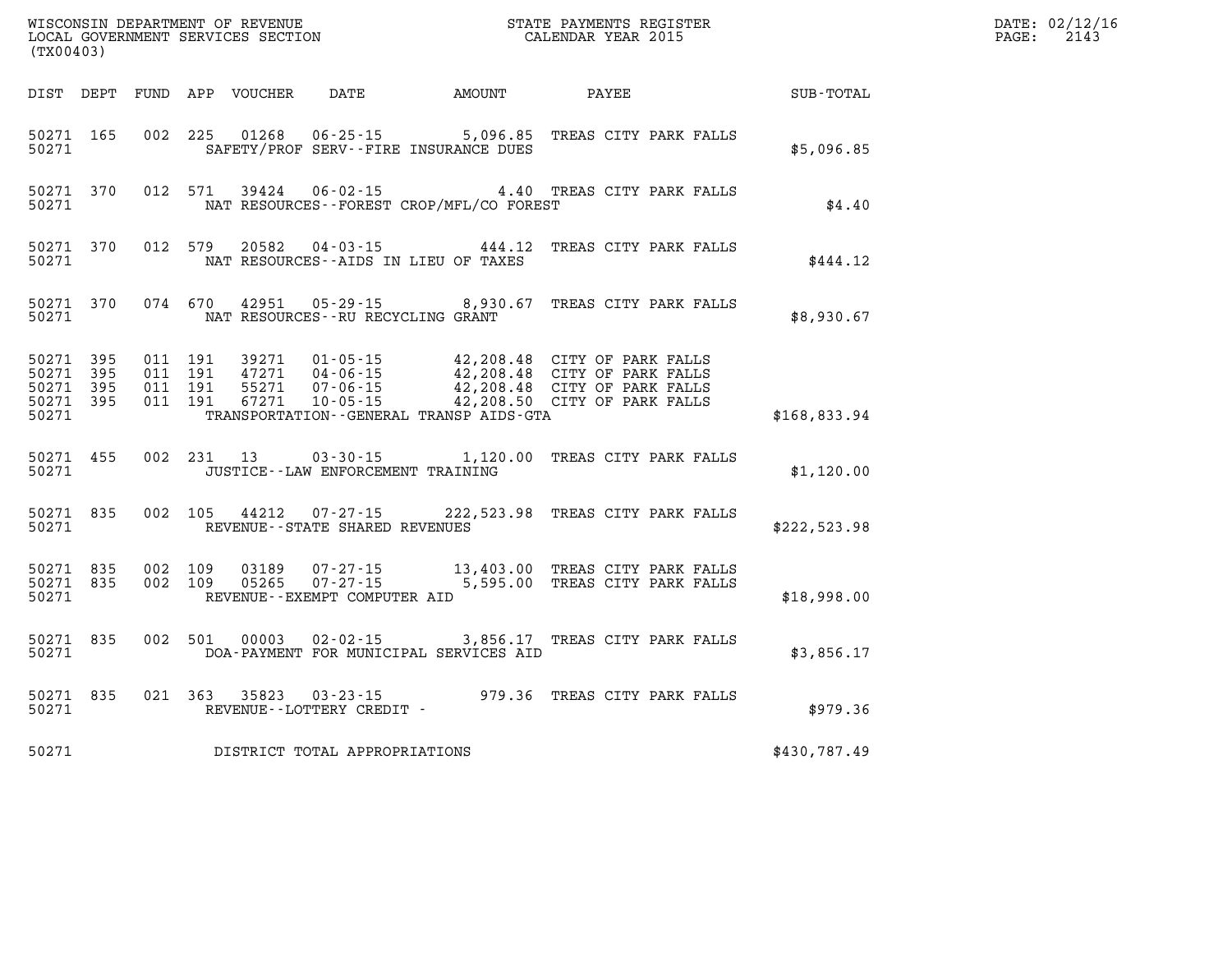| (TX00403)                                                 |                                |                                          |         |                |                                                        |                                             | WISCONSIN DEPARTMENT OF REVENUE<br>LOCAL GOVERNMENT SERVICES SECTION TERM CONFINENTS REGISTER<br>CALENDAR YEAR 2015 |  | DATE: 02/12/16<br>2144<br>PAGE: |  |
|-----------------------------------------------------------|--------------------------------|------------------------------------------|---------|----------------|--------------------------------------------------------|---------------------------------------------|---------------------------------------------------------------------------------------------------------------------|--|---------------------------------|--|
|                                                           |                                |                                          |         |                |                                                        | DIST DEPT FUND APP VOUCHER DATE AMOUNT      | PAYEE                                                                                                               |  | SUB-TOTAL                       |  |
| 50272 165<br>50272                                        |                                | 002 225                                  |         | 01269          | $06 - 25 - 15$                                         | SAFETY/PROF SERV--FIRE INSURANCE DUES       | 3,427.87 TREAS CITY PHILLIPS                                                                                        |  | \$3,427.87                      |  |
| 50272                                                     | 50272 370                      |                                          |         |                | NAT RESOURCES - - RU RECYCLING GRANT                   |                                             | 074 670 42952 05-29-15 8,883.51 TREAS CITY PHILLIPS                                                                 |  | \$8,883.51                      |  |
| 50272 395<br>50272                                        |                                |                                          | 011 185 |                |                                                        | TRANSPORTATION - - HIGHWAY SAFETY - FEDERAL | 45992 04-24-15 4,000.00 TREAS CITY PHILLIPS                                                                         |  | \$4,000.00                      |  |
| 50272 395<br>50272 395<br>50272 395<br>50272 395<br>50272 |                                | 011 191<br>011 191<br>011 191<br>011 191 |         |                |                                                        | TRANSPORTATION--GENERAL TRANSP AIDS-GTA     | 39272  01-05-15  29,299.98  CITY OF PHILLIPS                                                                        |  | \$117,199.94                    |  |
| 50272 395<br>50272                                        |                                |                                          |         |                |                                                        | TRANSPORTATION - - LRIP/TRIP/MSIP GRANTS    | 011 278 64899 11-02-15 6,072.65 TREAS CITY PHILLIPS                                                                 |  | \$6,072.65                      |  |
| 50272 455<br>50272                                        |                                |                                          |         | 002 231 13     | JUSTICE - - LAW ENFORCEMENT TRAINING                   |                                             | 03-30-15 800.00 TREAS CITY PHILLIPS POLIC                                                                           |  | \$800.00                        |  |
| 50272 835<br>50272                                        |                                |                                          |         | 002 105 44213  | REVENUE - - STATE SHARED REVENUES                      |                                             | 07-27-15 109,154.19 TREAS CITY PHILLIPS                                                                             |  | \$109, 154.19                   |  |
| 50272                                                     | 50272 835 002 109<br>50272 835 | 002 109                                  |         |                | $05266$ $07 - 27 - 15$<br>REVENUE--EXEMPT COMPUTER AID |                                             | 03190  07-27-15  7,438.00 TREAS CITY PHILLIPS<br>2,111.00 TREAS CITY PHILLIPS                                       |  | \$9,549.00                      |  |
| 50272 835<br>50272 835<br>50272                           |                                | 002 302<br>002 302                       |         | 10101<br>11101 | 07-27-15<br>$07 - 27 - 15$                             | REVENUE-FIRST DOLLAR/SCHOOL LEVY CREDITS    | 103,474.32 TREAS CITY PHILLIPS<br>42,912.64 TREAS CITY PHILLIPS                                                     |  | \$146,386.96                    |  |
| 50272 835<br>50272 835<br>50272                           |                                | 021 363<br>021 363                       |         | 35824<br>37240 | REVENUE--LOTTERY CREDIT -                              |                                             | 03-23-15 1,020.72 TREAS CITY PHILLIPS<br>03-23-15 34,592.88 TREAS CITY PHILLIPS                                     |  | \$35,613.60                     |  |
| 50272                                                     |                                |                                          |         |                | DISTRICT TOTAL APPROPRIATIONS                          |                                             |                                                                                                                     |  | \$441,087.72                    |  |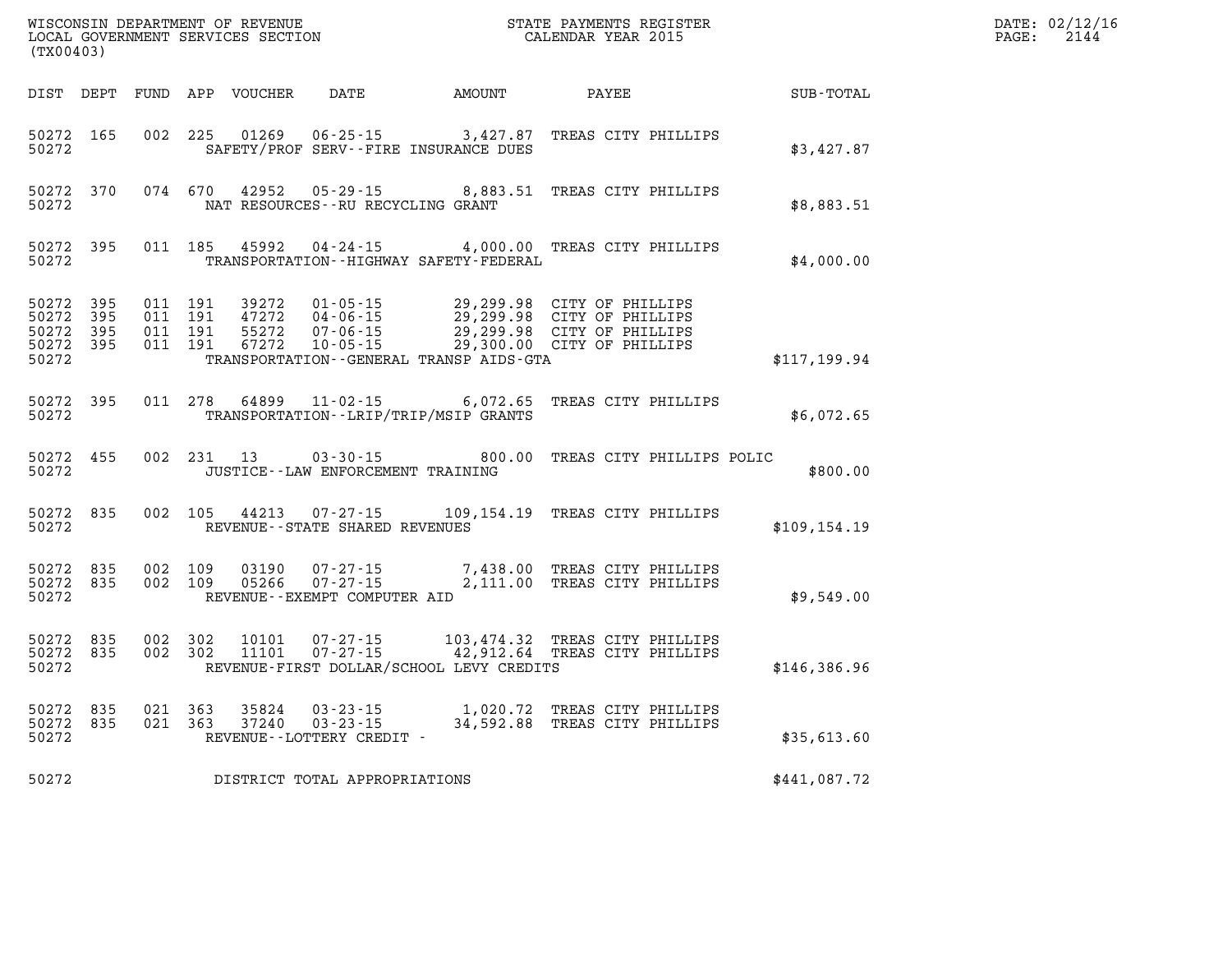| <b>District</b> | <b>District Name (Payee)</b> | Dept. | <b>Agency Name</b>             | Fund  | Appropriation | <b>Payment Description</b>          | <b>Voucher</b> | Date            | <b>Payment Amount</b> |
|-----------------|------------------------------|-------|--------------------------------|-------|---------------|-------------------------------------|----------------|-----------------|-----------------------|
| M50000          | <b>Price County</b>          | 11500 | Dept of Ag, Trade & Cons Protc | 36300 | <b>WE100</b>  | <b>AGRICULTURE-SOIL &amp; WATER</b> | 00003531       | 12/18/2015 \$   | 7,900.00              |
| M50000          | <b>Price County</b>          | 11500 | Dept of Ag, Trade & Cons Protc | 36300 | <b>WE100</b>  | <b>AGRICULTURE-SOIL &amp; WATER</b> | 00003532       | 12/18/2015 \$   | 3,635.00              |
| M50000          | <b>Price County</b>          | 11500 | Dept of Ag, Trade & Cons Protc | 36300 | <b>WE100</b>  | <b>AGRICULTURE-SOIL &amp; WATER</b> | 00003533       | 12/18/2015 \$   | 5,200.00              |
| M50000          | <b>Price County</b>          | 11500 | Dept of Ag, Trade & Cons Protc | 36300 | <b>WE100</b>  | <b>AGRICULTURE-SOIL &amp; WATER</b> | 00003534       | 12/18/2015 \$   | 8,000.00              |
| M50000          | <b>Price County</b>          | 11500 | Dept of Ag, Trade & Cons Protc | 36300 | <b>WE100</b>  | <b>AGRICULTURE-SOIL &amp; WATER</b> | 00003536       | 12/18/2015 \$   | 315.00                |
| M50000          | <b>Price County</b>          | 11500 | Dept of Ag, Trade & Cons Protc | 36300 | <b>WE100</b>  | <b>AGRICULTURE-SOIL &amp; WATER</b> | 00003537       | 12/18/2015 \$   | 420.00                |
| M50000          | <b>Price County</b>          | 11500 | Dept of Ag, Trade & Cons Protc | 36300 | <b>WE100</b>  | <b>AGRICULTURE-SOIL &amp; WATER</b> | 00003538       | 12/18/2015 \$   | 280.00                |
| M50000          | <b>Price County</b>          | 11500 | Dept of Ag, Trade & Cons Protc | 36300 | <b>WE100</b>  | AGRICULTURE-SOIL & WATER            | 00003540       | 12/18/2015 \$   | 210.00                |
| M50000          | <b>Price County</b>          | 11500 | Dept of Ag, Trade & Cons Protc | 36300 | <b>WE100</b>  | AGRICULTURE-SOIL & WATER            | 00003541       | 12/18/2015 \$   | 280.00                |
| M50000          | <b>Price County</b>          | 16500 | Dept of Safety & Prof Services | 10000 | 23600         | <b>POWTS Replacement Rehab</b>      | 00000359       | 11/12/2015 \$   | 11,434.12             |
| M50000          | <b>Price County</b>          | 41000 | Department of Corrections      | 10000 | 11600         | Reimbursing counties for proba      | 00009559       | 11/18/2015 \$   | 2,293.76              |
| M50000          | <b>Price County</b>          | 41000 | Department of Corrections      | 10000 | 30200         | Community intervention program      | 00006907       | 11/9/2015 \$    | 685.36                |
| M50000          | <b>Price County</b>          | 41000 | Department of Corrections      | 10000 | 30200         | Community intervention program      | 00012305       | 12/3/2015 \$    | 22.35                 |
| M50000          | <b>Price County</b>          | 41000 | Department of Corrections      | 10000 | 31300         | Community youth and family aid      | 00005718       | $11/3/2015$ \$  | 15,050.00             |
| M50000          | <b>Price County</b>          | 41000 | Department of Corrections      | 10000 | 31300         | Community youth and family aid      | 00010682       | 11/25/2015 \$   | 15,244.00             |
| M50000          | <b>Price County</b>          | 46500 | Department of Military Affairs | 10000 | 30800         | Emergency response equipment        | 00002732       | 12/9/2015 \$    | 8,160.00              |
| M50000          | <b>Price County</b>          | 46500 | Department of Military Affairs | 27200 | 36500         | Major disaster assist; PIF          | 00000337       | 10/14/2015 \$   | 10,916.94             |
| M50000          | <b>Price County</b>          | 50500 | Department of Administration   | 10000 | 15500         | Federal aid, local assistance       | 00000219       | 10/5/2015 \$    | 2,115.00              |
| M50000          | <b>Price County</b>          | 50500 | Department of Administration   | 10000 | 15500         | Federal aid, local assistance       | 00004703       | 12/3/2015 \$    | 6,932.00              |
| M50000          | <b>Price County</b>          | 50500 | Department of Administration   | 10000 | 15500         | Federal aid, local assistance       | 00004715       | $12/3/2015$ \$  | 2,616.00              |
| M50000          | <b>Price County</b>          | 50500 | Department of Administration   | 23500 | 37100         | Low-income assistance grants        | 00000219       | 10/5/2015 \$    | 986.00                |
| M50000          | <b>Price County</b>          | 50500 | Department of Administration   | 23500 | 37100         | Low-income assistance grants        | 00004703       | 12/3/2015 \$    | 9,848.00              |
| M50000          | <b>Price County</b>          | 50500 | Department of Administration   | 23500 | 37100         | Low-income assistance grants        | 00004715       | $12/3/2015$ \$  | 842.00                |
| M50000          | <b>Price County</b>          | 83500 | Department of Revenue          | 10000 | 10500         | County and Municipal Aid            | 00001629       | 11/16/2015 \$   | 447,523.67            |
| M50002          | Town Of Catawba              | 83500 | Department of Revenue          | 10000 | 10500         | County and Municipal Aid            | 00001607       | 11/16/2015 \$   | 10,883.00             |
| M50004          | Town Of Eisenstein           | 83500 | Department of Revenue          | 10000 | 10500         | County and Municipal Aid            | 00001608       | 11/16/2015 \$   | 15,844.09             |
| M50006          | Town Of Elk                  | 83500 | Department of Revenue          | 10000 | 10500         | County and Municipal Aid            | 00001609       | 11/16/2015 \$   | 11,828.66             |
| M50008          | Town Of Emery                | 83500 | Department of Revenue          | 10000 | 10500         | County and Municipal Aid            | 00001610       | 11/16/2015 \$   | 13,090.74             |
| M50010          | Town Of Fifield              | 83500 | Department of Revenue          | 10000 | 10500         | County and Municipal Aid            | 00001611       | $11/16/2015$ \$ | 19,420.24             |
| M50012          | Town Of Flambeau             | 83500 | Department of Revenue          | 10000 | 10500         | County and Municipal Aid            | 00001612       | $11/16/2015$ \$ | 12,230.05             |
| M50014          | Town Of Georgetown           | 83500 | Department of Revenue          | 10000 | 10500         | County and Municipal Aid            | 00001613       | 11/16/2015 \$   | 23,455.15             |
| M50016          | Town Of Hackett              | 83500 | Department of Revenue          | 10000 | 10500         | County and Municipal Aid            | 00001614       | 11/16/2015 \$   | 7,625.91              |
| M50018          | Town Of Harmony              | 83500 | Department of Revenue          | 10000 | 10500         | County and Municipal Aid            | 00001615       | 11/16/2015 \$   | 12,290.28             |
| M50020          | Town Of Hill                 | 83500 | Department of Revenue          | 10000 | 10500         | County and Municipal Aid            | 00001616       | 11/16/2015 \$   | 16,626.81             |
| M50022          | Town Of Kennan               | 83500 | Department of Revenue          | 10000 | 10500         | County and Municipal Aid            | 00001617       | 11/16/2015 \$   | 27,585.16             |
| M50024          | Town Of Knox                 | 83500 | Department of Revenue          | 10000 | 10500         | County and Municipal Aid            | 00001618       | 11/16/2015 \$   | 21,109.02             |
| M50026          | Town Of Lake                 | 83500 | Department of Revenue          | 10000 | 10500         | County and Municipal Aid            | 00001619       | 11/16/2015 \$   | 81,570.30             |
| M50028          | Town Of Ogema                | 83500 | Department of Revenue          | 10000 | 10500         | County and Municipal Aid            | 00001620       | 11/16/2015 \$   | 76,332.49             |
| M50030          | Town Of Prentice             | 83500 | Department of Revenue          | 10000 | 10500         | County and Municipal Aid            | 00001621       | 11/16/2015 \$   | 21,611.11             |
| M50032          | Town Of Spirit               | 83500 | Department of Revenue          | 10000 | 10500         | County and Municipal Aid            | 00001622       | 11/16/2015 \$   | 11,467.61             |
| M50034          | Town Of Worcester            | 83500 | Department of Revenue          | 10000 | 10500         | County and Municipal Aid            | 00001623       | 11/16/2015 \$   | 32,431.33             |